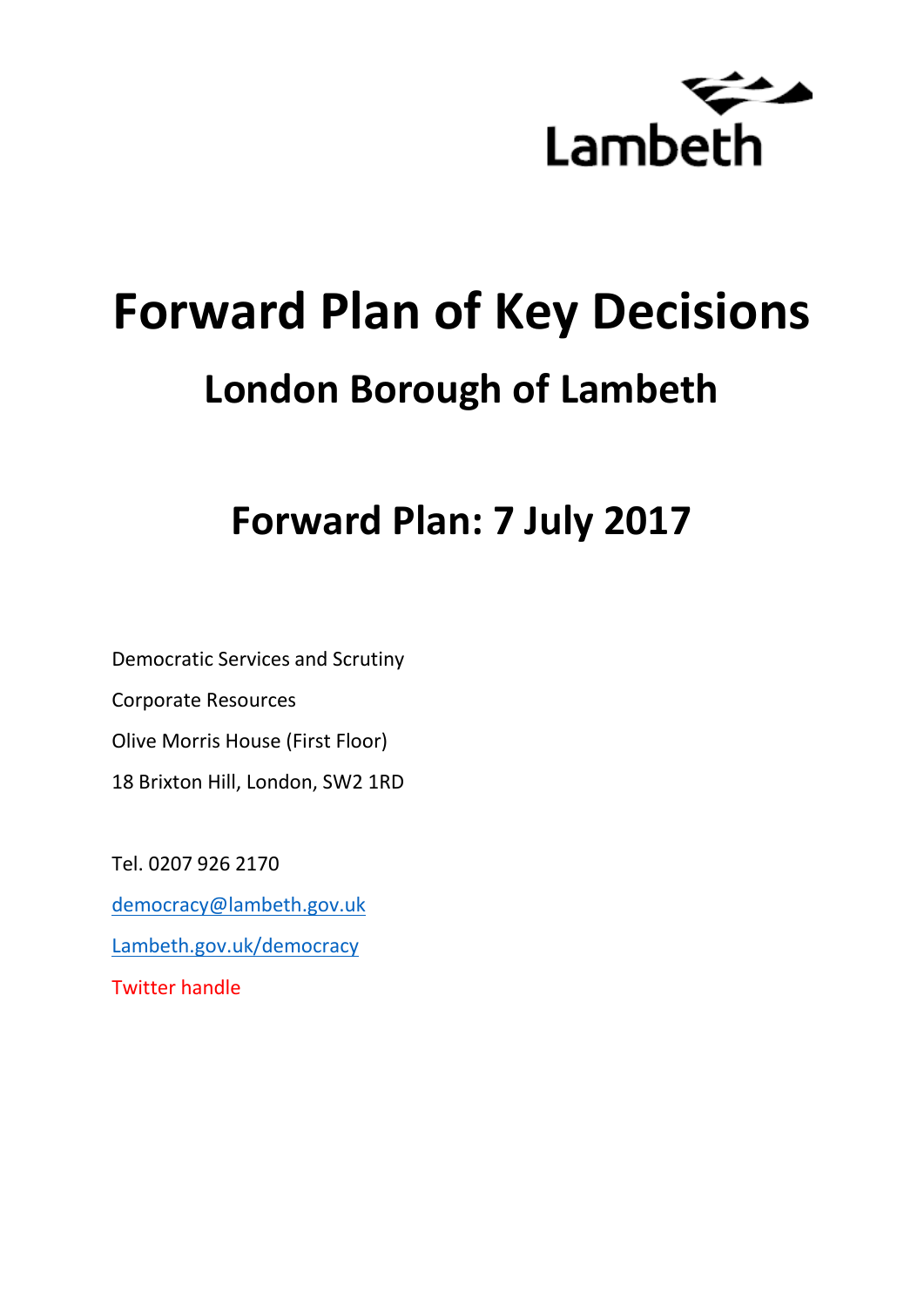#### **Notice of forthcoming Key Decisions**

Local authorities are required by law to give 28 days' notice of any key decisions to be made. The Forward Plan sets out information about the key decisions that Cabinet, individual Cabinet Members, Health and Wellbeing Board and the Better Places Joint Committee intend to make in forthcoming months. It ensures public notice of all key decisions is provided at least 28 days' in advance of the decision date.

The Forward Plan contains information about each forthcoming key decision and is published to the Council website every week, usually on a Friday.

#### **What is a Key Decision?**

The Lambeth Council Constitution defines a key decision as an executive decision that:

- 1) Requires an amendment to the Community Plan Outcomes Framework or requires a recommendation to Full Council to amend the Budget and Policy Framework.
- 2) Results in the local authority incurring expenditure, raising income or the making of savings in excess of £500,000.
- 3) Has a significant impact on:
	- a) communities living or working in an area comprising two or more wards in Lambeth;
	- b) the wellbeing of the community or the quality of service provided to a significant number of people living or working in an area; or,
	- c) Communities of interest.

The majority of key decisions are taken by the Cabinet or individual Cabinet Members (the Executive). Each Key Decision will be communicated via a comprehensive report which must be published at least five clear days before the decision is taken. Published reports can be accessed through [Decisions Online.](http://moderngov.lambeth.gov.uk/mgDelegatedDecisions.aspx?bcr=1&DM=0&DS=2&K=0&DR=&V=0) Cabinet reports will also be available in [Cabinet agenda](https://moderngov.lambeth.gov.uk/ieListMeetings.aspx?CommitteeId=225)  [packs,](https://moderngov.lambeth.gov.uk/ieListMeetings.aspx?CommitteeId=225) which are published five clear days before the meeting.

The Executive cannot consider key decisions that have not been included on the Forward Plan. However, the Council Constitution sets out procedures that can be used if a decision that has not been advertised on the Forward Plan must be taken immediately. Urgency procedures can only be used in exceptional circumstances. For further information on Access to Information procedure rules please see Part 3, Section 2 of the [Council](http://moderngov.lambeth.gov.uk/ieListMeetings.aspx?CId=738&info=1&MD=Constitution)  [Constitution](http://moderngov.lambeth.gov.uk/ieListMeetings.aspx?CId=738&info=1&MD=Constitution) or contact Democratic Services.

## **What information is included on the Forward Plan?**

The Forward Plan gives information about:

- key decisions that are likely to be considered in forthcoming months
- the earliest date a key decision can be taken
- who will make a decision
- what consultation will be undertaken
- whether the forthcoming report is likely to include exempt or confidential information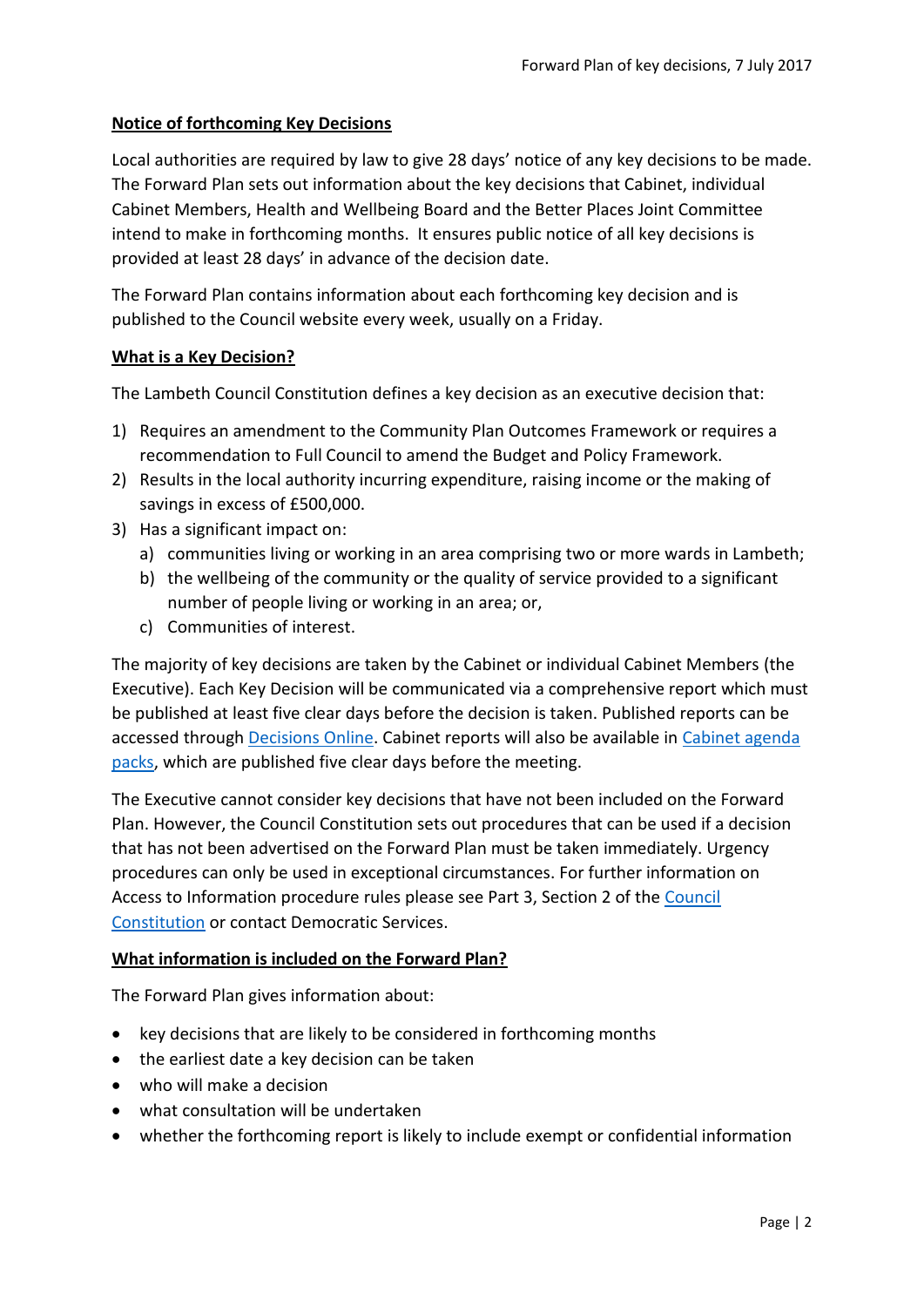- A list of background documents to be submitted to the decision maker for consideration in relation to the forthcoming decision
- who you can contact for further information

#### **Public representations and further information**

Each Forward Plan entry gives the name of the relevant officer to contact about that particular decision. Where possible, a contact name, e-mail address and telephone number are provided.

Members of the public can make representations about forthcoming decisions by:

- Contacting the Lead Officer responsible for the report
- Contacting the decision maker or relevant Cabinet Member (details can be found on the [council website\)](http://moderngov.lambeth.gov.uk/mgMemberIndex.aspx?bcr=1)
- Contacting Democratic Services

Any document listed in the Forward Plan can be requested via the Lead Officer or by contacting Democratic Services. The reader is encouraged to access any such documents electronically, however copies or extracts may be made available at the following address on request: Olive Morris House, 18 Brixton Hill, SW2 1RD.

When making representations, members of the public may submit to the decision maker any further documents relevant to the decision.

All decision dates given in the Forward Plan are subject to change. Therefore please ensure that you *always consult the latest version of the Forward Plan* for the most up to date information. Any further queries can be directed to Democratic Services.

#### **Notice of decisions likely to contain confidential or exempt information**

Local authorities are required to specify 28 days in advance of a Cabinet meeting all the reports that are likely to contain confidential or exempt information. Should this be the case, a private 'Part 2' report will be produced to accompany the main report, but will not be published. The public and press may also be asked to leave the Cabinet meeting for part of the proceedings. Any person is able to make representations if he or she believes the decision should instead be made in the open part of the meeting.

If you wish to make any such representation please contact Democratic Services. All representations will be documented in the relevant agenda a minimum of five clear days before the Cabinet meeting takes place. This will also include any response to the representations and a statement of the reasons why the meeting is be held in private.

For further information about exempt or confidential information please see the Access to Information Procedure Notes in Part 3, Section 2 of the [Council Constitution](http://www.lambeth.gov.uk/sites/default/files/ec-Council-Constitution-2014-15-approved-with-changes-November-2014.pdf) or contact Democratic Services.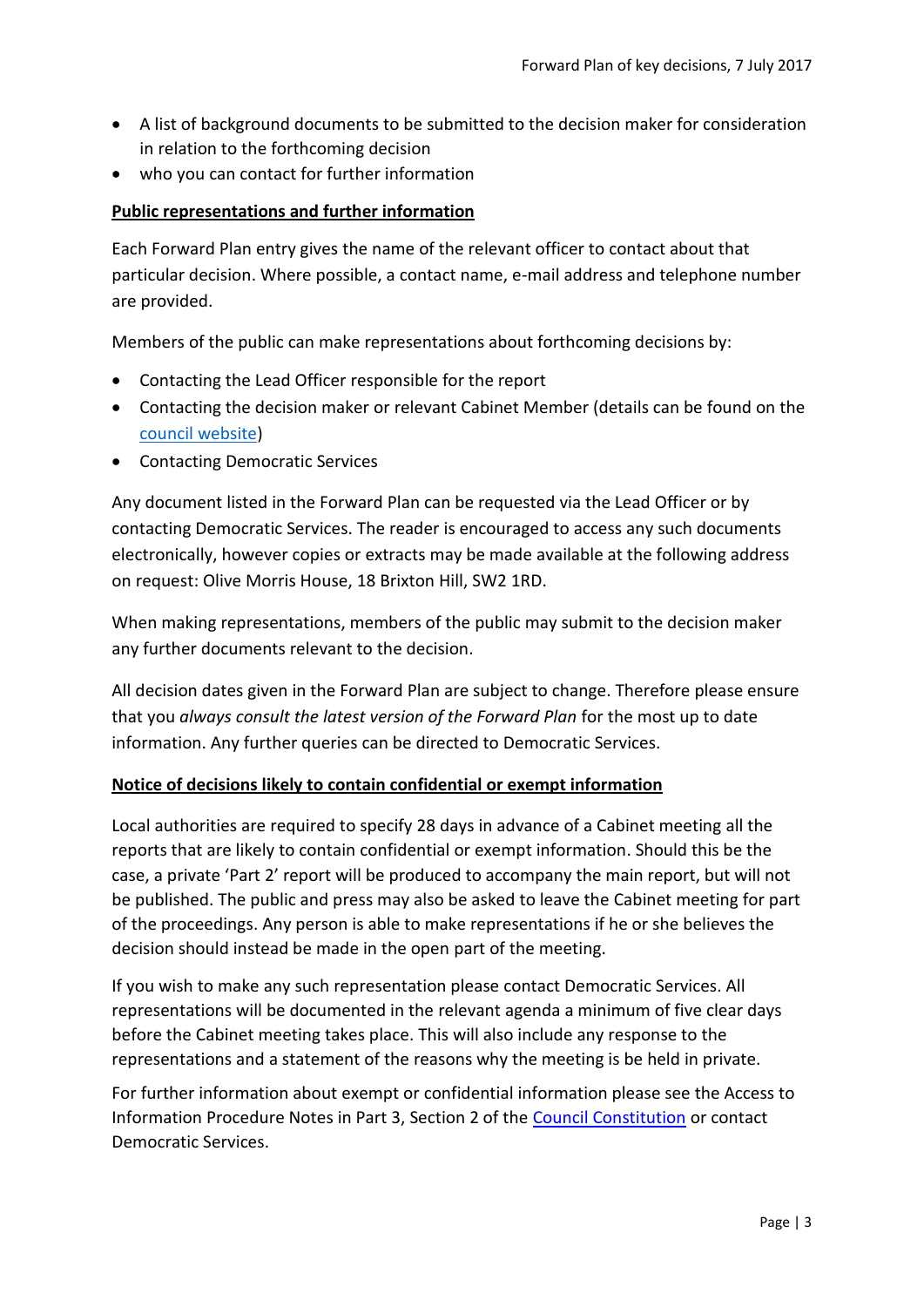#### Decision: **Lambeth Archives Options Appraisal**

An Options Appraisal has recently been commissioned for the Lambeth Archives Service as part of the Culture 2020 delivery programme approved by Cabinet in October 2015. This decision report will present the findings of this appraisal, review the options identified and make recommendations for the future long-term home for the Archives Service.

It is generally recognised that the present location for the borough archives are not fit for purpose and the storage conditions do not meet the necessary standards.

Taking into account the Council's overall requirements in delivering an effective Archives Service, this report will make recommendations for the preferred option for the future location of the service, based on the capacity to fulfil the following criteria:

• Affordability both in terms of the capital and revenue required of the council to maintain both the service and facilities.

• Improved accessibility

• Utilising new technologies and address preservation and storage of current digital and borndigital records

• Maximising income generation

• Providing a destination where people can access the service, discover and learn about local identity and heritage

• Meeting the necessary standards for archive storage

• Be of sufficient capacity to house the existing collection and its projected expansion

| Ward(s) affected: All Wards                                      |                              |
|------------------------------------------------------------------|------------------------------|
| Exempt or confidential information:                              | <b>Consultation details:</b> |
| Decision to be taken by:                                         | Decision date:               |
| <b>Cabinet</b>                                                   | 2 Oct 2017                   |
| <b>Background documents:</b>                                     |                              |
| Lambeth Archives Options Appraisal                               |                              |
| For further information about this key decision, please contact: |                              |
| Dawn Bunce, Arts Partnership Officer                             |                              |
| dbunce@lambeth.gov.uk                                            |                              |
| <b>Phoenix House</b>                                             |                              |
| Tel: 020 7926 0760                                               |                              |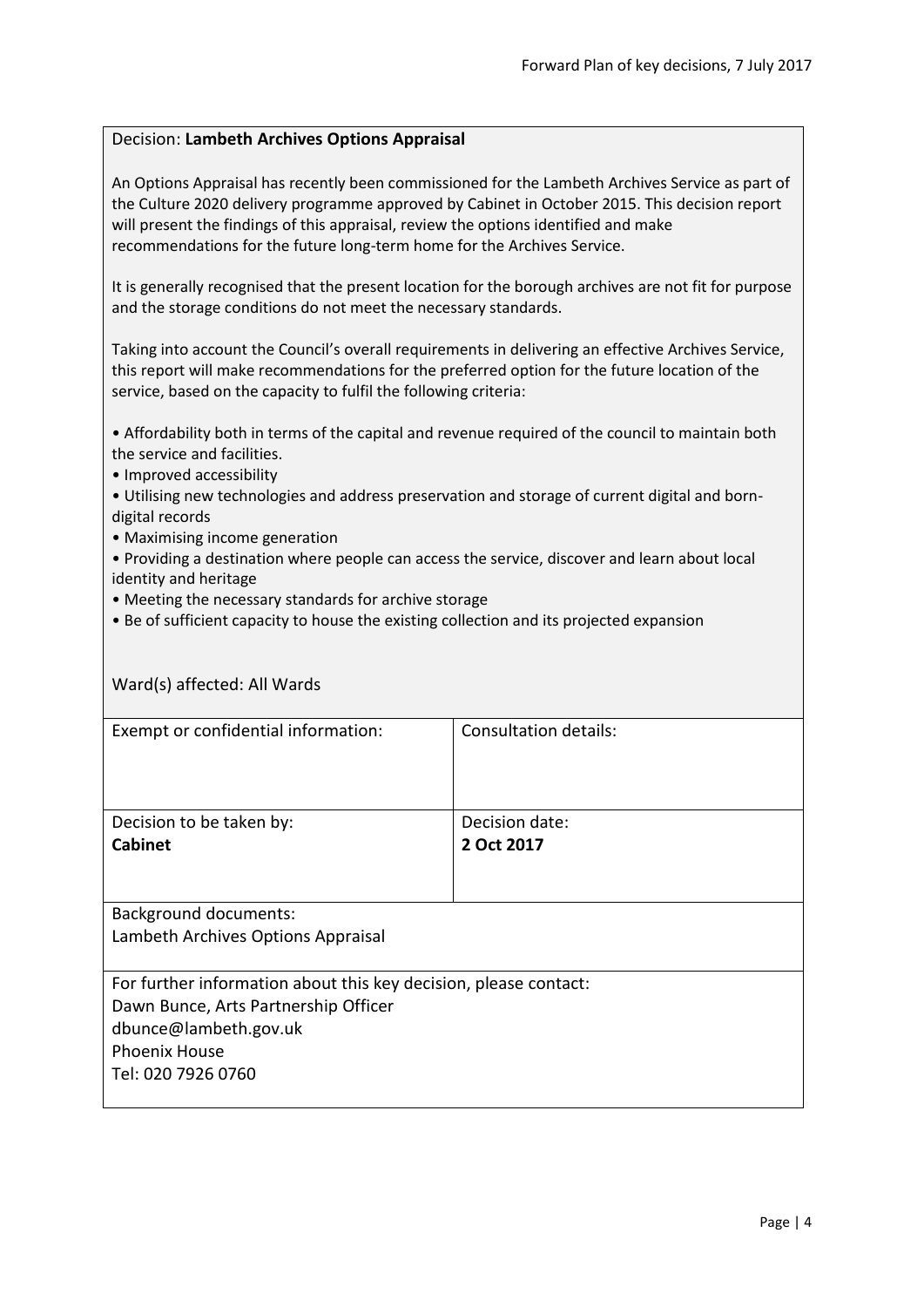| Decision: Lambeth Equality Commission                                                                                                                                                                     |                              |  |
|-----------------------------------------------------------------------------------------------------------------------------------------------------------------------------------------------------------|------------------------------|--|
| Cabinet will be asked to:                                                                                                                                                                                 |                              |  |
| Instruct officers to develop an implementation plan<br>Recommend a governance and performance framework<br>Recommend to continue work with the community to implement the Commission's<br>recommendations |                              |  |
| Ward(s) affected: All Wards                                                                                                                                                                               |                              |  |
| Exempt or confidential information:                                                                                                                                                                       | <b>Consultation details:</b> |  |
| Decision to be taken by:<br><b>Cabinet</b>                                                                                                                                                                | Decision date:<br>2 Oct 2017 |  |
| <b>Background documents:</b>                                                                                                                                                                              |                              |  |
| For further information about this key decision, please contact:<br>Jean Taylor, Senior Service Manager - Policy & Communications<br>JTaylor1@lambeth.gov.uk                                              |                              |  |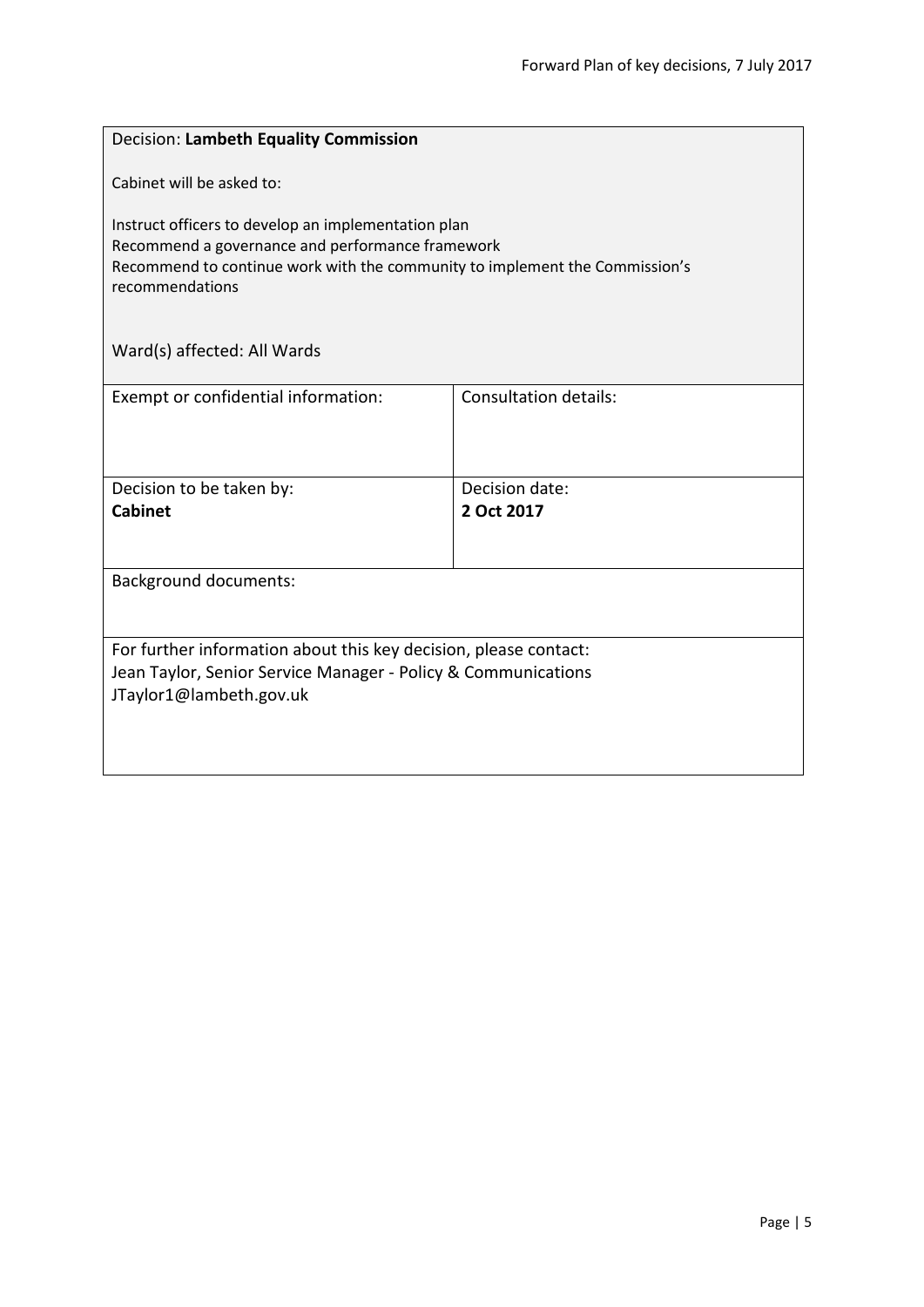#### Decision: **Lease renewal of doctors surgery premises at the Hurley Clinic**

To renew the existing least of doctors surgery premises at the Hurley Clinic, Ebenezer House, Kennington Lane SE11 4HJ. Including the ground, first and second floors, as well as the lower ground garages.

The renewal of the existing lease is necessary for the Council to regularise the occupation and obtain an increased rental income.

Ward(s) affected: Prince's

| Exempt or confidential information:                                      | Consultation details:  |
|--------------------------------------------------------------------------|------------------------|
|                                                                          |                        |
| Part exempt                                                              |                        |
| Information relating to the financial or                                 |                        |
| business affairs of any particular person                                |                        |
| (including the authority holding that                                    |                        |
| information)                                                             |                        |
|                                                                          |                        |
| Decision to be taken by:                                                 | Decision date:         |
| Deputy Leader of the Council (Finance and                                | Not before 24 Apr 2017 |
| Resources)                                                               |                        |
|                                                                          |                        |
|                                                                          |                        |
| <b>Background documents:</b>                                             |                        |
|                                                                          |                        |
|                                                                          |                        |
| For further information about this key decision, please contact:         |                        |
|                                                                          |                        |
| David Gobel, Senior Surveyor - Valuation and Strategic Property Services |                        |
| dgobel@lambeth.gov.uk                                                    |                        |
| 2nd Floor Olive Morris House                                             |                        |
| Tel: 020 7926 3017                                                       |                        |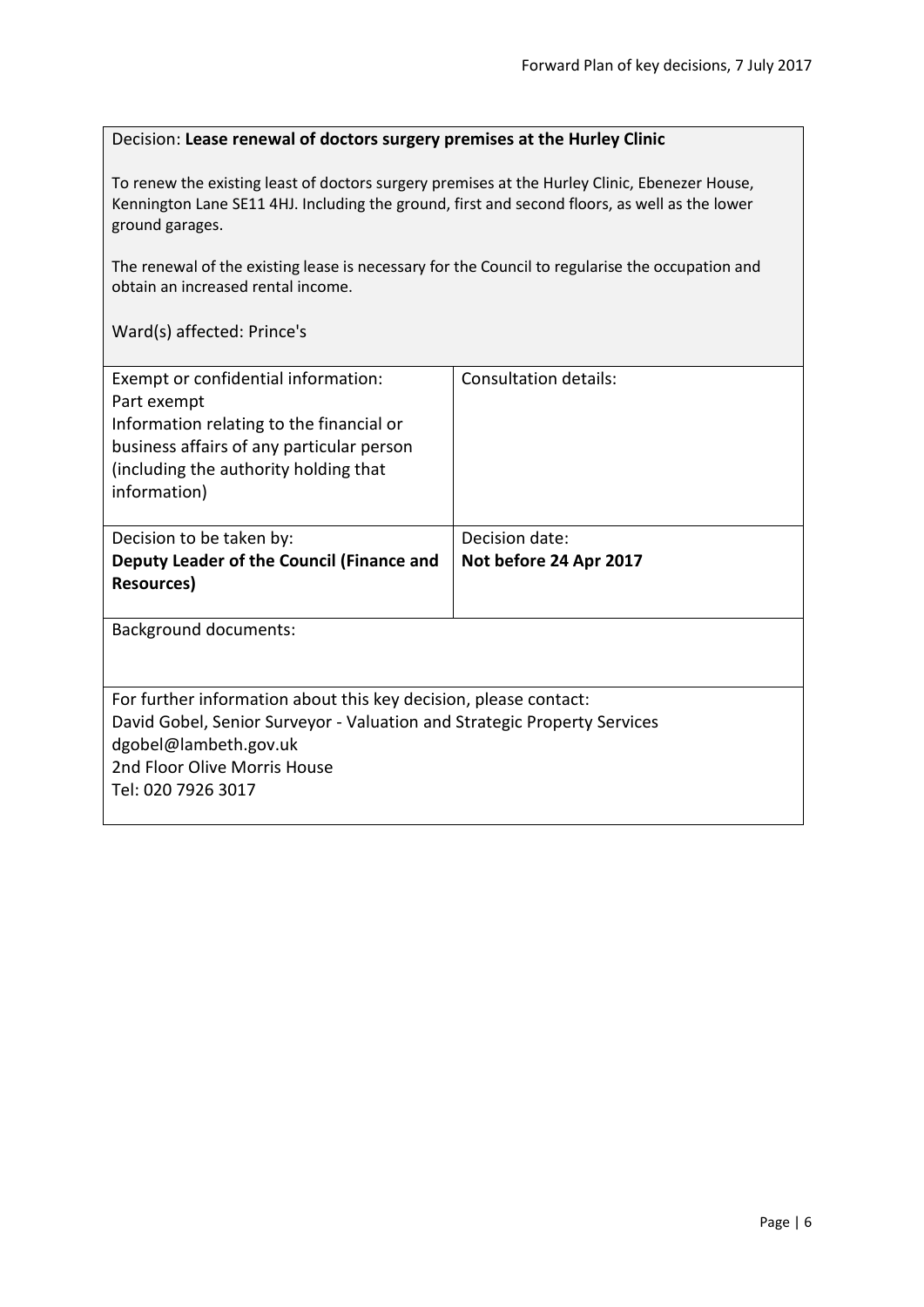# Decision: **LBL Corporate Property Estate: 2016/17 Essential Building Condition & Lifecycle Maintenance Works**

Essential building condition & lifecycle maintenance works to a number of Lambeth owned buildings.

Building condition surveys concluded in 2015 have revealed operational and major repair or replacement requirements across Lambeth's property estate. Failure to carry out this work in the short to medium-term exposes Lambeth to the risk of major failure or breakdown and building possibly becoming inoperable, due to statutory compliance issues or conditions representing a health and safety risk or breach.

A number of the buildings require replacement of building elements or mechanical and electrical services in the short–term. Building condition surveys have revealed problems with the with building envelope (windows/roof etc.), building services (boilers/chillers etc.) in a number of Lambeth's buildings

Essential compliance works in core buildings, four cemeteries, parks and open spaces, housing offices and libraries. Total £526,000.00

| Exempt or confidential information:<br>Part exempt<br>Information relating to the financial or<br>business affairs of any particular person<br>(including the authority holding that<br>information) | Consultation details:                   |
|------------------------------------------------------------------------------------------------------------------------------------------------------------------------------------------------------|-----------------------------------------|
| Decision to be taken by:<br>Deputy Leader of the Council (Finance and<br><b>Resources</b> )                                                                                                          | Decision date:<br>Not before 2 May 2017 |
| <b>Background documents:</b>                                                                                                                                                                         |                                         |
| For further information about this key decision, please contact:<br>Sandra Walters, Property Services Manager<br>sewalters@lambeth.gov.uk<br>2nd Floor Olive Morris House<br>Tel: 020 7926 8468      |                                         |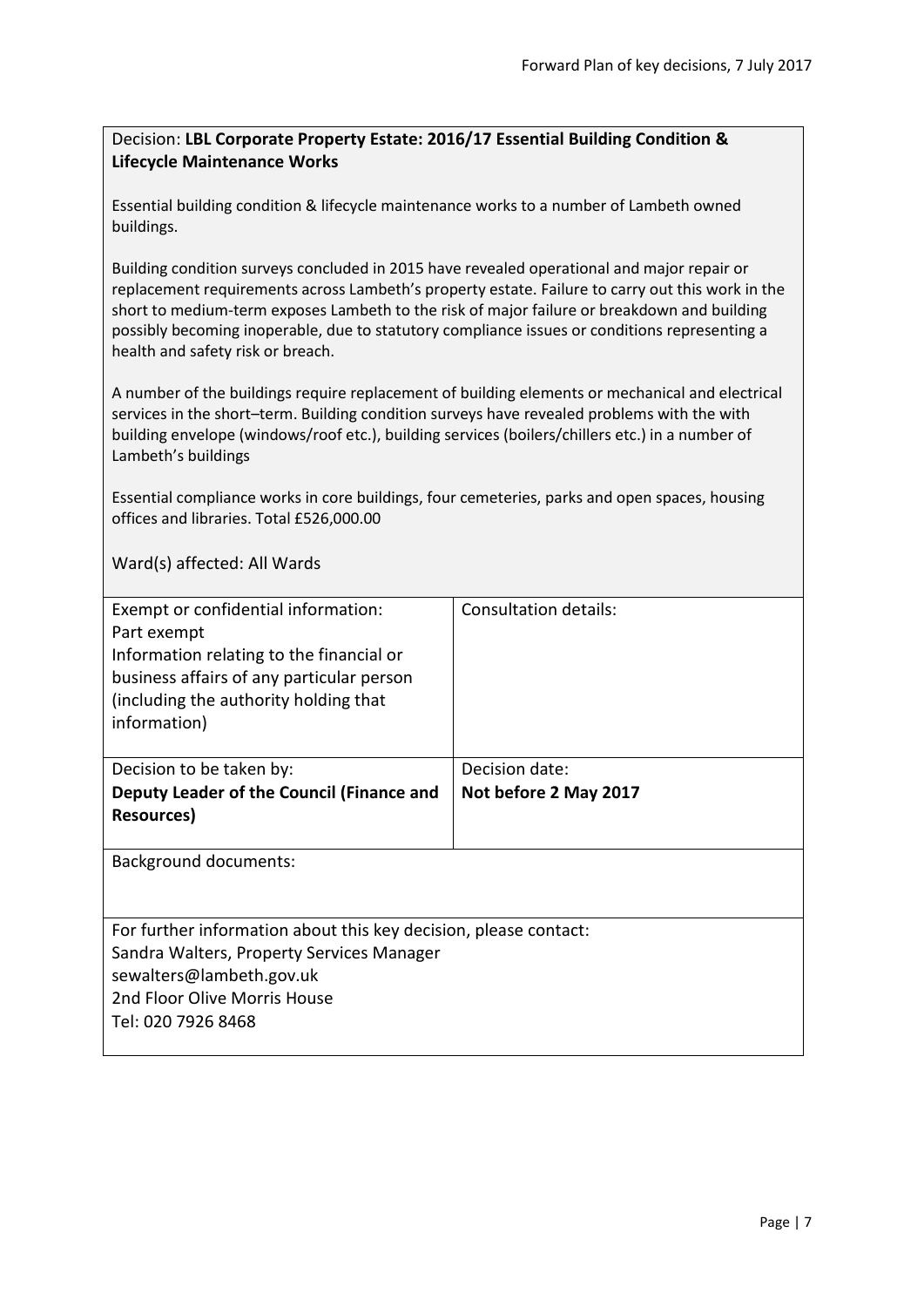| Decision: Neighbourhood Services Fees and Charges<br>To approve new fees and charges across Neighbourhood Services (parks, cemeteries and<br>sustainability). It is needed to help ensure these services remain within budget and meet their<br>income targets during 2017/18; and to meet the Council's overall aim to increase income |                        |                             |
|-----------------------------------------------------------------------------------------------------------------------------------------------------------------------------------------------------------------------------------------------------------------------------------------------------------------------------------------|------------------------|-----------------------------|
|                                                                                                                                                                                                                                                                                                                                         |                        | Ward(s) affected: All Wards |
| Exempt or confidential information:                                                                                                                                                                                                                                                                                                     | Consultation details:  |                             |
| Decision to be taken by:                                                                                                                                                                                                                                                                                                                | Decision date:         |                             |
| Deputy Leader of the Council (Finance and<br><b>Resources)</b>                                                                                                                                                                                                                                                                          | Not before 29 May 2017 |                             |
| <b>Background documents:</b>                                                                                                                                                                                                                                                                                                            |                        |                             |
| For further information about this key decision, please contact:                                                                                                                                                                                                                                                                        |                        |                             |
| Kevin Crook, Head of Neighbourhoods                                                                                                                                                                                                                                                                                                     |                        |                             |
| kcrook@lambeth.gov.uk                                                                                                                                                                                                                                                                                                                   |                        |                             |
| Blue Star House - 4th Floor                                                                                                                                                                                                                                                                                                             |                        |                             |
| Tel: 020 7926 8973                                                                                                                                                                                                                                                                                                                      |                        |                             |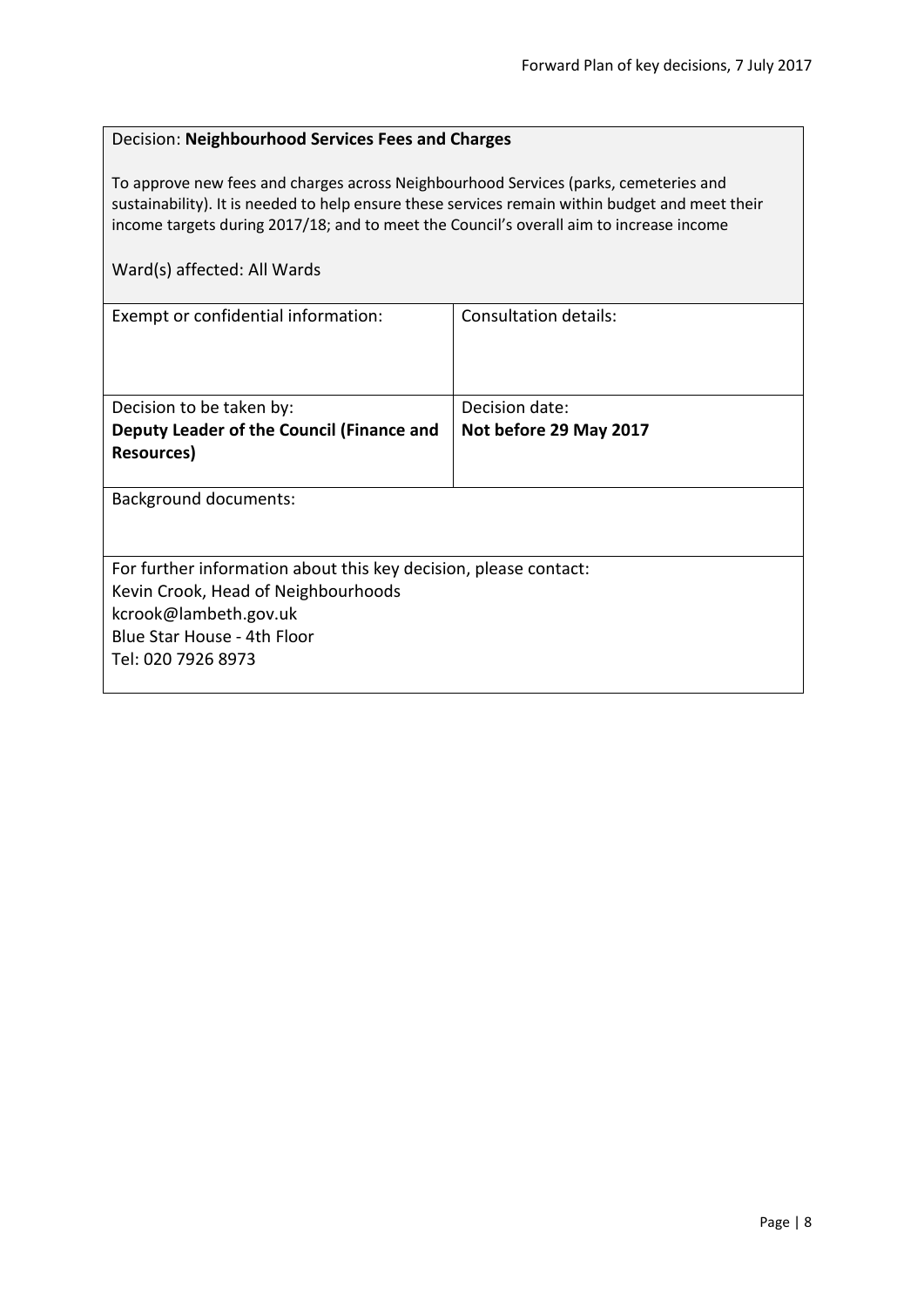# Decision: **Legal Services Framework**

The framework will provide a number of law firms to supplement the in-house provision of legal services to deal with issues of capacity and experience.

| Exempt or confidential information:<br>Part exempt<br>Information relating to the financial or<br>business affairs of any particular person<br>(including the authority holding that<br>information) | <b>Consultation details:</b> |
|------------------------------------------------------------------------------------------------------------------------------------------------------------------------------------------------------|------------------------------|
| Decision to be taken by:                                                                                                                                                                             | Decision date:               |
| Deputy Leader of the Council (Finance and                                                                                                                                                            | Not before 11 Jul 2017       |
| <b>Resources</b> )                                                                                                                                                                                   |                              |
| <b>Background documents:</b>                                                                                                                                                                         |                              |
| For further information about this key decision, please contact:                                                                                                                                     |                              |
| Alison McKane, Head of Legal Services                                                                                                                                                                |                              |
| AMcKane@lambeth.gov.uk                                                                                                                                                                               |                              |
| 7th Floor, Phoenix House                                                                                                                                                                             |                              |
| Tel: 020 7926 2353                                                                                                                                                                                   |                              |
|                                                                                                                                                                                                      |                              |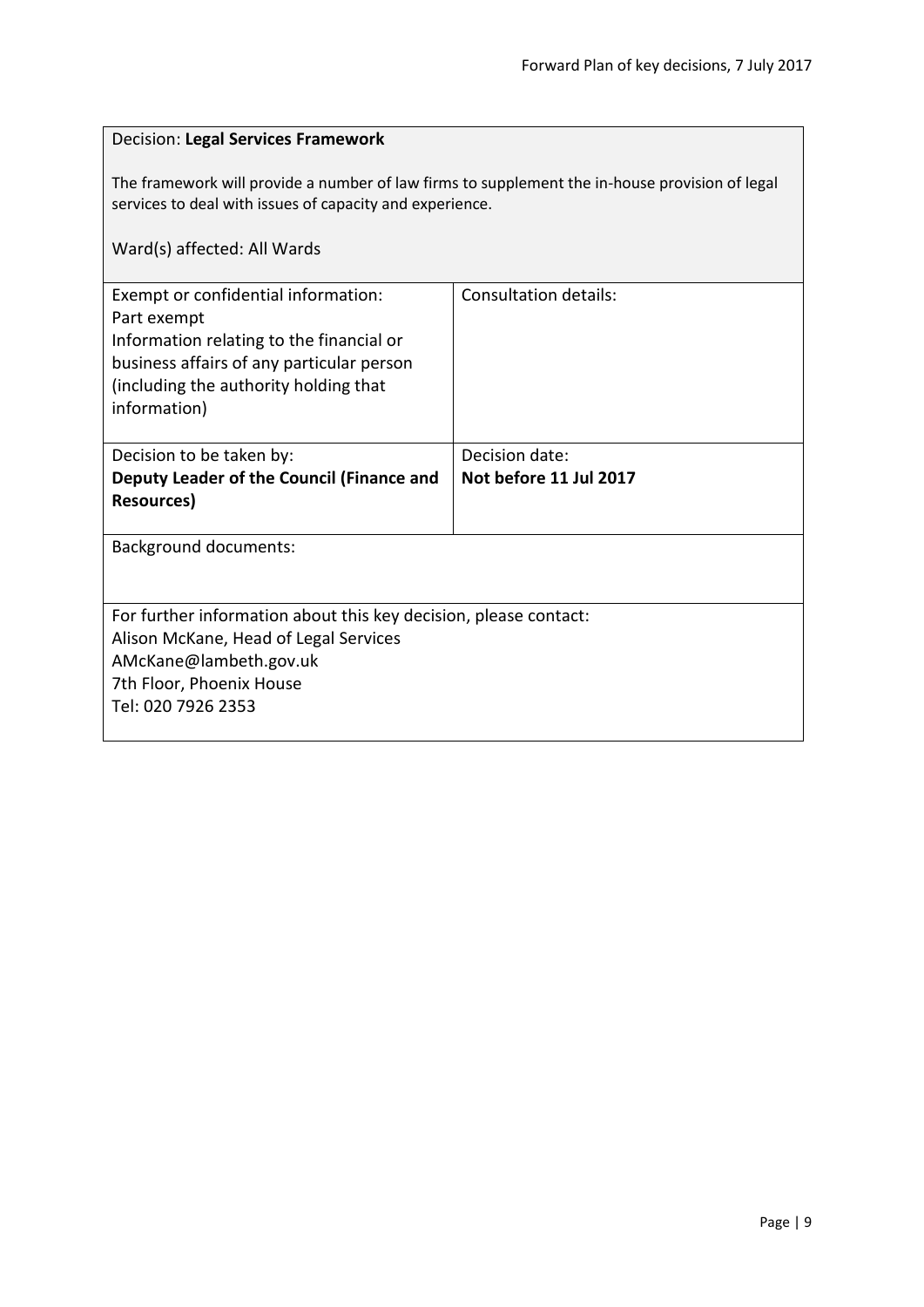## Decision: **Insurance London Consortium - Insurance Contracts**

Lambeth are members of the Insurance London Consortium (ILC). The members of ILC have been very successful in procuring its insurance policies to date.

Whilst the Council accepts an element of risk with regards to insurance claims and maintains an insurance fund to cover such eventualities, it also procures for other standalone policies through the insurance market. This is the case for the following policies :

| Motor<br><b>Commercial Properties</b><br>Crime<br>Engineering Inspection & Insurance<br><b>Business Travel</b><br>School Journey<br>Ward(s) affected: All Wards |                              |
|-----------------------------------------------------------------------------------------------------------------------------------------------------------------|------------------------------|
| Exempt or confidential information:                                                                                                                             | <b>Consultation details:</b> |
| Part exempt<br>Information relating to the financial or                                                                                                         |                              |
| business affairs of any particular person                                                                                                                       |                              |
| (including the authority holding that                                                                                                                           |                              |
| information)                                                                                                                                                    |                              |
| Decision to be taken by:                                                                                                                                        | Decision date:               |
| Deputy Leader of the Council (Finance and<br><b>Resources)</b>                                                                                                  | Not before 11 Jul 2017       |
| <b>Background documents:</b>                                                                                                                                    |                              |
|                                                                                                                                                                 |                              |
| For further information about this key decision, please contact:                                                                                                |                              |
| Maureen Dennie, Insurance Manager<br>mdennie@lambeth.gov.uk                                                                                                     |                              |
| 1st Floor, Olive Morris House                                                                                                                                   |                              |
| Tel: 020 7926 9846                                                                                                                                              |                              |
|                                                                                                                                                                 |                              |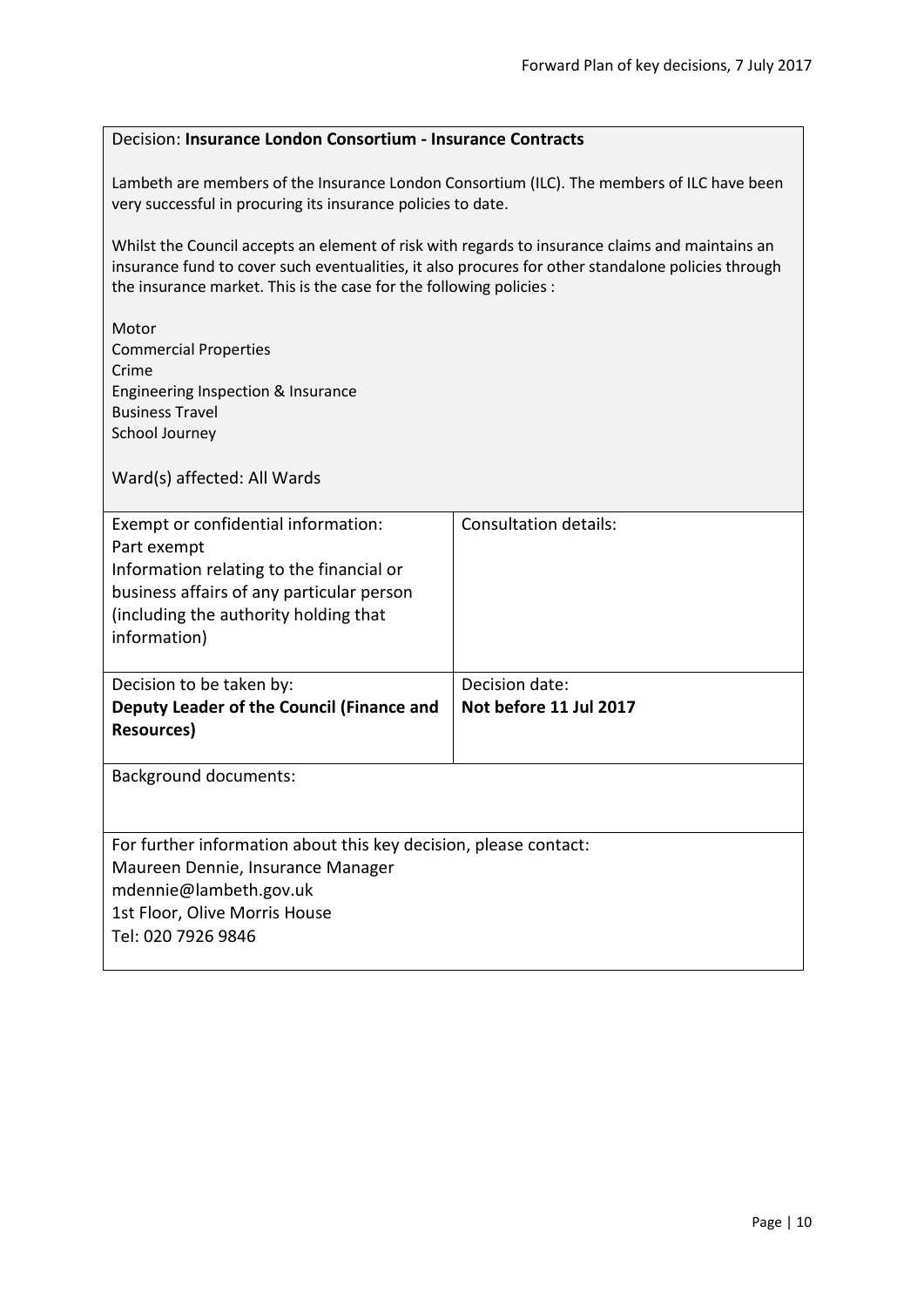#### Decision: **Leasehold Building Insurance Contract**

Lambeth are members of the Insurance London Consortium (ILC). The members of ILC have been very successful in procuring its insurance policies to date. The leasehold building insurance policy is expiring on 31st March 2018. This procurement will ensure that the council maintains continuity of cover and allow us to have in place an appropriate and comprehensive insurance policy to protect the council's liabilities and properties in accordance with the terms of our Lease.

| Exempt or confidential information:                              | Consultation details:  |
|------------------------------------------------------------------|------------------------|
|                                                                  |                        |
| Decision to be taken by:                                         | Decision date:         |
| Deputy Leader of the Council (Finance and                        | Not before 11 Jul 2017 |
| <b>Resources</b> )                                               |                        |
|                                                                  |                        |
| Background documents:                                            |                        |
|                                                                  |                        |
|                                                                  |                        |
| For further information about this key decision, please contact: |                        |
| Maureen Dennie, Insurance Manager                                |                        |
| mdennie@lambeth.gov.uk                                           |                        |
| 1st Floor, Olive Morris House                                    |                        |
| Tel: 020 7926 9846                                               |                        |
|                                                                  |                        |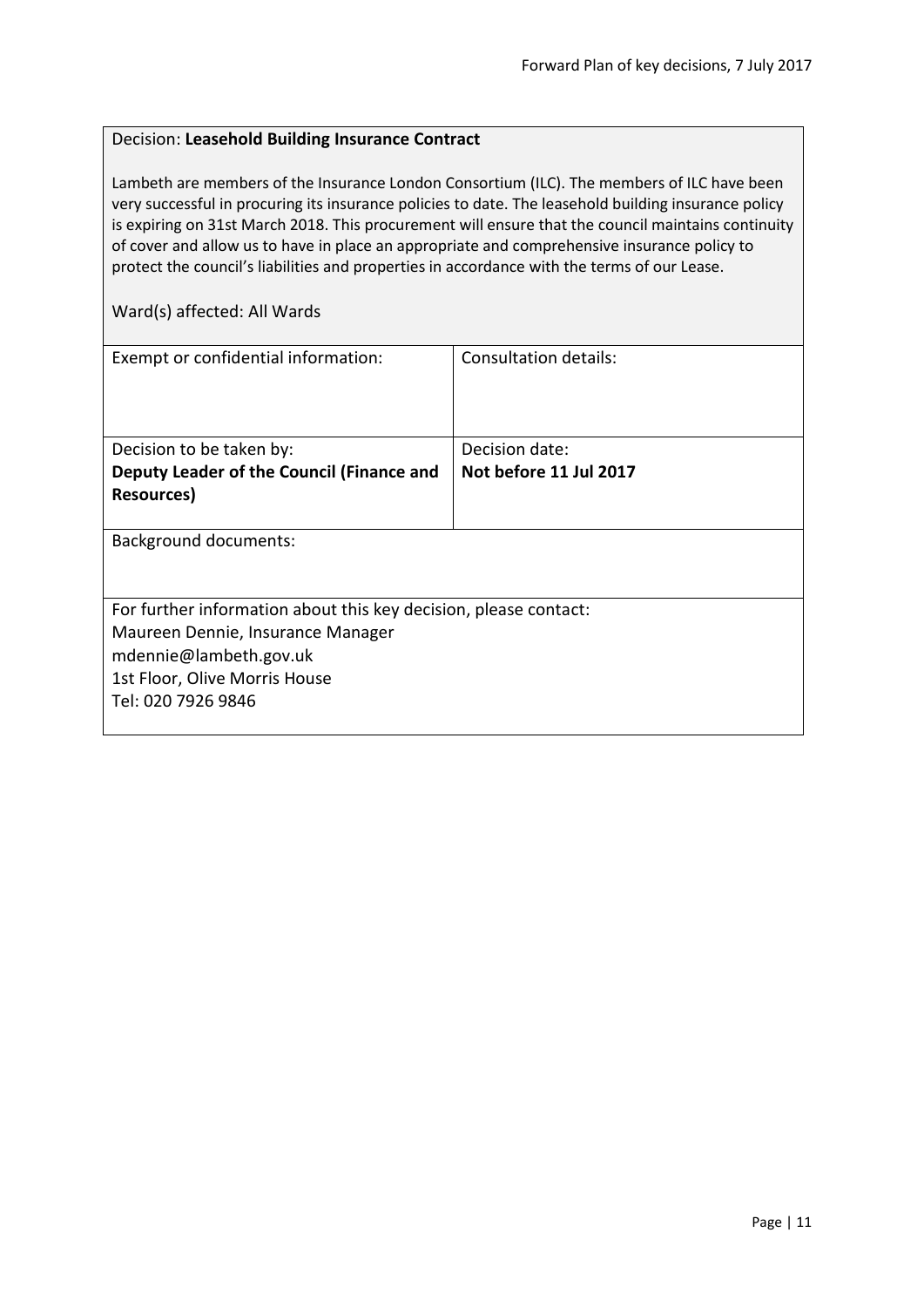#### Decision: **Server, Storage and Associated Services Contract**

To award new contract for Server, Storage and Associated Services for Lambeth. The Council has an existing investment programme for upgrading server and storage hardware. The key outcome will be to derive value and create a route to market and to support new Lambeth initiatives such as Organisational redesign and move to new Town hall/Civic Suite.

| Exempt or confidential information:<br>Part exempt<br>Information relating to the financial or<br>business affairs of any particular person<br>(including the authority holding that | Consultation details:  |  |
|--------------------------------------------------------------------------------------------------------------------------------------------------------------------------------------|------------------------|--|
| information)                                                                                                                                                                         |                        |  |
| Decision to be taken by:                                                                                                                                                             | Decision date:         |  |
| Deputy Leader of the Council (Finance and                                                                                                                                            | Not before 24 Jul 2017 |  |
| Resources)                                                                                                                                                                           |                        |  |
| <b>Background documents:</b>                                                                                                                                                         |                        |  |
|                                                                                                                                                                                      |                        |  |
| For further information about this key decision, please contact:                                                                                                                     |                        |  |
| Neeraj Mittra, Senior ICT Officer Contract Management, Business Transformation                                                                                                       |                        |  |
| NMittra@lambeth.gov.uk                                                                                                                                                               |                        |  |
| Tel: 020 7926 9274                                                                                                                                                                   |                        |  |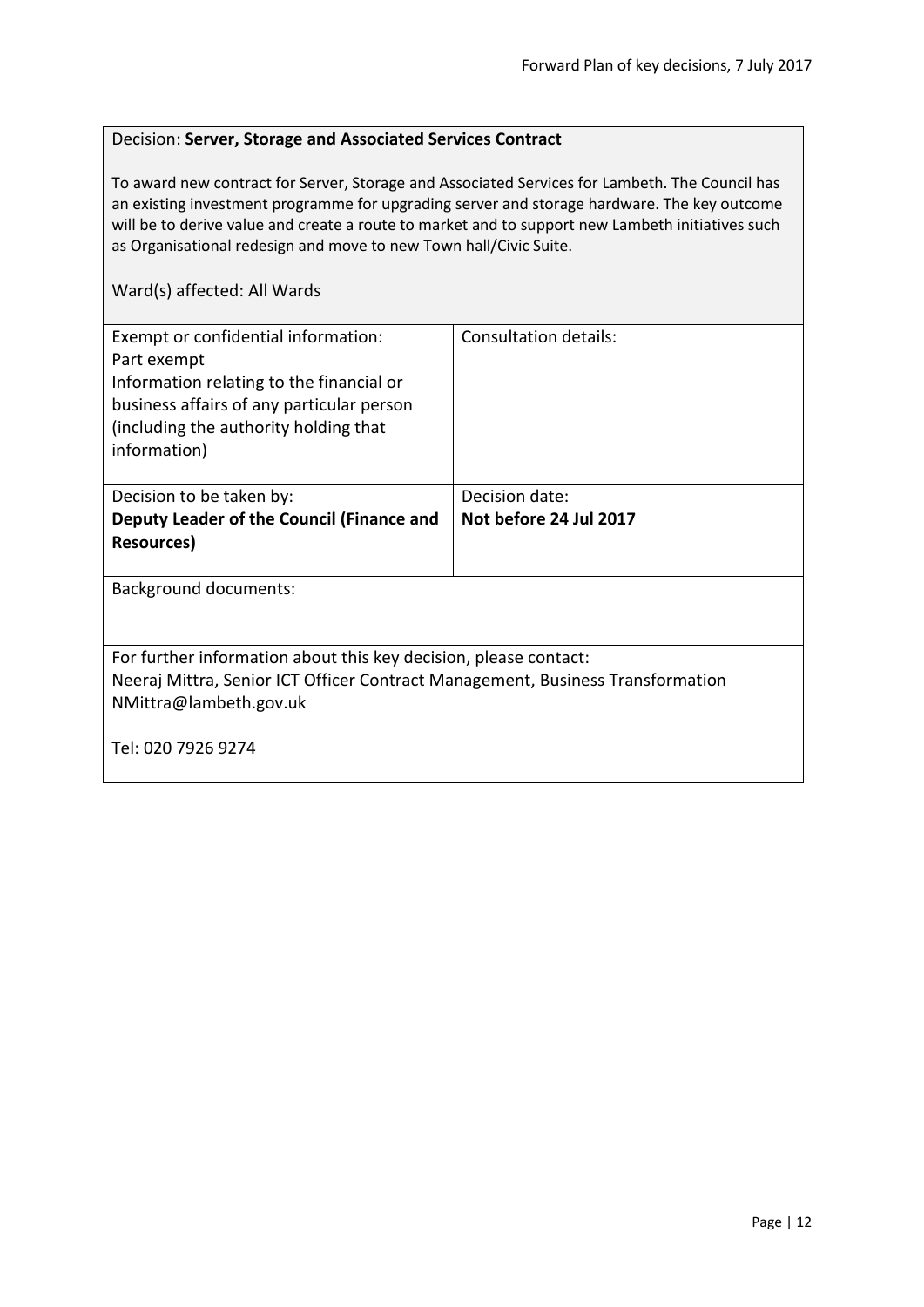# Decision: **Managed Print Solutions Services**

To award new contract for Managed Print Solutions for Lambeth. It is proposed to award a 2 year contract with options to extend for a further 1 + 1 years (4 years total potentially) for services following a tender exercises run via Crown Commercial Services RM3785 framework.

| Exempt or confidential information:<br>Part exempt<br>Information relating to the financial or<br>business affairs of any particular person<br>(including the authority holding that<br>information)                               | <b>Consultation details:</b> |
|------------------------------------------------------------------------------------------------------------------------------------------------------------------------------------------------------------------------------------|------------------------------|
| Decision to be taken by:                                                                                                                                                                                                           | Decision date:               |
| Deputy Leader of the Council (Finance and                                                                                                                                                                                          | Not before 24 Jul 2017       |
| <b>Resources</b> )                                                                                                                                                                                                                 |                              |
| <b>Background documents:</b>                                                                                                                                                                                                       |                              |
| For further information about this key decision, please contact:<br>Clive Redington, ICT Manager Contract Management, Business Transformation<br>credington@lambeth.gov.uk<br>Olive Morris House (2nd Floor)<br>Tel: 020 7926 4021 |                              |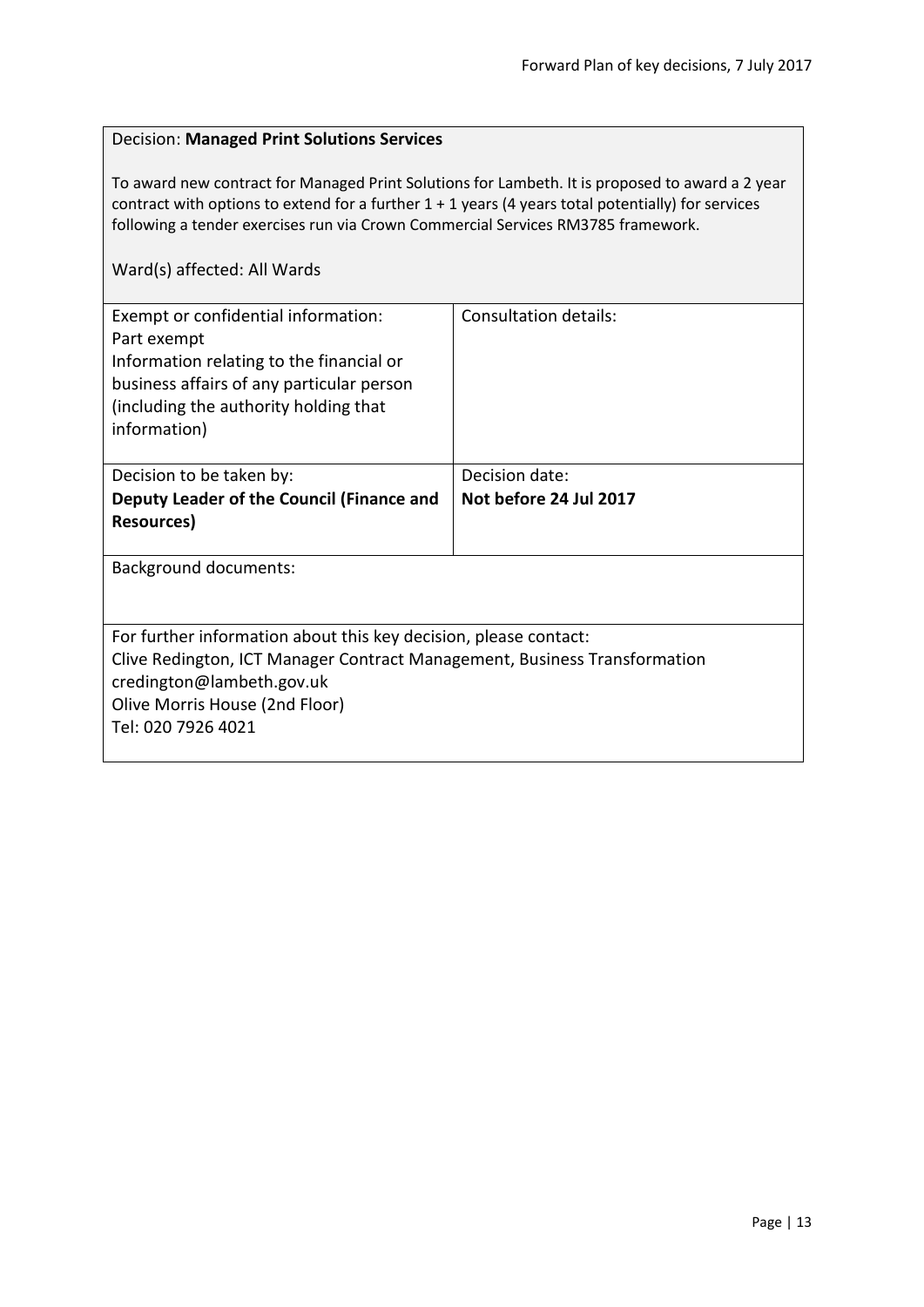#### Decision: **Agency Worker Contract**

Following a mini-competition using the Yorkshire Purchasing Organisation framework for contingent labour (agency workers), the purpose of this report is to recommend the appointment of a supplier to a new contract for the provision of agency workers.

This decision was originally placed on the Forward Plan on 19 May 2017, and the decision subsequently taken, however it is being re-published in the interests of transparency with more detailed information regarding the reasoning behind the decision.

| Exempt or confidential information:                              | Consultation details:  |
|------------------------------------------------------------------|------------------------|
| Decision to be taken by:                                         | Decision date:         |
| Deputy Leader of the Council (Finance and                        | Not before 17 Jul 2017 |
| Resources)                                                       |                        |
| Background documents:                                            |                        |
| For further information about this key decision, please contact: |                        |
| Paul Ewing, Organisational Development and Change Manager        |                        |
| pewing@lambeth.gov.uk                                            |                        |
| Olive Morris House, 3rd Floor                                    |                        |
| Tel: 020 7926 2585                                               |                        |
|                                                                  |                        |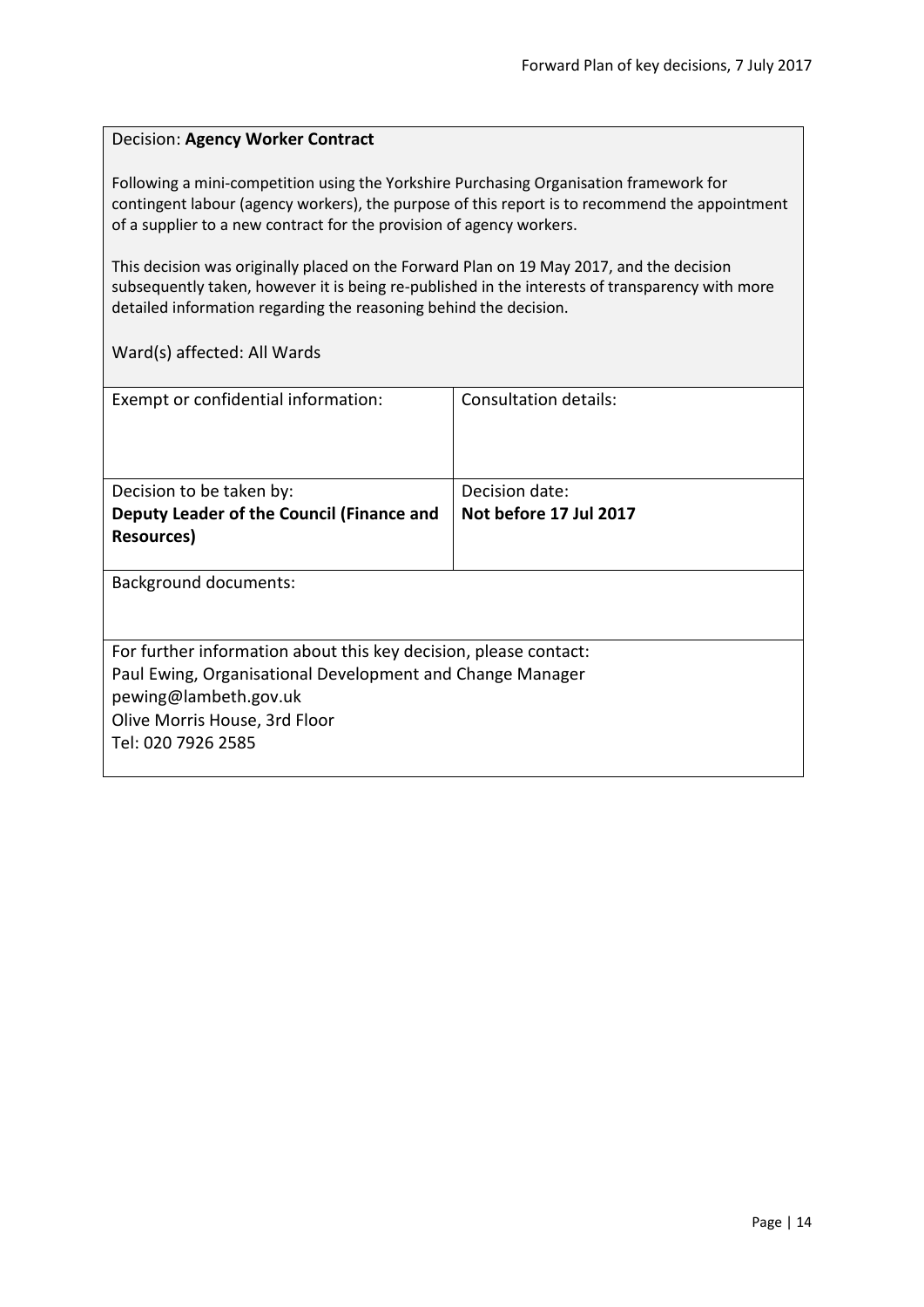| Decision: Development Options Appraisal - Fenwick Estate                                                                                                                                                                          |                                                                                                                                                                                                                                                                                                                                     |  |
|-----------------------------------------------------------------------------------------------------------------------------------------------------------------------------------------------------------------------------------|-------------------------------------------------------------------------------------------------------------------------------------------------------------------------------------------------------------------------------------------------------------------------------------------------------------------------------------|--|
| To approve the opportunity sites in Fenwick estate as the location for offsite affordable housing<br>provision by Sainsbury/TfL                                                                                                   |                                                                                                                                                                                                                                                                                                                                     |  |
| Ward(s) affected: Larkhall                                                                                                                                                                                                        |                                                                                                                                                                                                                                                                                                                                     |  |
| Exempt or confidential information:                                                                                                                                                                                               | Consultation details:<br>Resident participation in the project will be<br>designed in close liaison with the TRA. A<br>communications plan will be developed by the<br>project team involving drop in, newsletters,<br>events etc to engage with residents and<br>coproduce a project plan.<br>Local residents and ward councillors |  |
| Decision to be taken by:                                                                                                                                                                                                          | Decision date:                                                                                                                                                                                                                                                                                                                      |  |
| Deputy Leader of the Council (Investment<br>and Partnerships)                                                                                                                                                                     | Not before 26 Jun 2015                                                                                                                                                                                                                                                                                                              |  |
|                                                                                                                                                                                                                                   |                                                                                                                                                                                                                                                                                                                                     |  |
| <b>Background documents:</b>                                                                                                                                                                                                      |                                                                                                                                                                                                                                                                                                                                     |  |
| For further information about this key decision, please contact:<br>Lesley Johnson, Consultant, Strategic Housing, Regeneration & Communities<br>Ljohnson3@lambeth.gov.uk<br>International House, 7th Floor<br>Tel: 020 7926 7125 |                                                                                                                                                                                                                                                                                                                                     |  |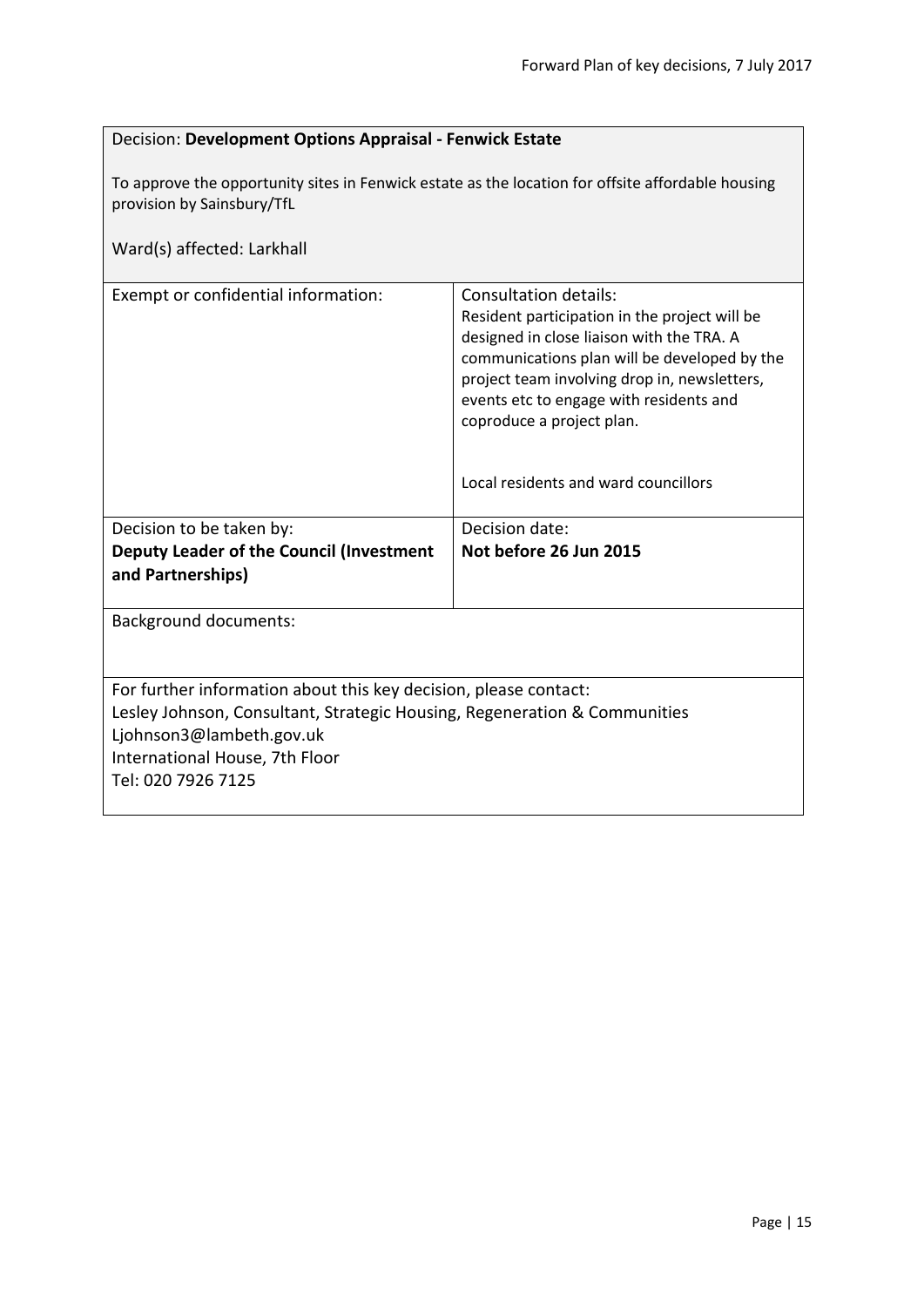# Decision: **Translation Services** The Council requires translation and interpretation services to meet its obligations in relation to the applicable race relations and disability legislation. To achieve this, Lambeth will procure a redesigned translation and interpretation services with the aim of achieving a more customer focussed service, aligned to user needs, an improved cost and greater social value. Ward(s) affected: All Wards Exempt or confidential information: Consultation details: Decision to be taken by: **Deputy Leader of the Council (Investment and Partnerships)** Decision date: **Not before 5 Jan 2016** Background documents: Translation Services For further information about this key decision, please contact: David Couldridge, Contract Manager, Business & Customer Services dcouldridge@lambeth.gov.uk Olive Morris House - 1st Floor Tel: 020 7926 1584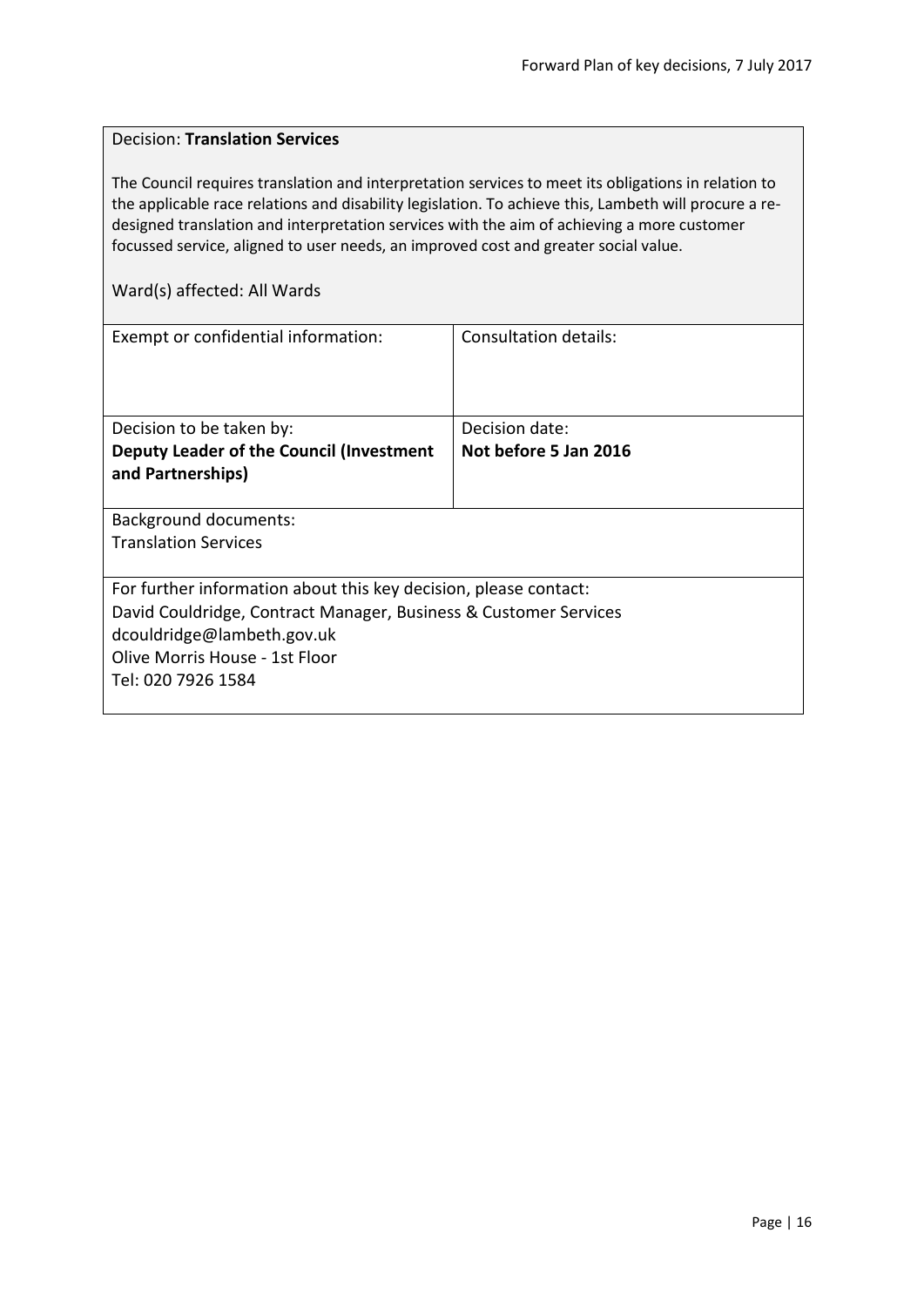| Decision: One Oracle Contract Extension                                                                                                                                                                                                             |                        |  |
|-----------------------------------------------------------------------------------------------------------------------------------------------------------------------------------------------------------------------------------------------------|------------------------|--|
| To extend the existing One Oracle support arrangements by a further 2 years. This is necessary to<br>ensure that the Council can maintain its obligations of Paying people, Paying suppliers and<br>Collecting Debt.<br>Ward(s) affected: All Wards |                        |  |
| <b>Consultation details:</b><br>Exempt or confidential information:                                                                                                                                                                                 |                        |  |
|                                                                                                                                                                                                                                                     |                        |  |
| Decision to be taken by:                                                                                                                                                                                                                            | Decision date:         |  |
| Deputy Leader of the Council (Investment                                                                                                                                                                                                            | Not before 31 Mar 2016 |  |
| and Partnerships)                                                                                                                                                                                                                                   |                        |  |
| <b>Background documents:</b>                                                                                                                                                                                                                        |                        |  |
|                                                                                                                                                                                                                                                     |                        |  |
| For further information about this key decision, please contact:                                                                                                                                                                                    |                        |  |
| Jason Martin, Technical Project Manager                                                                                                                                                                                                             |                        |  |
| JMartin@lambeth.gov.uk                                                                                                                                                                                                                              |                        |  |
| Olive Morris House - 2nd Floor                                                                                                                                                                                                                      |                        |  |
| Tel: 020 7926 6244                                                                                                                                                                                                                                  |                        |  |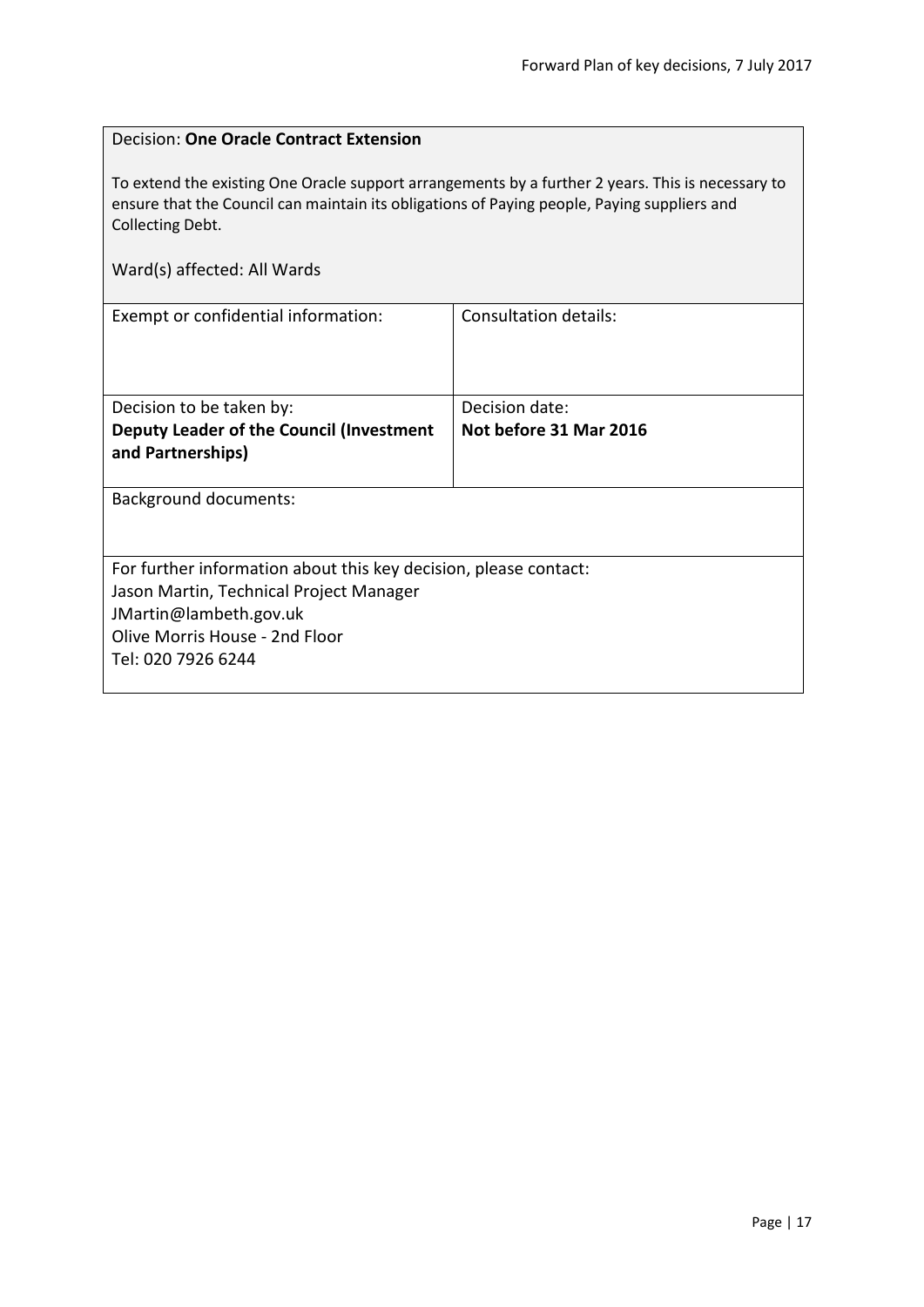| Decision: Delivery of Budget                                         |                                         |
|----------------------------------------------------------------------|-----------------------------------------|
| Implementation of budget recommendations                             |                                         |
| Ward(s) affected: All Wards                                          |                                         |
| Exempt or confidential information:                                  | <b>Consultation details:</b>            |
|                                                                      |                                         |
| Decision to be taken by:<br>Deputy Leader of the Council (Investment | Decision date:<br>Not before 6 Oct 2016 |
| and Partnerships)                                                    |                                         |
| Background documents:                                                |                                         |
|                                                                      |                                         |
| For further information about this key decision, please contact:     |                                         |
| Christina Thompson, Director of Finance<br>CThompson3@lambeth.gov.uk |                                         |
| Phoenix House - 8th Floor                                            |                                         |
| Tel: 020 7926 2634                                                   |                                         |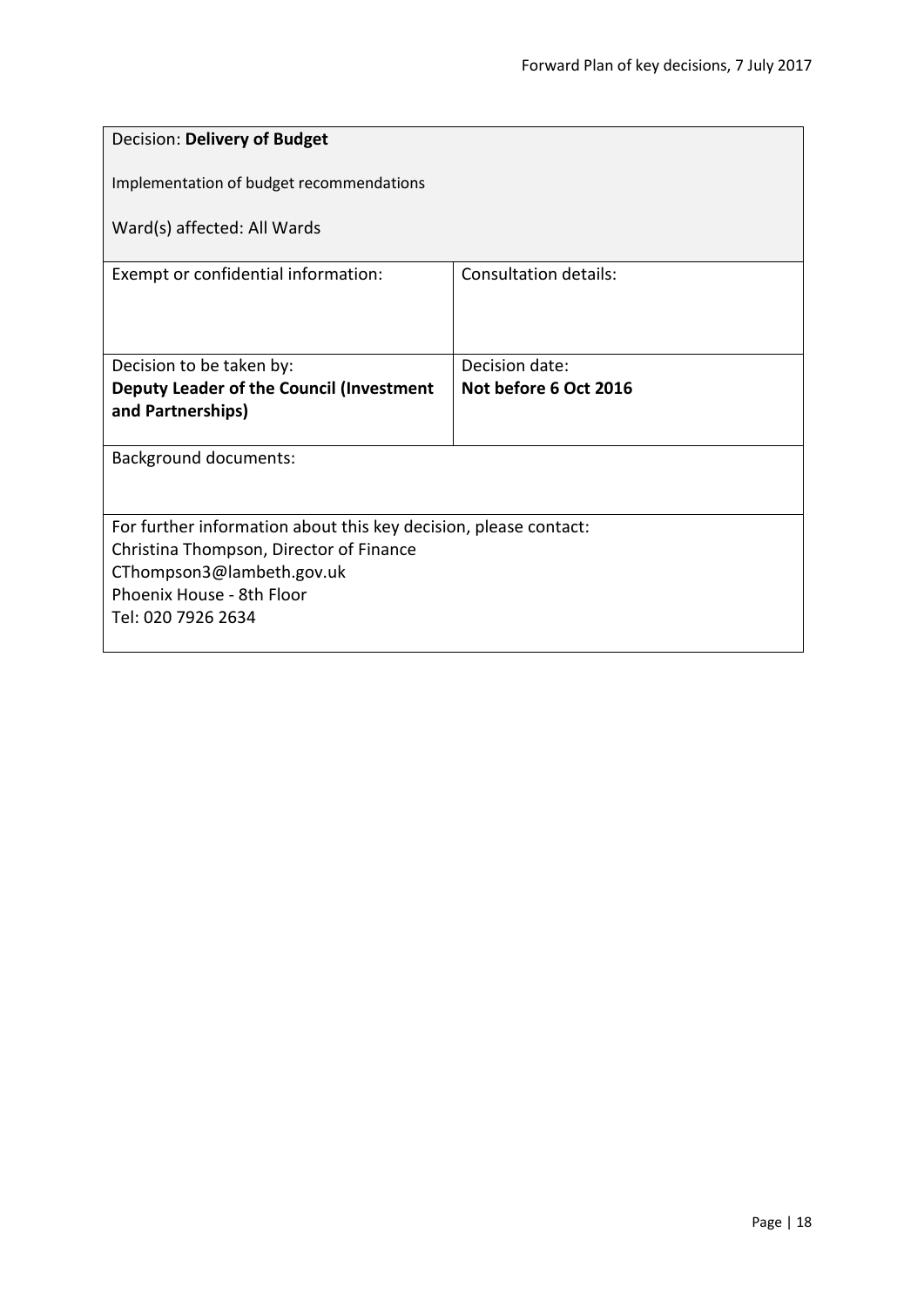| Decision: The Nine Elms Vauxhall Development Business Case                                            |                              |  |
|-------------------------------------------------------------------------------------------------------|------------------------------|--|
| The approval of £1.986m from s106/Community Infrastructure Levy in Nine Elms Vauxhall for<br>2017/18. |                              |  |
| Ward(s) affected: Oval; Stockwell                                                                     |                              |  |
| Exempt or confidential information:                                                                   | <b>Consultation details:</b> |  |
|                                                                                                       |                              |  |
| Decision to be taken by:                                                                              | Decision date:               |  |
| Deputy Leader of the Council (Investment                                                              | Not before 12 Dec 2016       |  |
| and Partnerships)                                                                                     |                              |  |
| <b>Background documents:</b>                                                                          |                              |  |
|                                                                                                       |                              |  |
| For further information about this key decision, please contact:                                      |                              |  |
| Moira McGrath, Director of Strategy and Commissioning Adults                                          |                              |  |
| moira.mcgrath@nhs.net                                                                                 |                              |  |
| Tel: 0203 049 4481                                                                                    |                              |  |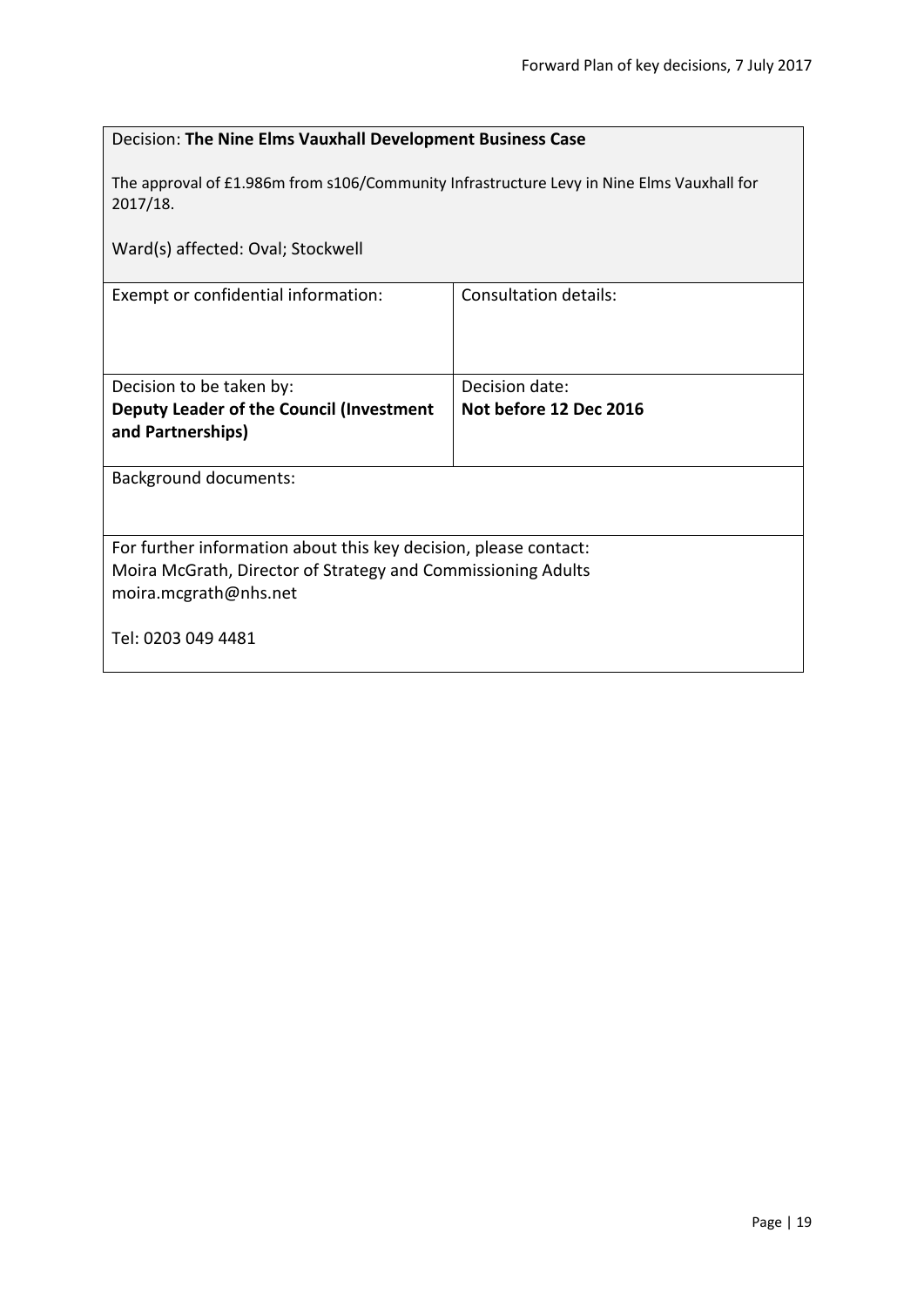#### Decision: **Loughborough Children's Centre, LEAP Programme Leasehold disposal**

In order to facilitate the LEAP programme:

1) To approve the grant of a lease to the National Chidren's Bureau (NCB) on the terms set out in the report.

2) To approve the leaseback from the NCB to the Council on the same terms.

2) To approve appropriation of part of the site from the HRA to the General Fund

Ward(s) affected: Coldharbour

| Exempt or confidential information:                              | Consultation details:  |  |
|------------------------------------------------------------------|------------------------|--|
| Decision to be taken by:                                         | Decision date:         |  |
| Deputy Leader of the Council (Investment                         | Not before 23 Jan 2017 |  |
| and Partnerships)                                                |                        |  |
|                                                                  |                        |  |
| Background documents:                                            |                        |  |
|                                                                  |                        |  |
| For further information about this key decision, please contact: |                        |  |
| Sophie Linton, Head of Valuation and Strategic Property Services |                        |  |
| SLinton@lambeth.gov.uk                                           |                        |  |
| 2nd Floor, Olive Morris House                                    |                        |  |
| Tel: 020 7926 6954                                               |                        |  |
|                                                                  |                        |  |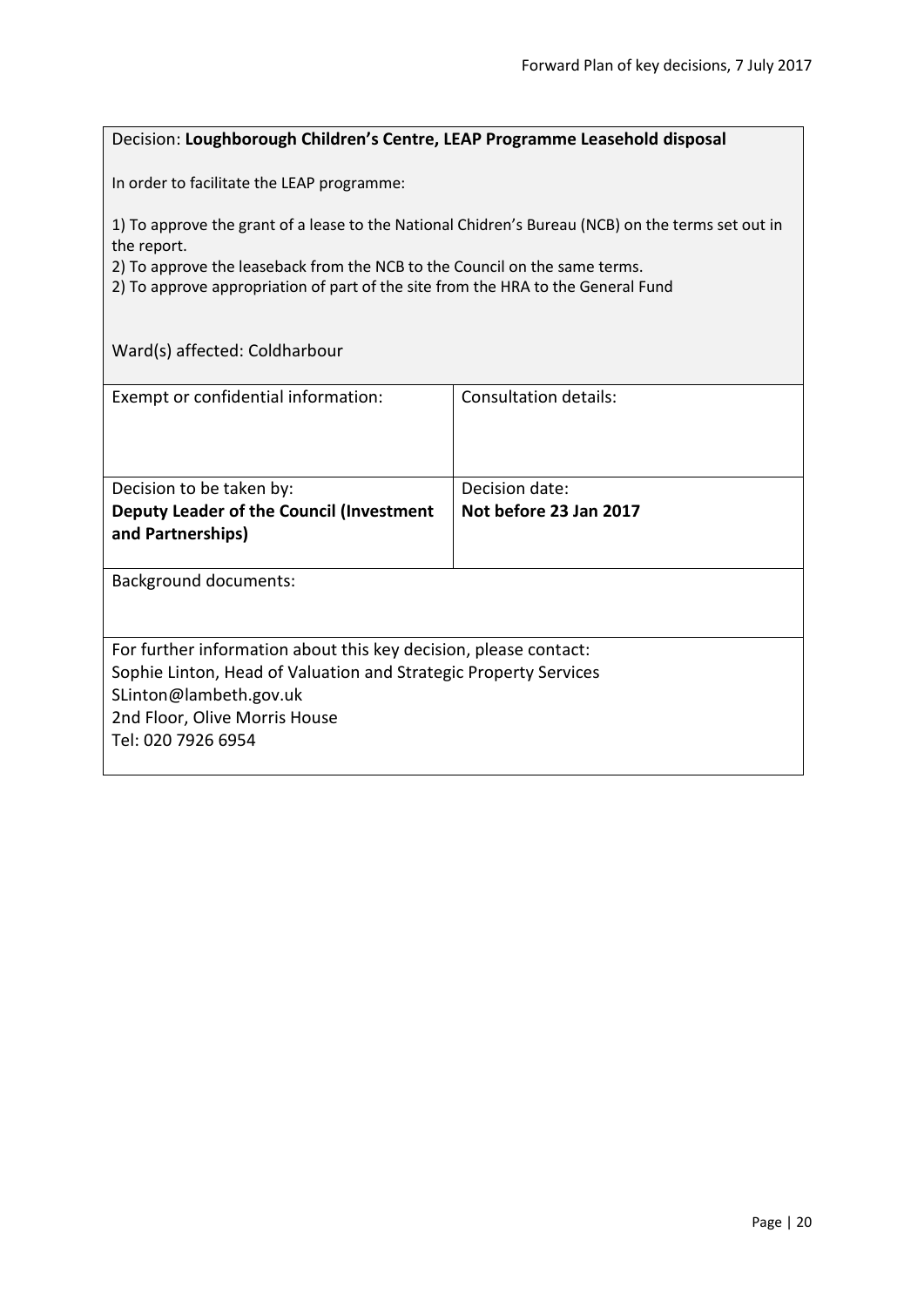# Decision: **Liz Atkinson Children's Centre, LEAP Programme Leasehold disposal**

In order to facilitate the LEAP programme:

1) To approve the grant of a lease to the National Children's Bureau (NCB) on the terms set out in the report.

2) To approve the leaseback from the NCB to the Council on the same terms

Ward(s) affected: Vassall

| Exempt or confidential information:                              | Consultation details:  |
|------------------------------------------------------------------|------------------------|
|                                                                  |                        |
|                                                                  |                        |
|                                                                  |                        |
|                                                                  |                        |
| Decision to be taken by:                                         | Decision date:         |
| Deputy Leader of the Council (Investment                         | Not before 23 Jan 2017 |
|                                                                  |                        |
| and Partnerships)                                                |                        |
|                                                                  |                        |
| <b>Background documents:</b>                                     |                        |
|                                                                  |                        |
|                                                                  |                        |
|                                                                  |                        |
| For further information about this key decision, please contact: |                        |
| Sophie Linton, Head of Valuation and Strategic Property Services |                        |
| SLinton@lambeth.gov.uk                                           |                        |
|                                                                  |                        |
| 2nd Floor, Olive Morris House                                    |                        |
| Tel: 020 7926 6954                                               |                        |
|                                                                  |                        |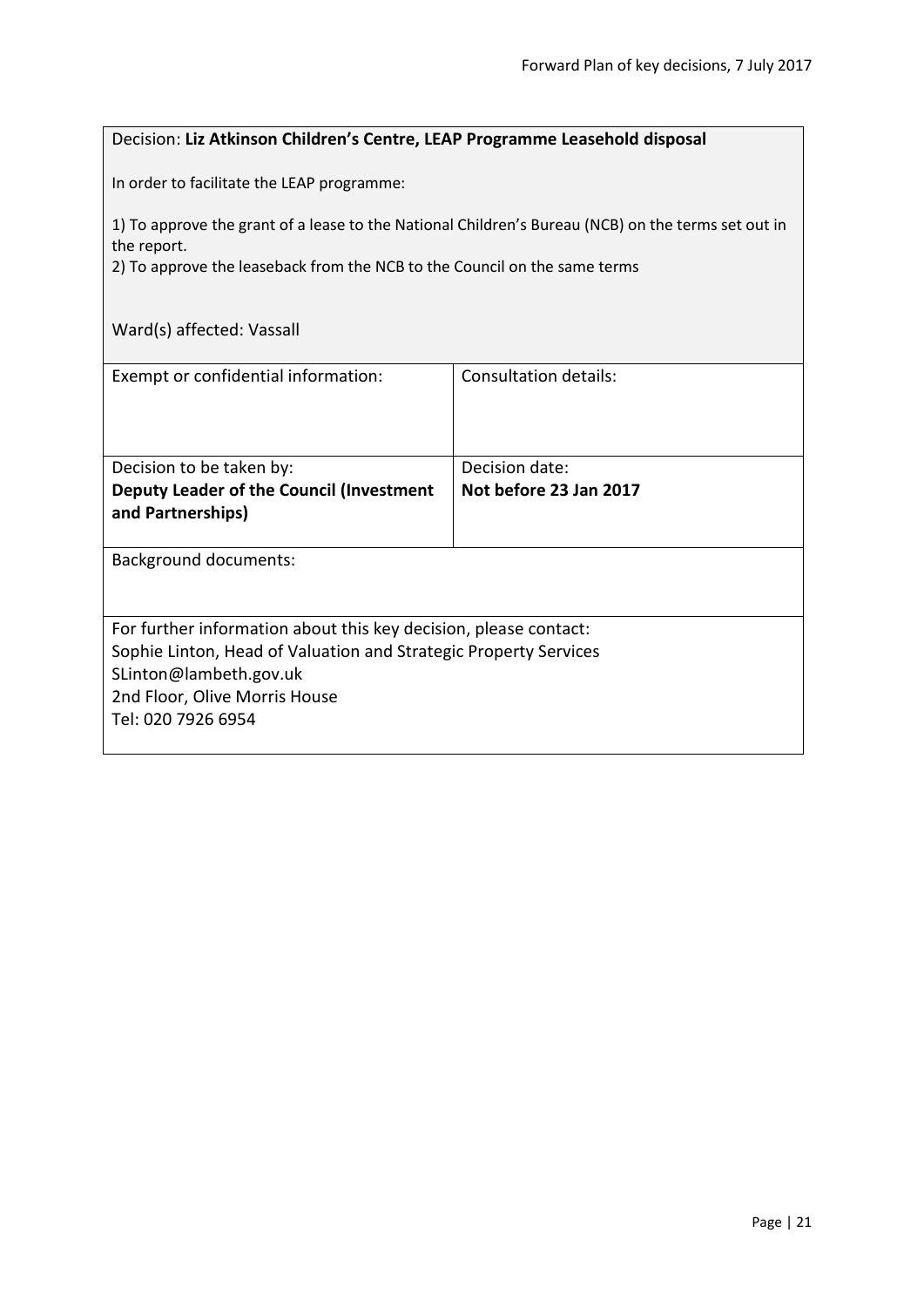# Decision: **Jubilee Children's Centre, LEAP Programme Leasehold disposal**

In order to facilitate the LEAP programme:

1) To approve the grant of a lease to the National Children's Bureau (NCB) on the terms set out in the report.

2) To approve the leaseback from the NCB to the Council on the same terms.

Ward(s) affected: Tulse Hill

| Exempt or confidential information:                                                                                                                                                                                   | Consultation details:                    |
|-----------------------------------------------------------------------------------------------------------------------------------------------------------------------------------------------------------------------|------------------------------------------|
| Decision to be taken by:<br>Deputy Leader of the Council (Investment<br>and Partnerships)                                                                                                                             | Decision date:<br>Not before 23 Jan 2017 |
| <b>Background documents:</b>                                                                                                                                                                                          |                                          |
| For further information about this key decision, please contact:<br>Sophie Linton, Head of Valuation and Strategic Property Services<br>SLinton@lambeth.gov.uk<br>2nd Floor, Olive Morris House<br>Tel: 020 7926 6954 |                                          |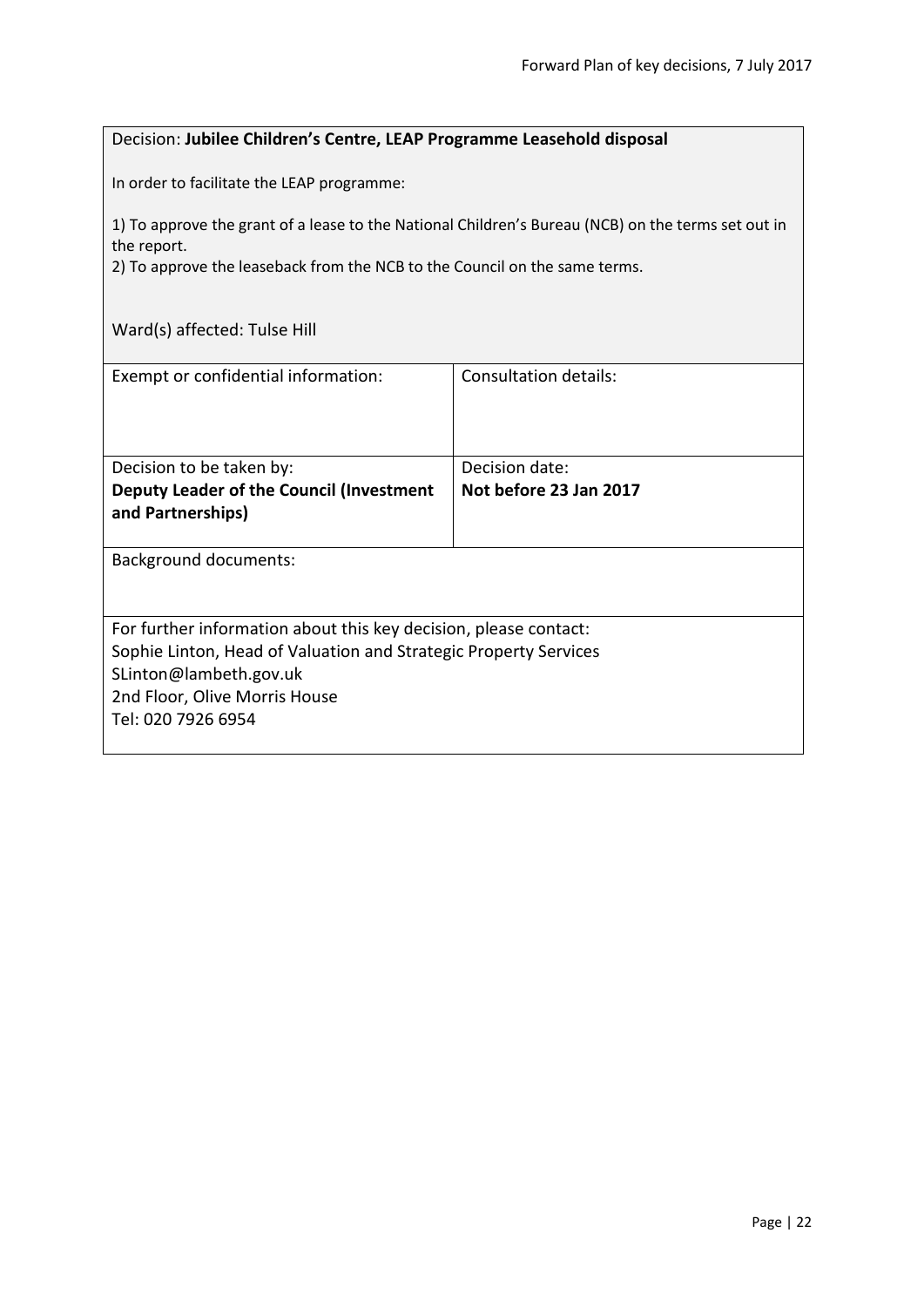# Decision: **Procurement of Contractor Somerleyton Road for Blocks A and B**

Somerleyton Road is a mixed use regeneration project in Brixton. Part of the development is the Oval House theatre in Block B and the refurbishment of the existing Carlton Mansions, Block A.

Ward(s) affected: Coldharbour

| Exempt or confidential information:                                                                                                                                                                                              | Consultation details: |  |
|----------------------------------------------------------------------------------------------------------------------------------------------------------------------------------------------------------------------------------|-----------------------|--|
| Decision to be taken by:                                                                                                                                                                                                         | Decision date:        |  |
| Deputy Leader of the Council (Investment<br>and Partnerships)                                                                                                                                                                    | Not before 5 Jun 2017 |  |
| Background documents:                                                                                                                                                                                                            |                       |  |
| For further information about this key decision, please contact:<br>Mike Pocock, Director: Major Capital Programmes<br>mpocock@lambeth.gov.uk<br>International House, Canterbury Crescent, London, SW9 7QE<br>Tel: 0207 926 3220 |                       |  |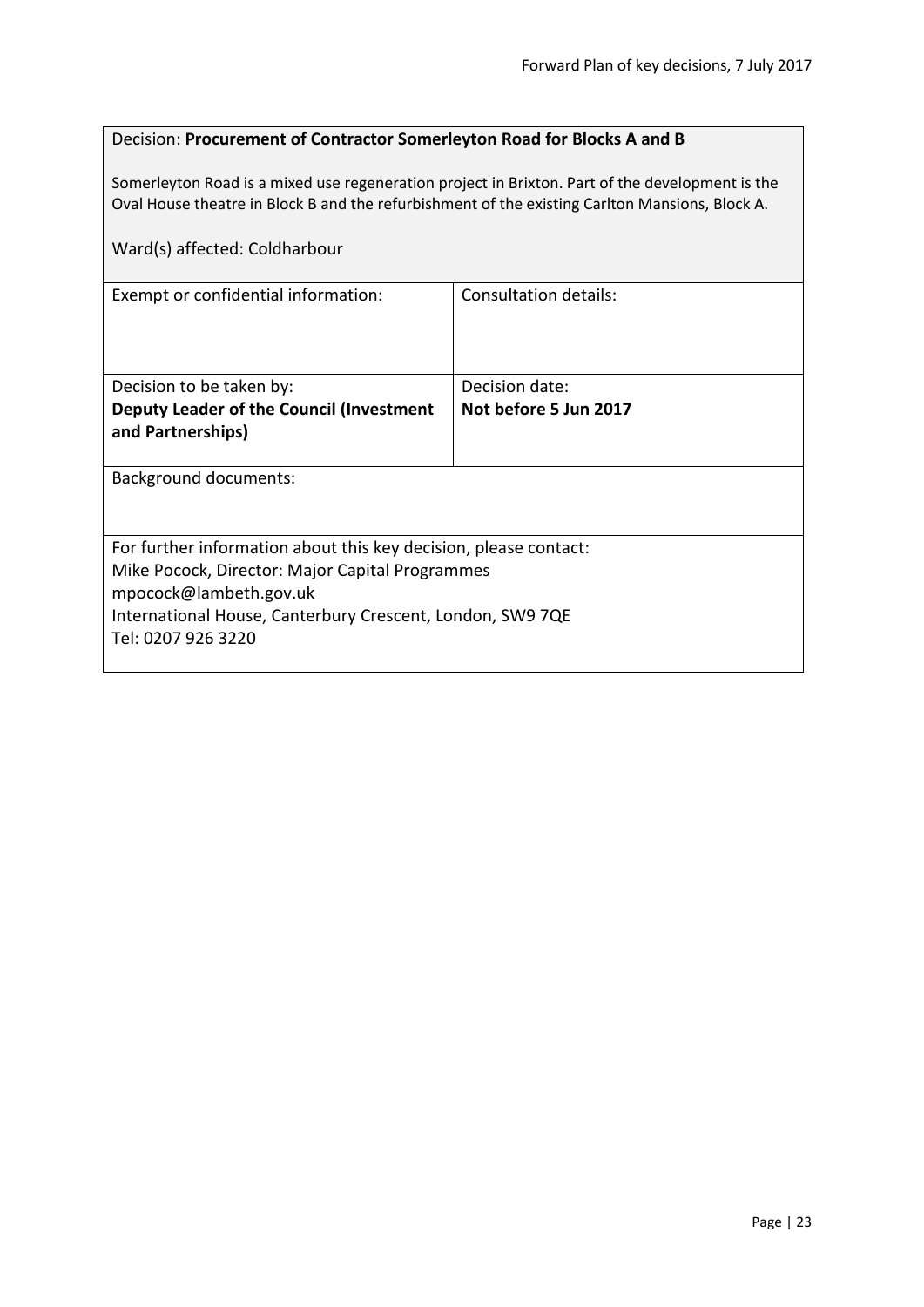#### Decision: **Proposal regarding the site at the former Clapham Old Library**

Following the acquisition of the property at 60 Orlando Road, the Council is proposing to work with Ipsus Developments and Omnibus Theatre to bring forward plans for a small scale redevelopment of the rear of the site, with the aim of creating a new asset, subject to further discussions with the planning department and formal consent, which will provide a sustainable revenue stream to the parties. The form of this joint venture is being discussed and it is anticipated that any works contracts will be under the OJEU threshold.

The Council wishes to engage with the above parties who will bring the local and commercial expertise to the venture. Ipsus Developments brought the opportunity to the Council and in recognition of their input to the process, it is proposed that the Council continues to utilise their significant local development expertise.

The Council also wishes to continue to work collaboratively with Omnibus to ensure the future of the building as a leading performance arts venue.

| Exempt or confidential information:                              | Consultation details:  |
|------------------------------------------------------------------|------------------------|
|                                                                  |                        |
|                                                                  |                        |
| Decision to be taken by:                                         | Decision date:         |
| Deputy Leader of the Council (Investment                         | Not before 12 Jun 2017 |
| and Partnerships)                                                |                        |
| Background documents:                                            |                        |
|                                                                  |                        |
|                                                                  |                        |
| For further information about this key decision, please contact: |                        |
| Sophie Linton, Head of Valuation and Strategic Property Services |                        |
| SLinton@lambeth.gov.uk                                           |                        |
| 2nd Floor, Olive Morris House                                    |                        |
| Tel: 020 7926 6954                                               |                        |
|                                                                  |                        |

Ward(s) affected: Clapham Town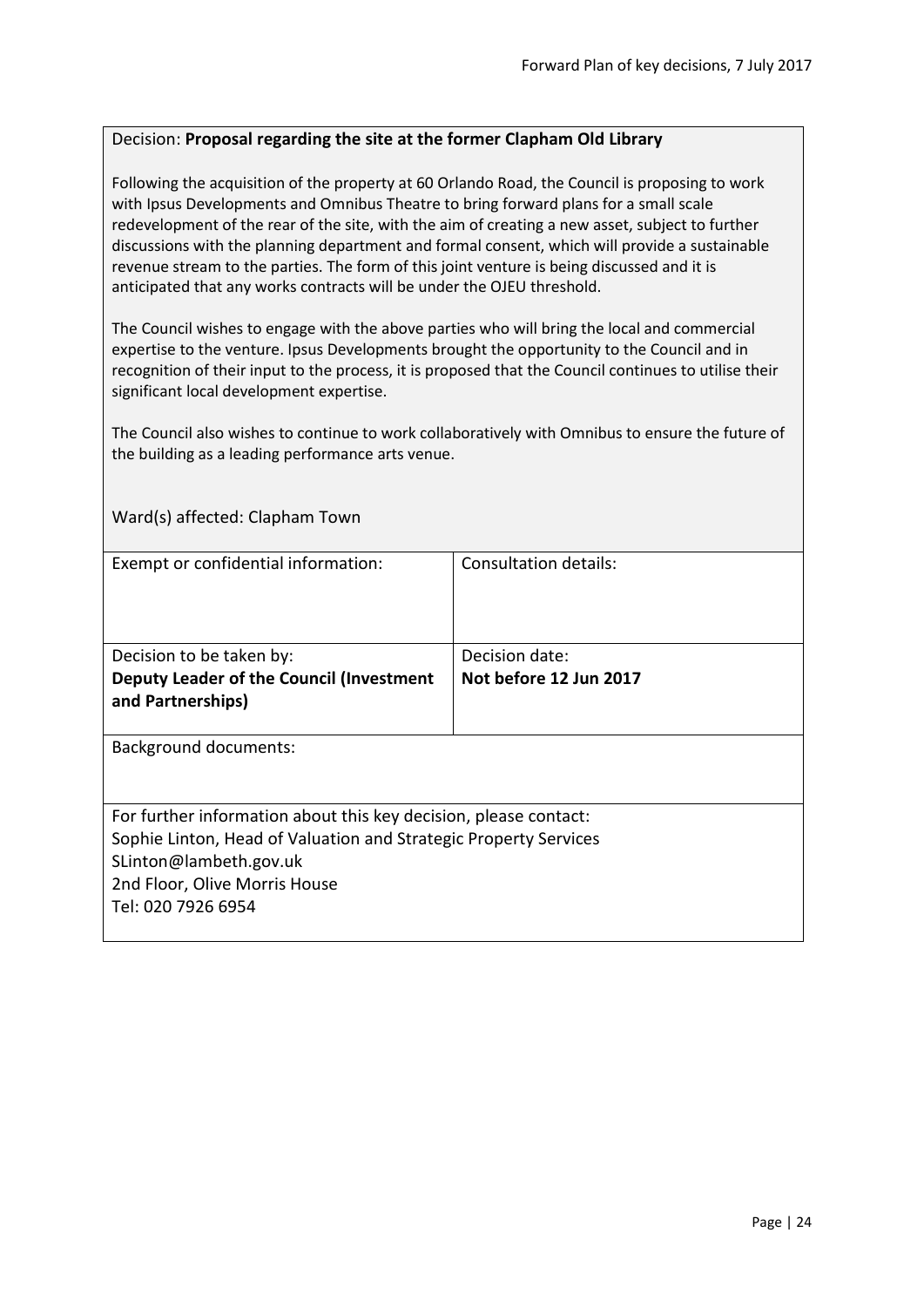| Decision: Myatt's Field Park Depot Redevelopment and Lease                                                                                      |                        |  |
|-------------------------------------------------------------------------------------------------------------------------------------------------|------------------------|--|
| To support additional funding of £250,000 on top of previously supported £250,000 capital<br>funding for redevelopment Myatts Field Park Depot. |                        |  |
| To agree the grant of a 10 year lease to Myatt's Field Park Project.                                                                            |                        |  |
| Ward(s) affected: Vassall                                                                                                                       |                        |  |
| Exempt or confidential information:                                                                                                             | Consultation details:  |  |
|                                                                                                                                                 |                        |  |
| Decision to be taken by:                                                                                                                        | Decision date:         |  |
| Deputy Leader of the Council (Investment<br>and Partnerships)                                                                                   | Not before 17 Jul 2017 |  |
| <b>Background documents:</b>                                                                                                                    |                        |  |
|                                                                                                                                                 |                        |  |
| For further information about this key decision, please contact:                                                                                |                        |  |
| Kevin Crook, Head of Neighbourhoods                                                                                                             |                        |  |
| kcrook@lambeth.gov.uk<br>Blue Star House - 4th Floor                                                                                            |                        |  |
| Tel: 020 7926 8973                                                                                                                              |                        |  |
|                                                                                                                                                 |                        |  |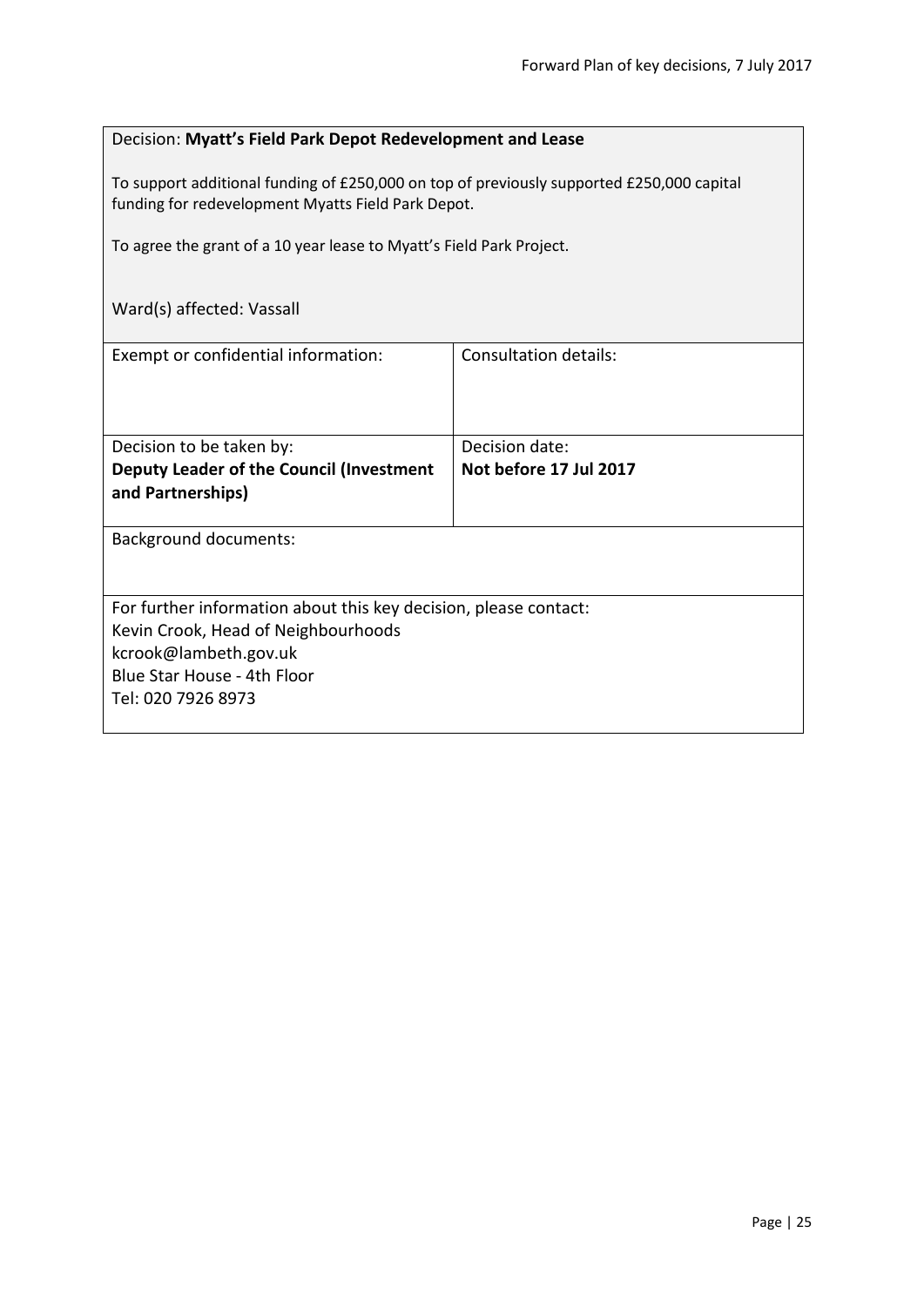| Decision: Upper Norwood Joint Library                                           |                              |  |
|---------------------------------------------------------------------------------|------------------------------|--|
| To grant a 25 year lease to Upper Norwood Library Trust at a peppercorn rent    |                              |  |
| Ward(s) affected: Gipsy Hill                                                    |                              |  |
| Exempt or confidential information:                                             | <b>Consultation details:</b> |  |
|                                                                                 |                              |  |
| Decision to be taken by:                                                        | Decision date:               |  |
| Deputy Leader of the Council (Investment                                        | Not before 17 Jul 2017       |  |
| and Partnerships)                                                               |                              |  |
|                                                                                 |                              |  |
| <b>Background documents:</b>                                                    |                              |  |
|                                                                                 |                              |  |
|                                                                                 |                              |  |
| For further information about this key decision, please contact:                |                              |  |
| Donna Wiggins, Lead Commissioner, Strategic Housing, Regeneration & Communities |                              |  |
| dwiggins@lambeth.gov.uk                                                         |                              |  |
| Phoenix House - 3rd Floor                                                       |                              |  |
| Tel: 020 7926 2681                                                              |                              |  |
|                                                                                 |                              |  |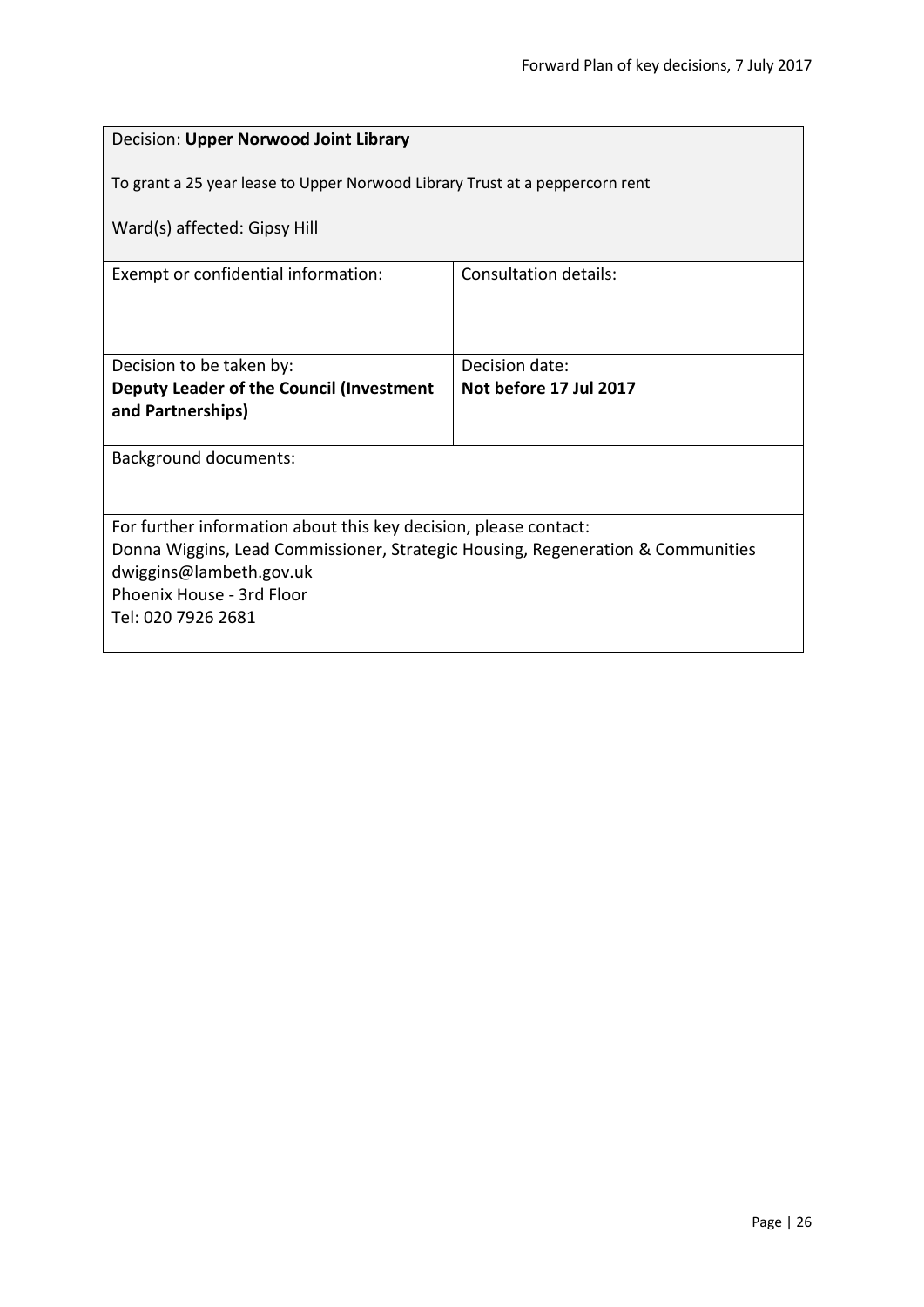| Decision: Temporary Accommodation - Modular Construction on Council Owned Hostel |
|----------------------------------------------------------------------------------|
| <b>Sites</b>                                                                     |
|                                                                                  |

To approve investment of £3,000,000 for the construction of Temporary Accommodation modular type units on two council owned hostel sites for the purpose of providing temporary accommodation to homeless households.

Ward(s) affected: Gipsy Hill; Streatham South

| Exempt or confidential information:                                                                                                                                                                              | Consultation details:                    |  |
|------------------------------------------------------------------------------------------------------------------------------------------------------------------------------------------------------------------|------------------------------------------|--|
| Decision to be taken by:<br>Deputy Leader of the Council (Investment<br>and Partnerships)                                                                                                                        | Decision date:<br>Not before 31 Jul 2017 |  |
| <b>Background documents:</b>                                                                                                                                                                                     |                                          |  |
| For further information about this key decision, please contact:<br>Mandy Green (Associate Director Commissioning), Assistant Director Accommodation &<br>Property<br>mgreen3@lambeth.gov.uk<br>Tel: 02079267020 |                                          |  |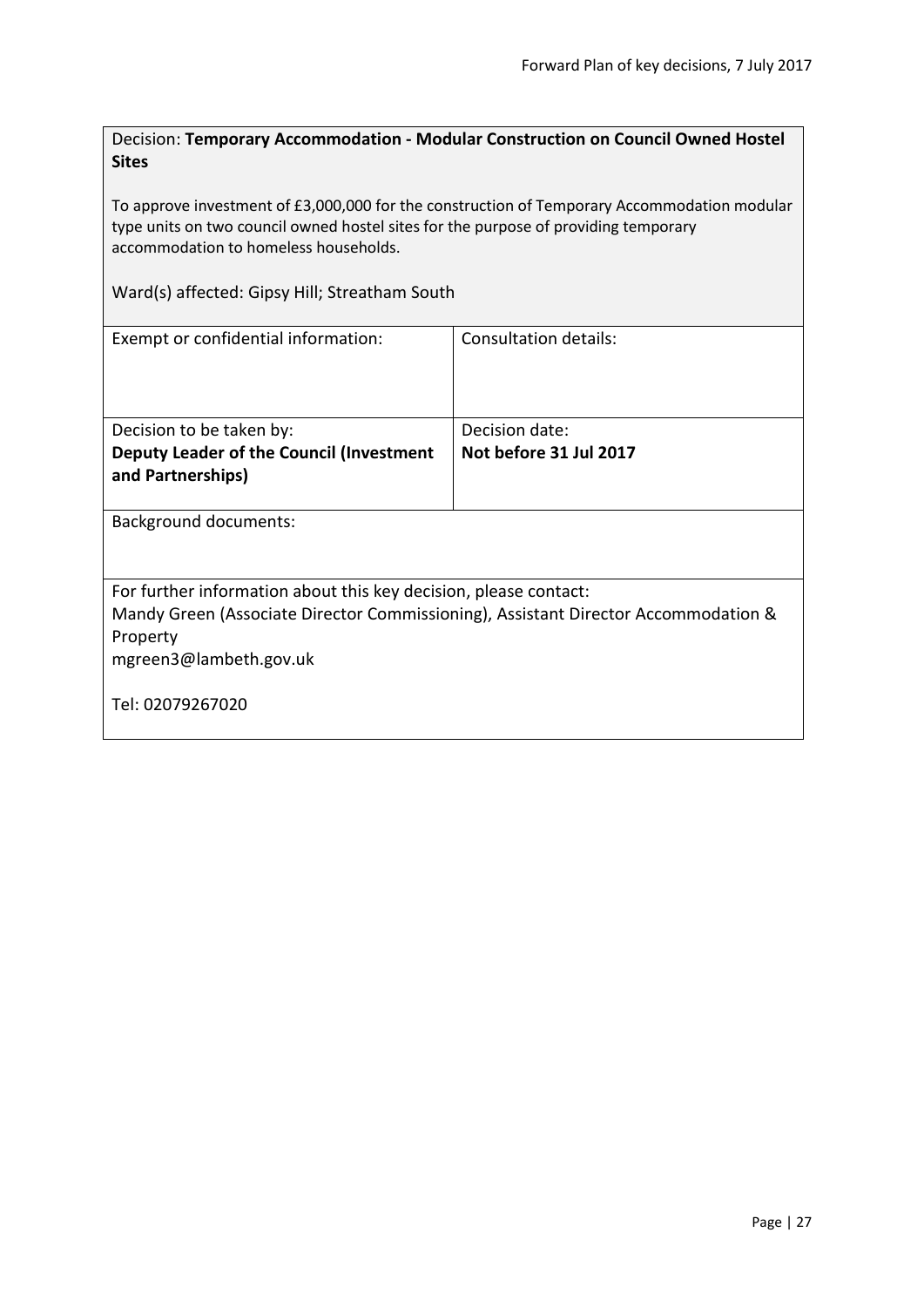## Decision: **Contract extensions and variations for care and support services within Extra Care Housing**

The proposal was to extend both current contracts for the provision of care and support within extra care schemes for two years from 1st April 2015 to 31st March 2017.

Outcome-based models for extra care will be investigated in order to find one (or more) that provide the best value for both tenants and the council, while promoting community involvement both within and without the schemes. Various models are available and best practise in extra care is developing rapidly. A two year extension will allow time for a thorough investigation of these options and a procurement exercise.

| Exempt or confidential information:                              | Consultation details:<br>Discussion with ward councillors will take place<br>during the extension period. |
|------------------------------------------------------------------|-----------------------------------------------------------------------------------------------------------|
|                                                                  |                                                                                                           |
| Decision to be taken by:                                         | Decision date:                                                                                            |
| <b>Cabinet Member for Adult Social Care</b>                      | Not before 31 Oct 2016                                                                                    |
|                                                                  |                                                                                                           |
| Background documents:                                            |                                                                                                           |
|                                                                  |                                                                                                           |
|                                                                  |                                                                                                           |
| For further information about this key decision, please contact: |                                                                                                           |
| Ginny Hume, Commissioning Lead-Domiciliary Care                  |                                                                                                           |
| GHume@lambeth.gov.uk                                             |                                                                                                           |
| <b>Phoenix House</b>                                             |                                                                                                           |
| Tel: 020 7926 5178                                               |                                                                                                           |
|                                                                  |                                                                                                           |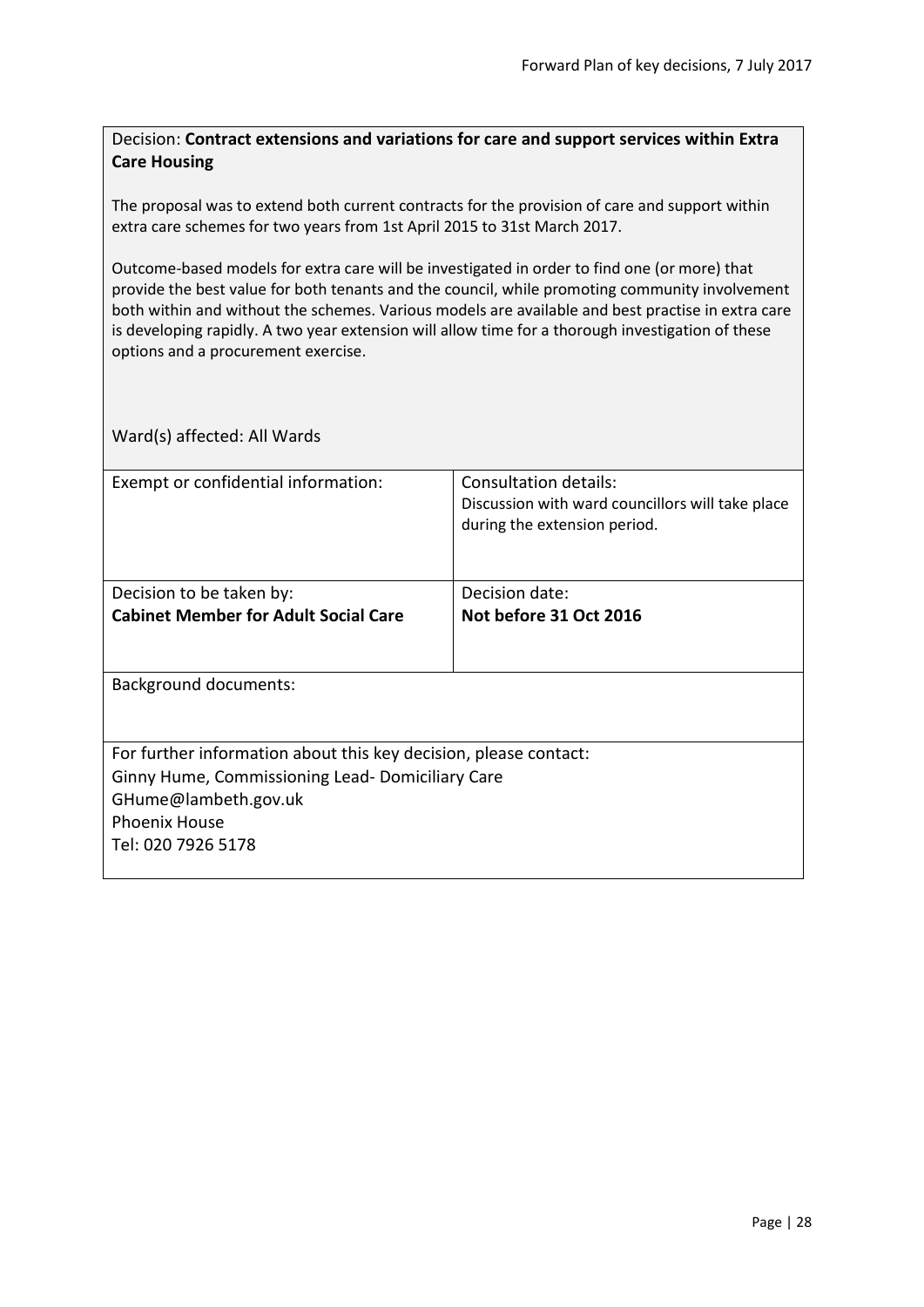#### Decision: **Contract for the provision of community equipment**

Lambeth is one of 20 London boroughs who are part of the Integrated Consortium for Community Equipment (ICES). The current contract is due to end on the 31st March 2017. A competitive tender exercise has been carried out by the consortium on behalf of Lambeth and the other consortium members with Medequip identified as the preferred provider. The recommendation is to continue calling-off community equipment via this framework with Medequip as this represents the best value and quality of service for Lambeth resident

| Exempt or confidential information:                              | Consultation details:  |  |
|------------------------------------------------------------------|------------------------|--|
| Decision to be taken by:                                         | Decision date:         |  |
| <b>Cabinet Member for Adult Social Care</b>                      | Not before 10 Apr 2017 |  |
|                                                                  |                        |  |
| <b>Background documents:</b>                                     |                        |  |
|                                                                  |                        |  |
| For further information about this key decision, please contact: |                        |  |
| Ginny Hume, Commissioning Lead-Domiciliary Care                  |                        |  |
| GHume@lambeth.gov.uk                                             |                        |  |
| <b>Phoenix House</b>                                             |                        |  |
| Tel: 020 7926 5178                                               |                        |  |
|                                                                  |                        |  |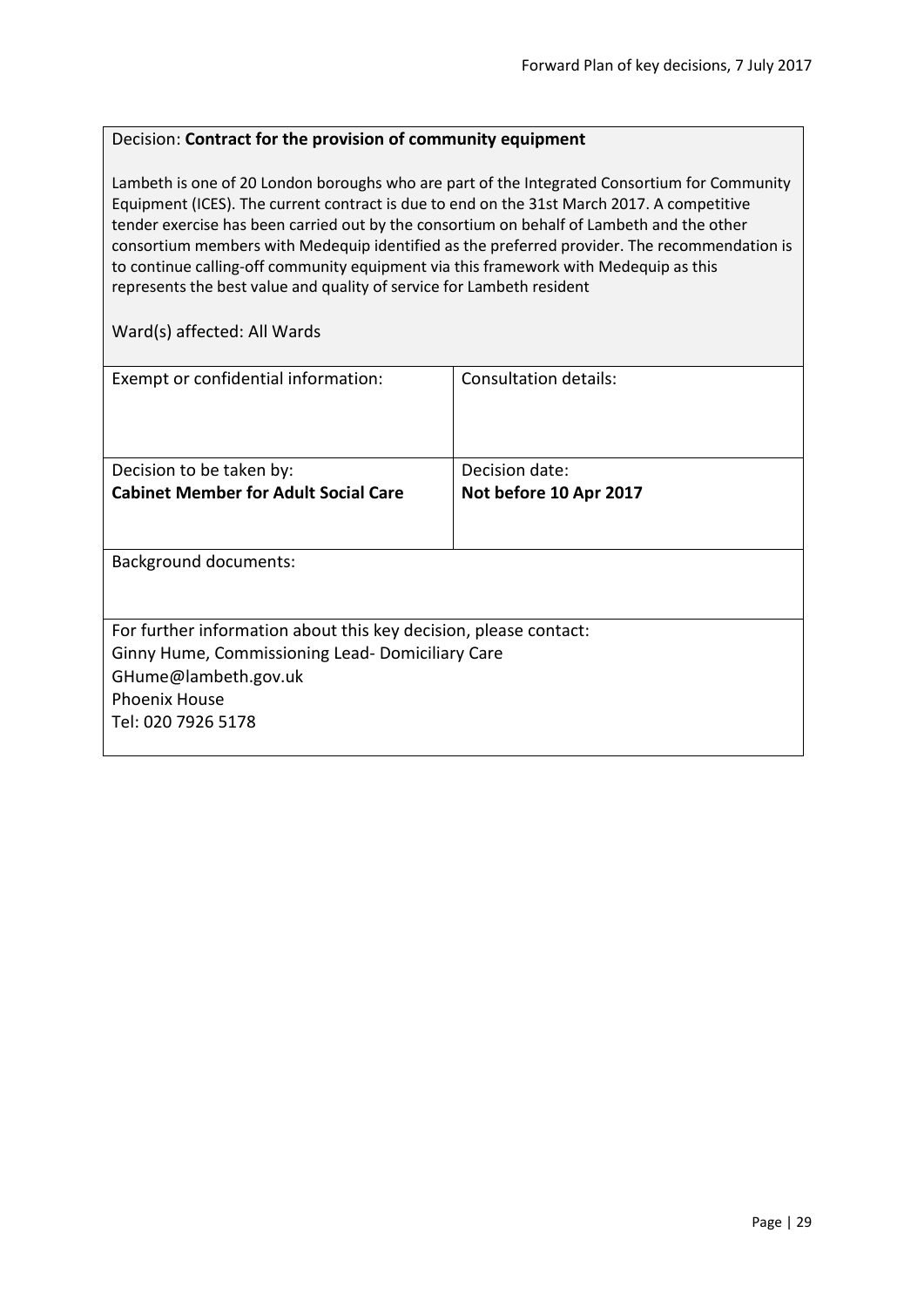| Decision: Contractor Procurement Strategy for New Resource Centre for Adults with<br><b>Disabilities at Coburg Crescent</b>                                                                    |                              |  |
|------------------------------------------------------------------------------------------------------------------------------------------------------------------------------------------------|------------------------------|--|
| Main Construction Contractor to be procured and appointed to deliver the new build, including a<br>Day Centre, Community Space, Short-Term Accommodation, Long Term Accommodation and<br>Shop. |                              |  |
| Ward(s) affected: All Wards                                                                                                                                                                    |                              |  |
| Exempt or confidential information:                                                                                                                                                            | <b>Consultation details:</b> |  |
| Decision to be taken by:                                                                                                                                                                       | Decision date:               |  |
| <b>Cabinet Member for Adult Social Care</b>                                                                                                                                                    | Not before 10 Apr 2017       |  |
| <b>Background documents:</b>                                                                                                                                                                   |                              |  |
| For further information about this key decision, please contact:                                                                                                                               |                              |  |
| Alex Kim, Assistant Project Manager, Neighbourhoods and Growth                                                                                                                                 |                              |  |
| AKim@lambeth.gov.uk<br><b>International House</b>                                                                                                                                              |                              |  |
| Tel: 0207 926 9753                                                                                                                                                                             |                              |  |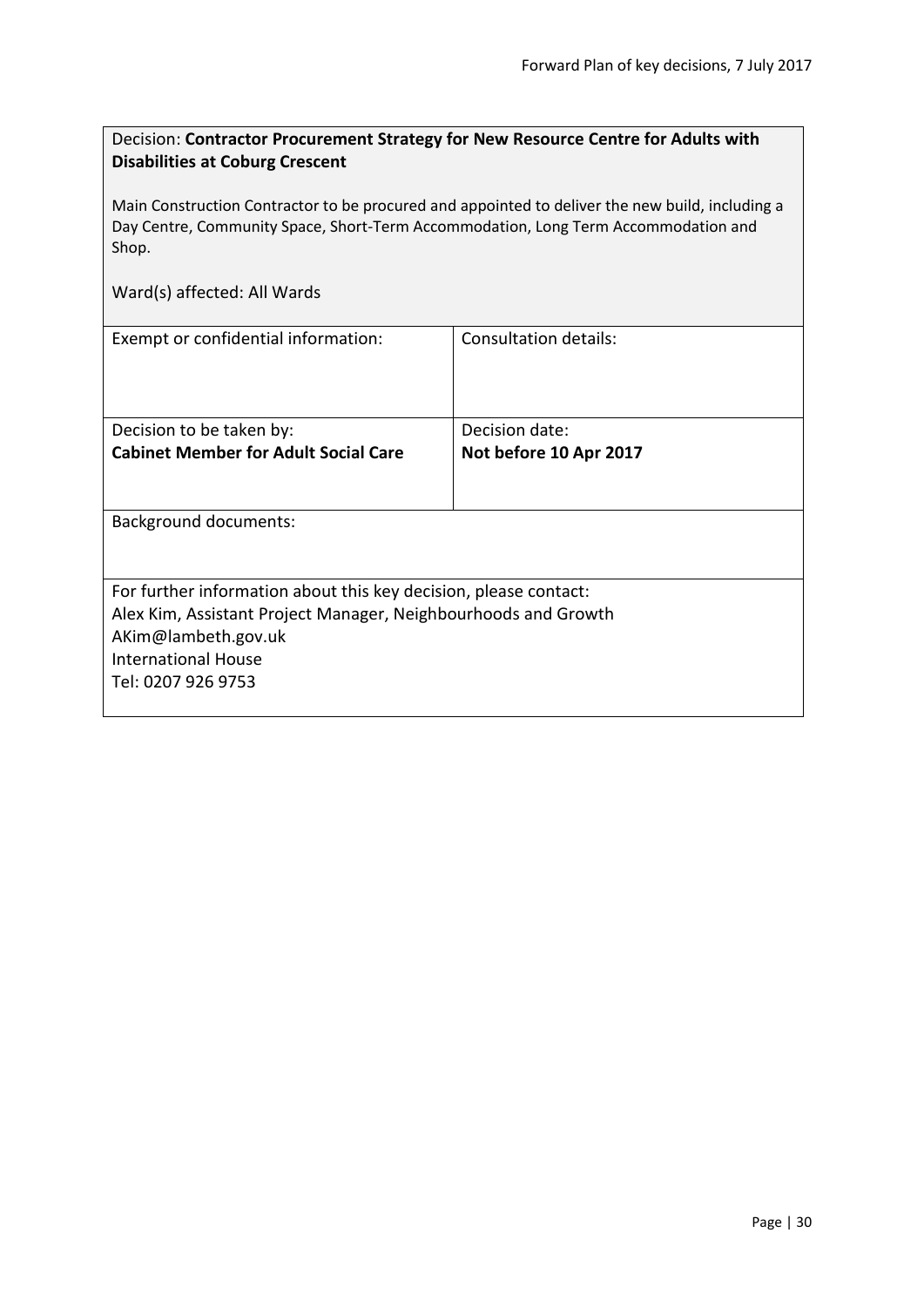| Decision: Phase 1 of the Lambeth Early Action Partnership (LEAP) Capital Works |
|--------------------------------------------------------------------------------|
| Programme.                                                                     |

To award a contract to carry out construction works at nine early years premises as part of Phase 1 of the Lambeth Early Action Partnership (Leap) Capital Work Programme on the basis of a maximum contract sum which is £1,498,123.

Ward(s) affected: Coldharbour; Stockwell; Tulse Hill; Vassall

| Exempt or confidential information:                                                                                                                                      | Consultation details:                    |  |
|--------------------------------------------------------------------------------------------------------------------------------------------------------------------------|------------------------------------------|--|
| Decision to be taken by:<br><b>Cabinet Member for Families and Young</b><br>People                                                                                       | Decision date:<br>Not before 30 Aug 2016 |  |
| <b>Background documents:</b>                                                                                                                                             |                                          |  |
| For further information about this key decision, please contact:<br><b>Rosemary Mann</b><br>rmann1@lambeth.gov.uk<br>6th Floor International House<br>Tel: 020 7926 3221 |                                          |  |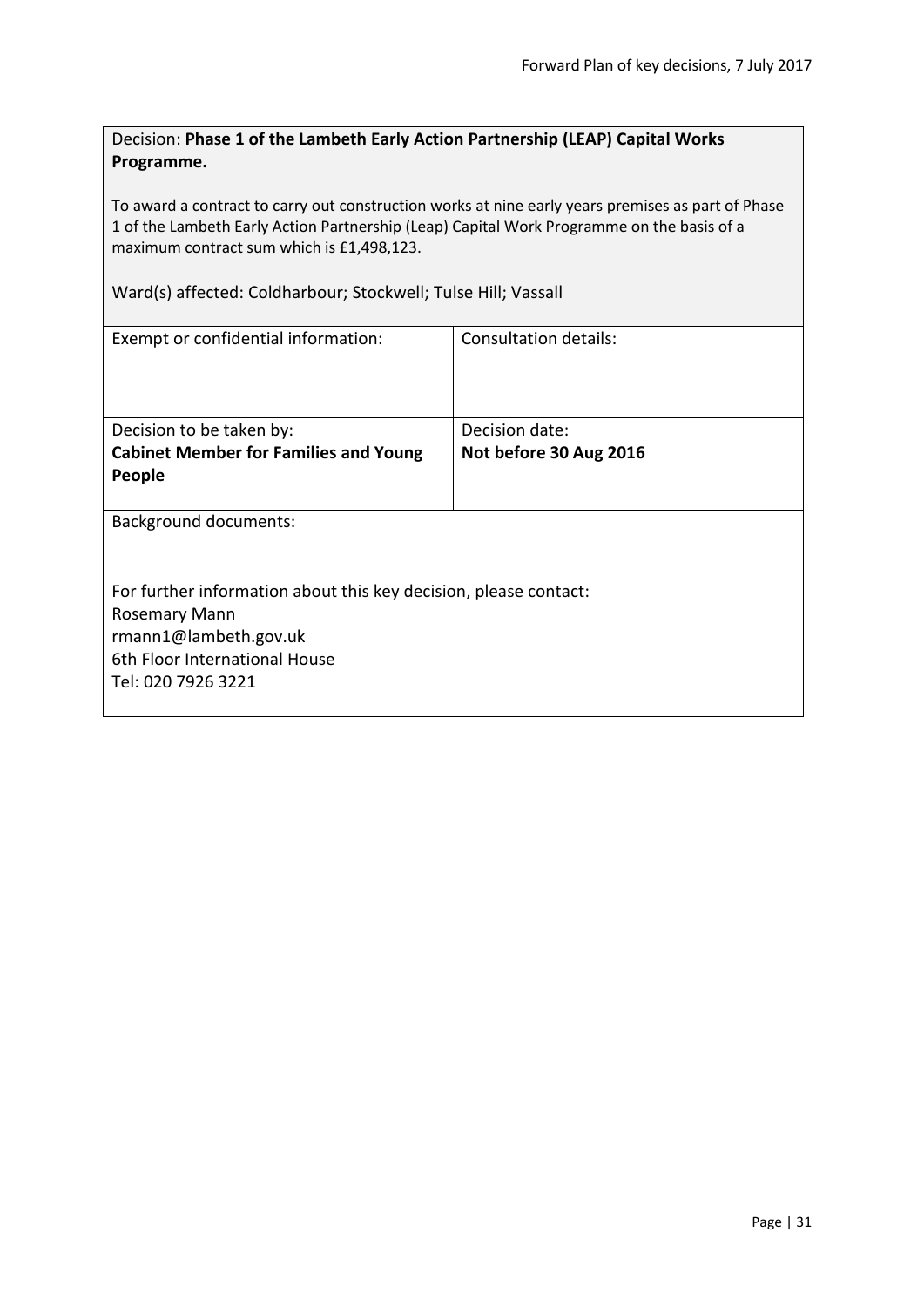# Decision: **Buses Tender for Children with Special Educational Needs and Disabilities - Extension**

The decision is to extend the current SEND Home to School Bus Contract with Veolia in order to allow time for mobilisation of the new contract.

| Exempt or confidential information:                              | <b>Consultation details:</b> |
|------------------------------------------------------------------|------------------------------|
| Part exempt                                                      |                              |
| Information relating to the financial or                         |                              |
| business affairs of any particular person                        |                              |
| (including the authority holding that                            |                              |
| information)                                                     |                              |
|                                                                  |                              |
| Decision to be taken by:                                         | Decision date:               |
| <b>Cabinet Member for Families and Young</b>                     | 24 Jul 2017                  |
| People                                                           |                              |
|                                                                  |                              |
| Background documents:                                            |                              |
|                                                                  |                              |
|                                                                  |                              |
| For further information about this key decision, please contact: |                              |
| Katy Briggs, Procuremant Officer                                 |                              |
| Kbriggs@lambeth.gov.uk                                           |                              |
| <b>Phoenix House</b>                                             |                              |
| Tel: 020 7926 5547                                               |                              |
|                                                                  |                              |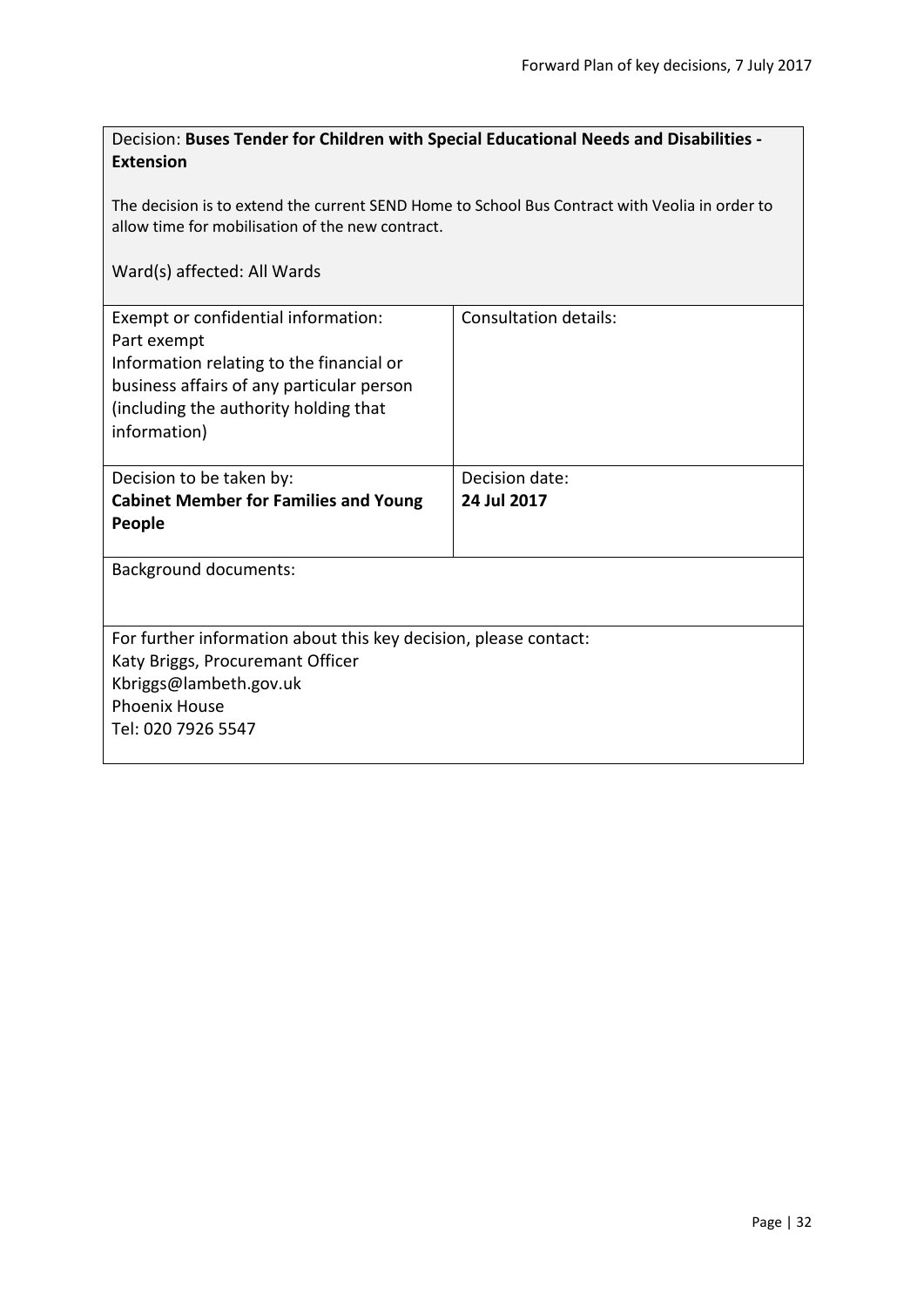| Decision: Removals and Storage Service                                                                                                                                 |                       |  |
|------------------------------------------------------------------------------------------------------------------------------------------------------------------------|-----------------------|--|
| To award contracts for small scale removals (these often need to be completed quickly in order to<br>get a house ready for a new tenant) and for larger scale decants. |                       |  |
| Ward(s) affected: All Wards                                                                                                                                            |                       |  |
| Exempt or confidential information:                                                                                                                                    | Consultation details: |  |
|                                                                                                                                                                        |                       |  |
| Decision to be taken by:                                                                                                                                               | Decision date:        |  |
| <b>Cabinet Member for Housing and</b>                                                                                                                                  | Not before 4 Apr 2016 |  |
| Environment                                                                                                                                                            |                       |  |
| <b>Background documents:</b>                                                                                                                                           |                       |  |
|                                                                                                                                                                        |                       |  |
| For further information about this key decision, please contact:                                                                                                       |                       |  |
| Neil Wightman, Director of Housing Services                                                                                                                            |                       |  |
| NWightman@lambeth.gov.uk<br>1st Floor, Blue Star House, Stockwell Road, Brixton, SW9                                                                                   |                       |  |
| Tel: 020 7926 7051                                                                                                                                                     |                       |  |
|                                                                                                                                                                        |                       |  |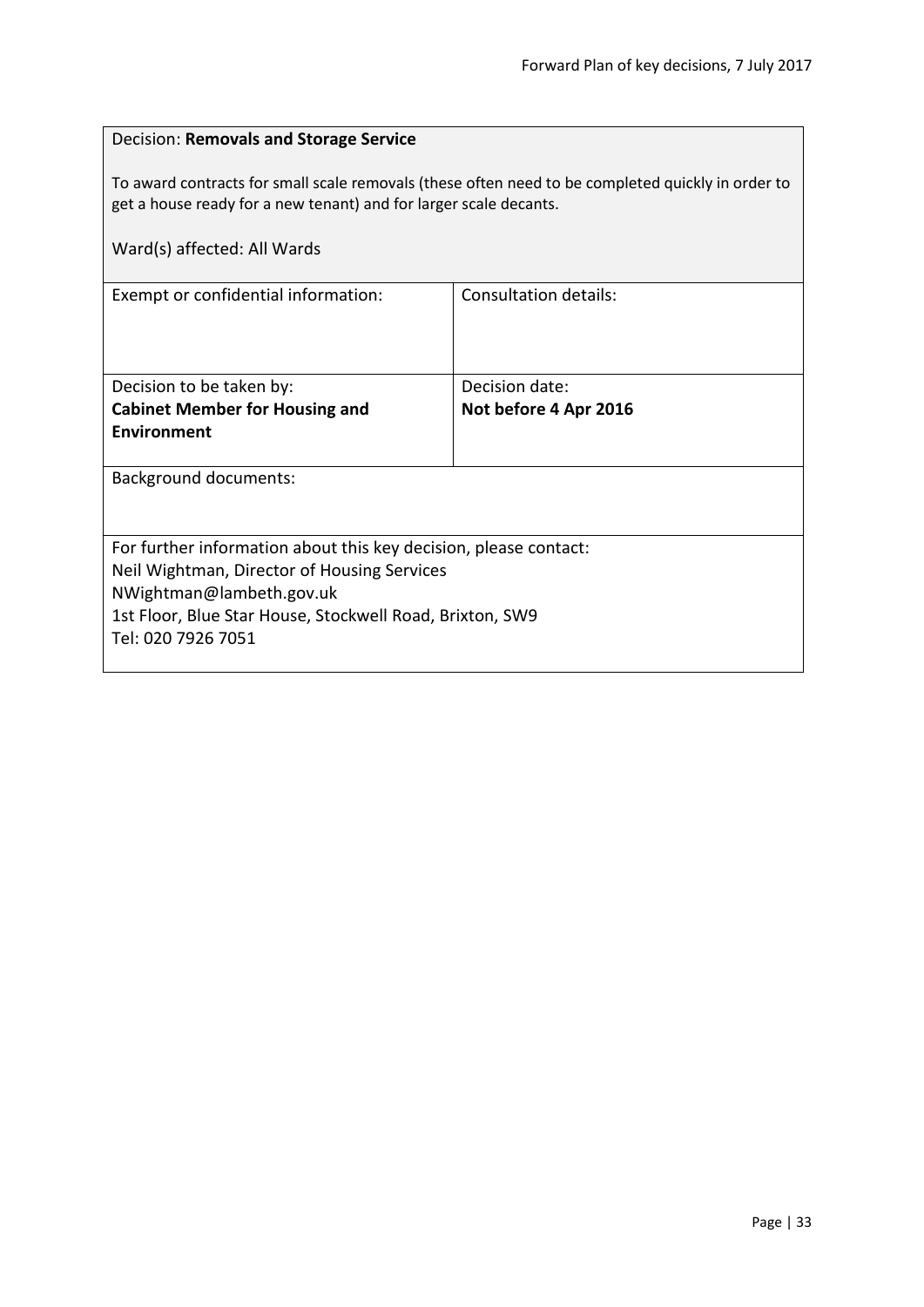| <b>Decision: Commercial Waste Options</b>                                                       |                              |  |
|-------------------------------------------------------------------------------------------------|------------------------------|--|
| Review of options for future model of commercial waste services                                 |                              |  |
| Ward(s) affected: All Wards                                                                     |                              |  |
| Exempt or confidential information:                                                             | <b>Consultation details:</b> |  |
|                                                                                                 |                              |  |
| Decision to be taken by:                                                                        | Decision date:               |  |
| <b>Cabinet Member for Housing and</b>                                                           | Not before 21 Nov 2016       |  |
| Environment                                                                                     |                              |  |
| <b>Background documents:</b>                                                                    |                              |  |
|                                                                                                 |                              |  |
| For further information about this key decision, please contact:                                |                              |  |
| Michael C Clarke, Public Environment Manager                                                    |                              |  |
| mcclarke@lambeth.gov.uk                                                                         |                              |  |
| 1st Floor, Service Team House, 185-205 Shakespeare Road, London, SE24 0PZ<br>Tel: 020 7926 0528 |                              |  |
|                                                                                                 |                              |  |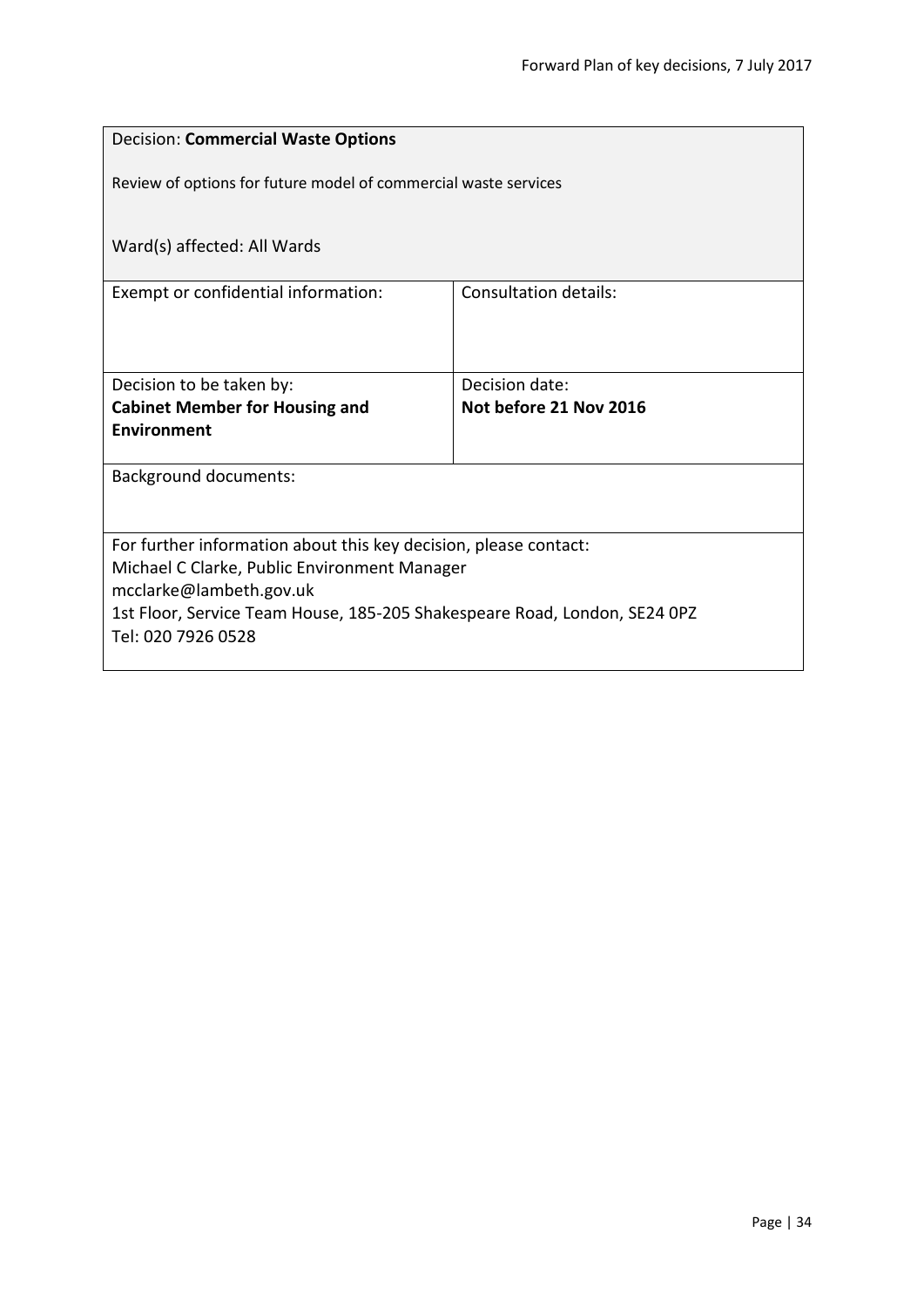#### Decision: **Appointment of a contractor to deliver cycle parking in Lambeth**

To contact a provider for the cycle parking scheme in Lambeth, which is capital funded and has a value of around £1.8mil to deliver over a four year period. The scheme consists of two lots, namely Lot 1 which covers implementing closed and secure cycle parking units, as well as Sheffield stands, and Lot 2 which covers ongoing maintenance of the units and stands.

| Exempt or confidential information:                                               | Consultation details:  |
|-----------------------------------------------------------------------------------|------------------------|
| Decision to be taken by:                                                          | Decision date:         |
| <b>Cabinet Member for Housing and</b>                                             | Not before 13 Feb 2017 |
| Environment                                                                       |                        |
| <b>Background documents:</b>                                                      |                        |
| For further information about this key decision, please contact:                  |                        |
| Raj Mistry, Programme Director: Environment, Communities, Housing and Environment |                        |
| rmistry@lambeth.gov.uk                                                            |                        |
| <b>Blue Star House</b>                                                            |                        |
| Tel: 020 7926 6263                                                                |                        |
|                                                                                   |                        |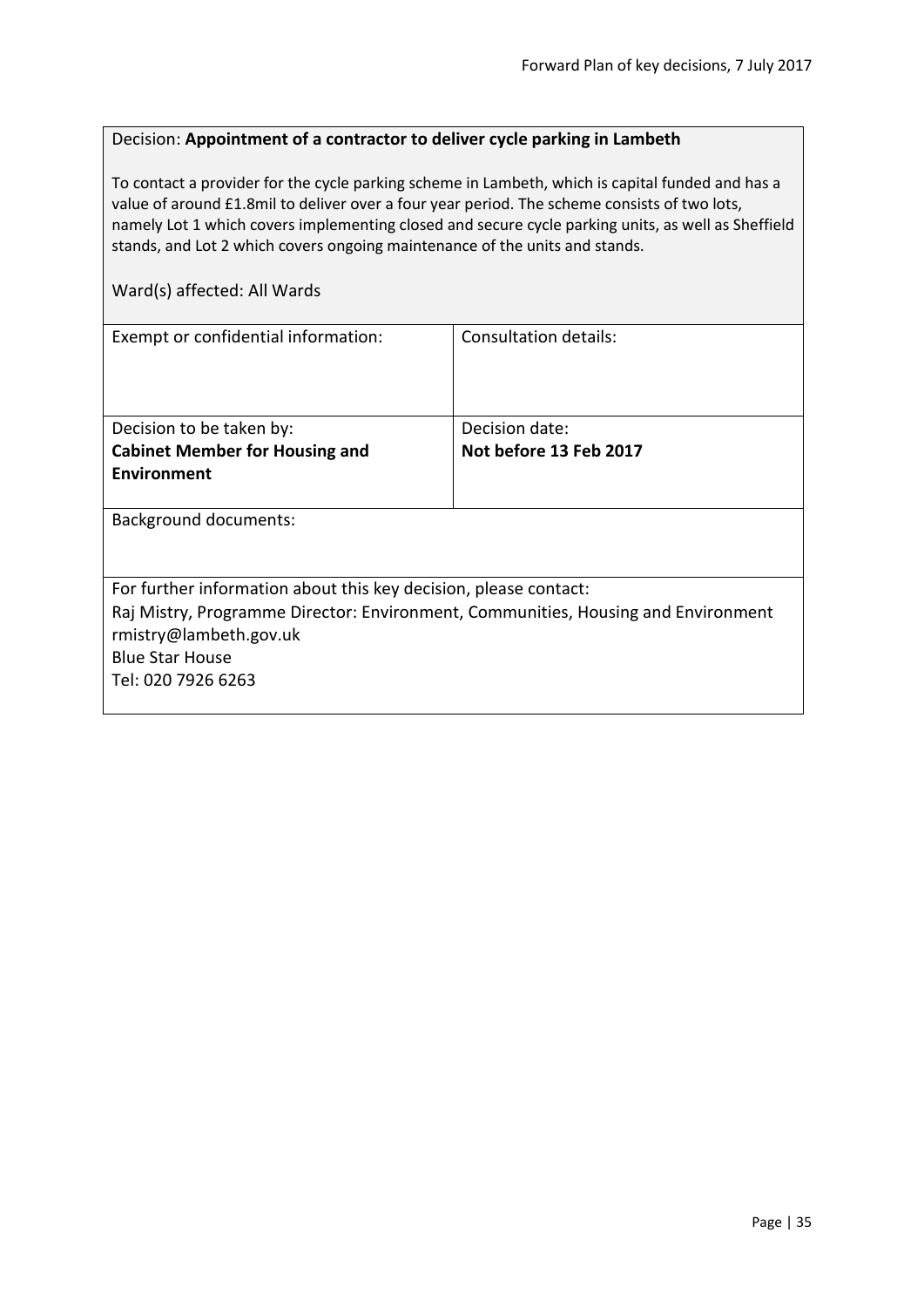| Decision: Asbestos Surveys and Removals                                                                         |                                          |  |
|-----------------------------------------------------------------------------------------------------------------|------------------------------------------|--|
| To appoint a contractor to undertake surveys and removals.                                                      |                                          |  |
| Ward(s) affected: All Wards                                                                                     |                                          |  |
| Exempt or confidential information:                                                                             | <b>Consultation details:</b>             |  |
|                                                                                                                 |                                          |  |
| Decision to be taken by:<br><b>Cabinet Member for Housing and</b>                                               | Decision date:<br>Not before 10 Apr 2017 |  |
| <b>Environment</b>                                                                                              |                                          |  |
| <b>Background documents:</b>                                                                                    |                                          |  |
|                                                                                                                 |                                          |  |
| For further information about this key decision, please contact:<br>Neil Wightman, Director of Housing Services |                                          |  |
| NWightman@lambeth.gov.uk                                                                                        |                                          |  |
| 1st Floor, Blue Star House, Stockwell Road, Brixton, SW9<br>Tel: 020 7926 7051                                  |                                          |  |
|                                                                                                                 |                                          |  |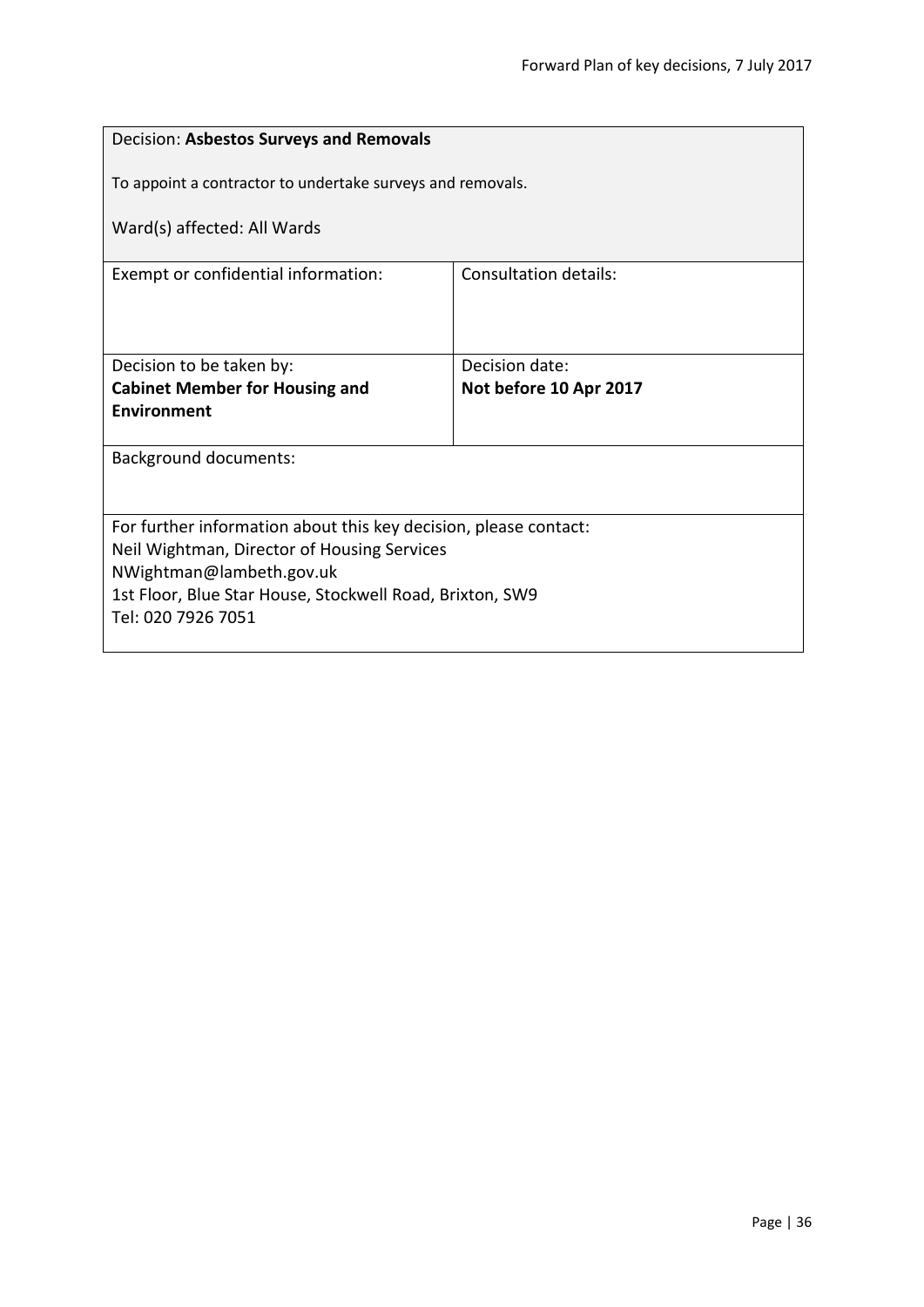| <b>Decision: Project Engineering Services</b>                                                                                                                                                                                                                      |                              |  |
|--------------------------------------------------------------------------------------------------------------------------------------------------------------------------------------------------------------------------------------------------------------------|------------------------------|--|
| To agree a highways and transportation contract which will enable the Council to call off on<br>transport and traffic engineering services such as scheme design, traffic management plans, safety<br>audits, traffic order making.<br>Ward(s) affected: All Wards |                              |  |
| Exempt or confidential information:                                                                                                                                                                                                                                | <b>Consultation details:</b> |  |
|                                                                                                                                                                                                                                                                    |                              |  |
| Decision to be taken by:                                                                                                                                                                                                                                           | Decision date:               |  |
| <b>Cabinet Member for Housing and</b>                                                                                                                                                                                                                              | Not before 5 Jun 2017        |  |
| Environment                                                                                                                                                                                                                                                        |                              |  |
| <b>Background documents:</b>                                                                                                                                                                                                                                       |                              |  |
|                                                                                                                                                                                                                                                                    |                              |  |
| For further information about this key decision, please contact:                                                                                                                                                                                                   |                              |  |
| Raj Mistry, Programme Director: Environment, Communities, Housing and Environment                                                                                                                                                                                  |                              |  |
| rmistry@lambeth.gov.uk                                                                                                                                                                                                                                             |                              |  |
| <b>Blue Star House</b>                                                                                                                                                                                                                                             |                              |  |
| Tel: 020 7926 6263                                                                                                                                                                                                                                                 |                              |  |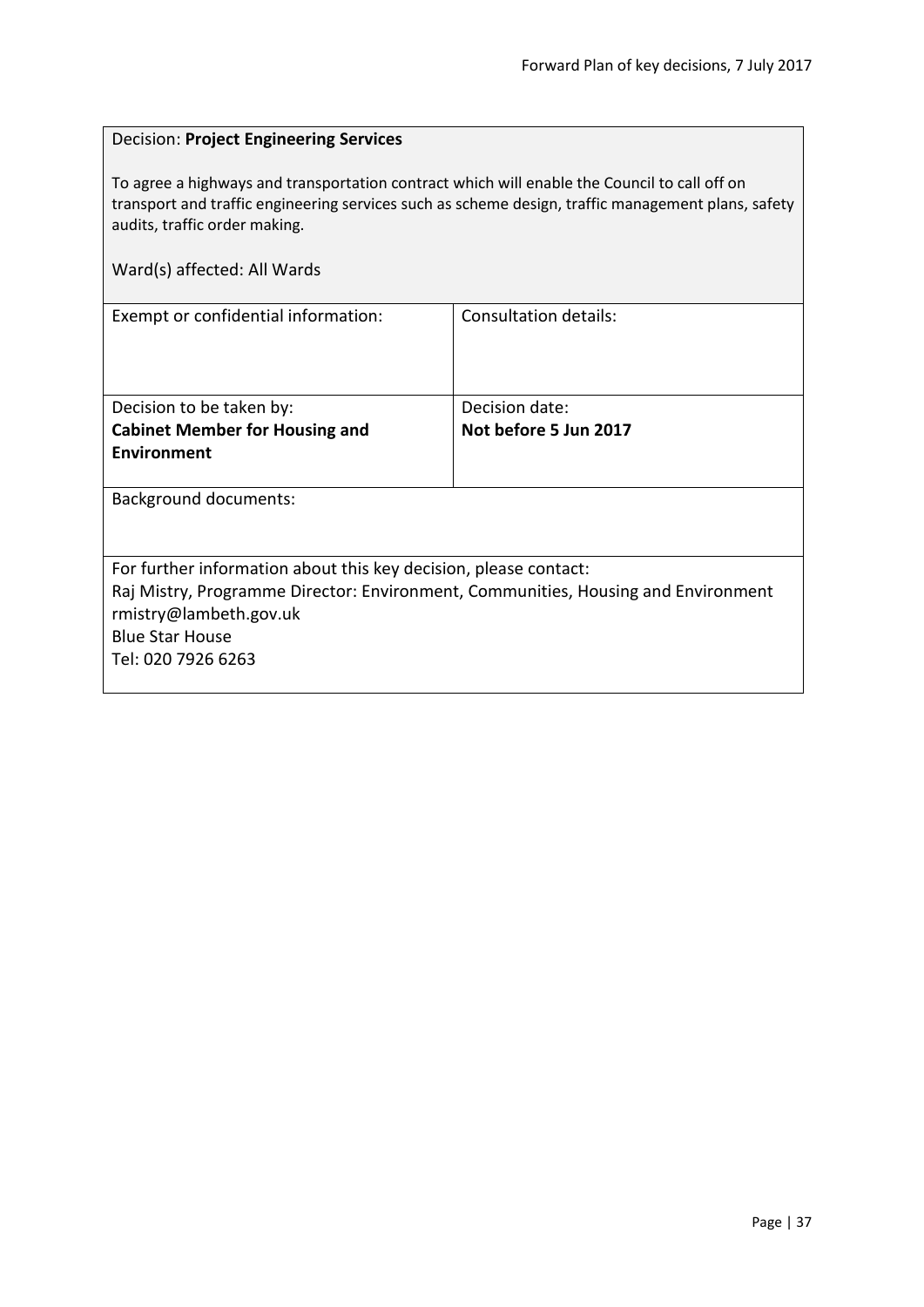| Decision: Floating car clubs                                                                                                         |                              |  |
|--------------------------------------------------------------------------------------------------------------------------------------|------------------------------|--|
| To establish a trial for the "floating" car club provision in the borough and the appointment of a<br>provider for the trial period. |                              |  |
| Ward(s) affected: All Wards                                                                                                          |                              |  |
| Exempt or confidential information:                                                                                                  | <b>Consultation details:</b> |  |
|                                                                                                                                      |                              |  |
| Decision to be taken by:                                                                                                             | Decision date:               |  |
| <b>Cabinet Member for Housing and</b>                                                                                                | Not before 12 Jun 2017       |  |
| <b>Environment</b>                                                                                                                   |                              |  |
| <b>Background documents:</b>                                                                                                         |                              |  |
|                                                                                                                                      |                              |  |
| For further information about this key decision, please contact:                                                                     |                              |  |
| Simon Phillips, Transport Manager - Planning, Transport & Development                                                                |                              |  |
| SPhillips2@lambeth.gov.uk                                                                                                            |                              |  |
|                                                                                                                                      |                              |  |
|                                                                                                                                      |                              |  |
|                                                                                                                                      |                              |  |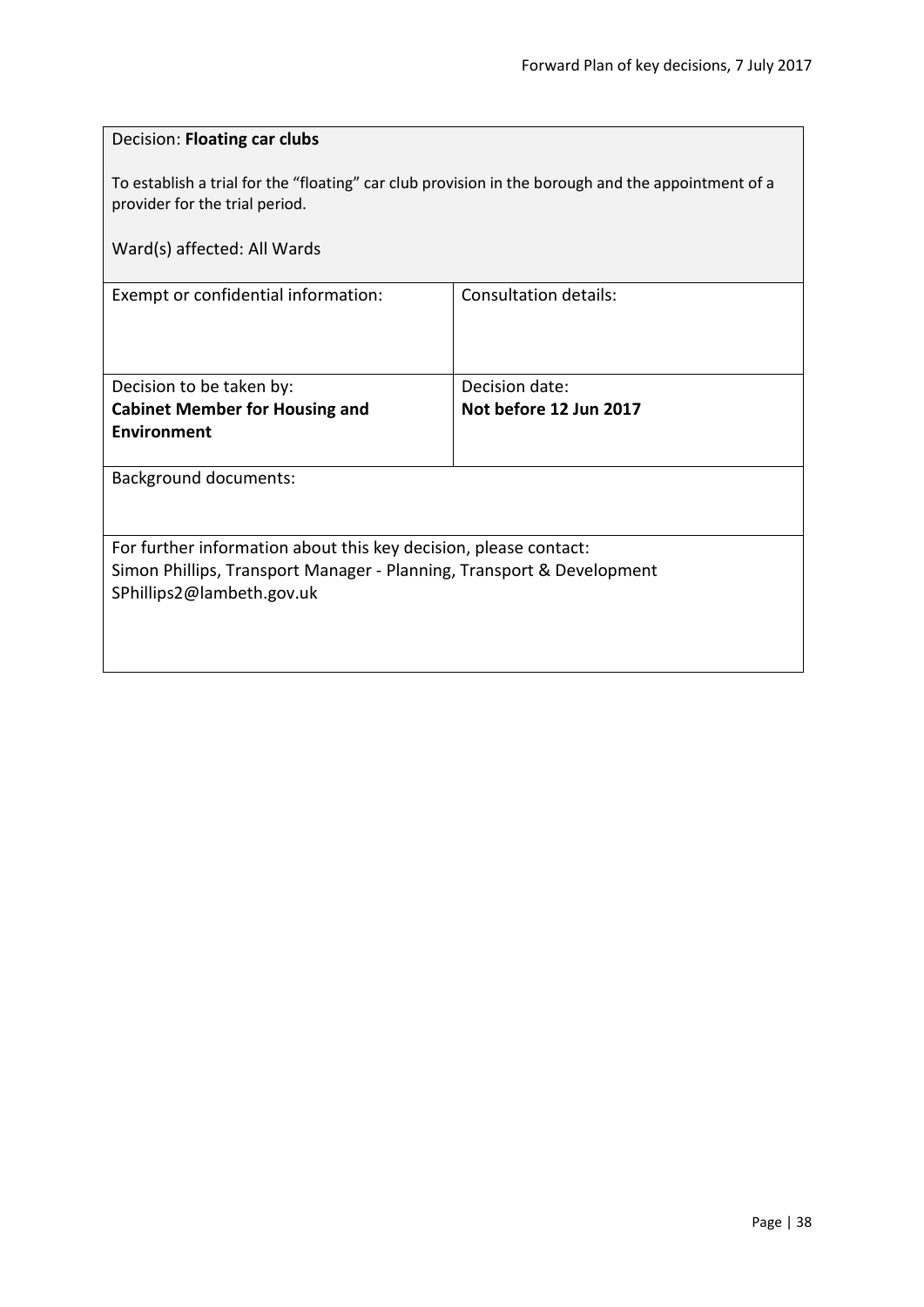| Decision: Electric vehicle charging infrastructure                    |                                                                                                 |  |
|-----------------------------------------------------------------------|-------------------------------------------------------------------------------------------------|--|
|                                                                       | To appoint a provider to provide and manage on-street electric vehicle charging infrastructure. |  |
| Ward(s) affected: All Wards                                           |                                                                                                 |  |
| Exempt or confidential information:                                   | <b>Consultation details:</b>                                                                    |  |
|                                                                       |                                                                                                 |  |
| Decision to be taken by:                                              | Decision date:                                                                                  |  |
| <b>Cabinet Member for Housing and</b>                                 | Not before 19 Jun 2017                                                                          |  |
| Environment                                                           |                                                                                                 |  |
| <b>Background documents:</b>                                          |                                                                                                 |  |
|                                                                       |                                                                                                 |  |
| For further information about this key decision, please contact:      |                                                                                                 |  |
| Simon Phillips, Transport Manager - Planning, Transport & Development |                                                                                                 |  |
| SPhillips2@lambeth.gov.uk                                             |                                                                                                 |  |
|                                                                       |                                                                                                 |  |
|                                                                       |                                                                                                 |  |
|                                                                       |                                                                                                 |  |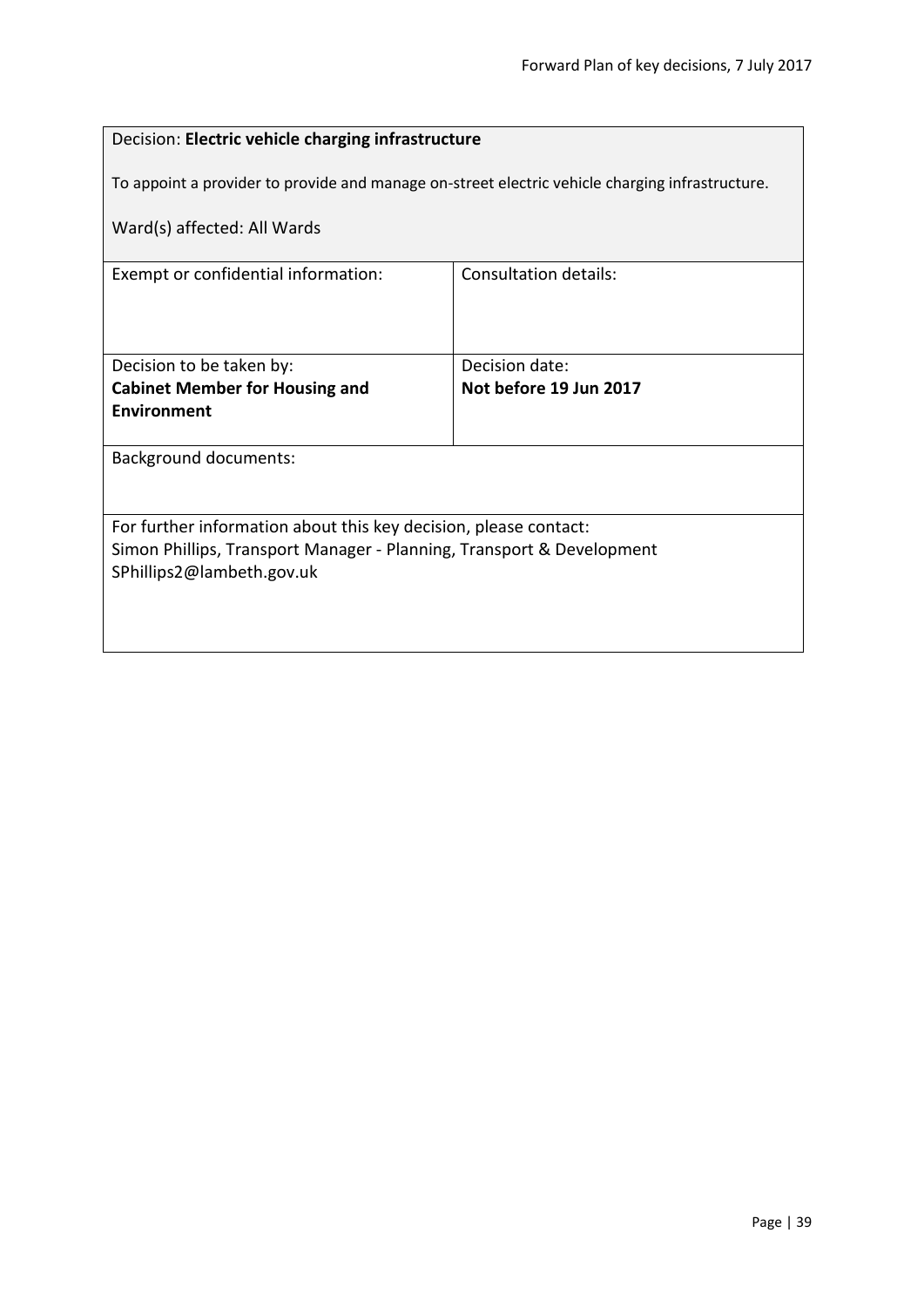| Decision: Re-tender for waste disposal streams not sent to WRWA  |                              |  |
|------------------------------------------------------------------|------------------------------|--|
| Ward(s) affected: All Wards                                      |                              |  |
| Exempt or confidential information:                              | <b>Consultation details:</b> |  |
| Decision to be taken by:                                         | Decision date:               |  |
| <b>Cabinet Member for Housing and</b>                            | 3 Jul 2017                   |  |
| <b>Environment</b>                                               |                              |  |
| <b>Background documents:</b>                                     |                              |  |
| For further information about this key decision, please contact: |                              |  |
| Doug Perry, Head of Environmental Services & Highways            |                              |  |
| dperry@lambeth.gov.uk                                            |                              |  |
| Service Team House, 185-205 Shakespeare Road, LONDON, SE24 OPZ   |                              |  |
| Tel: 020 7926 1255                                               |                              |  |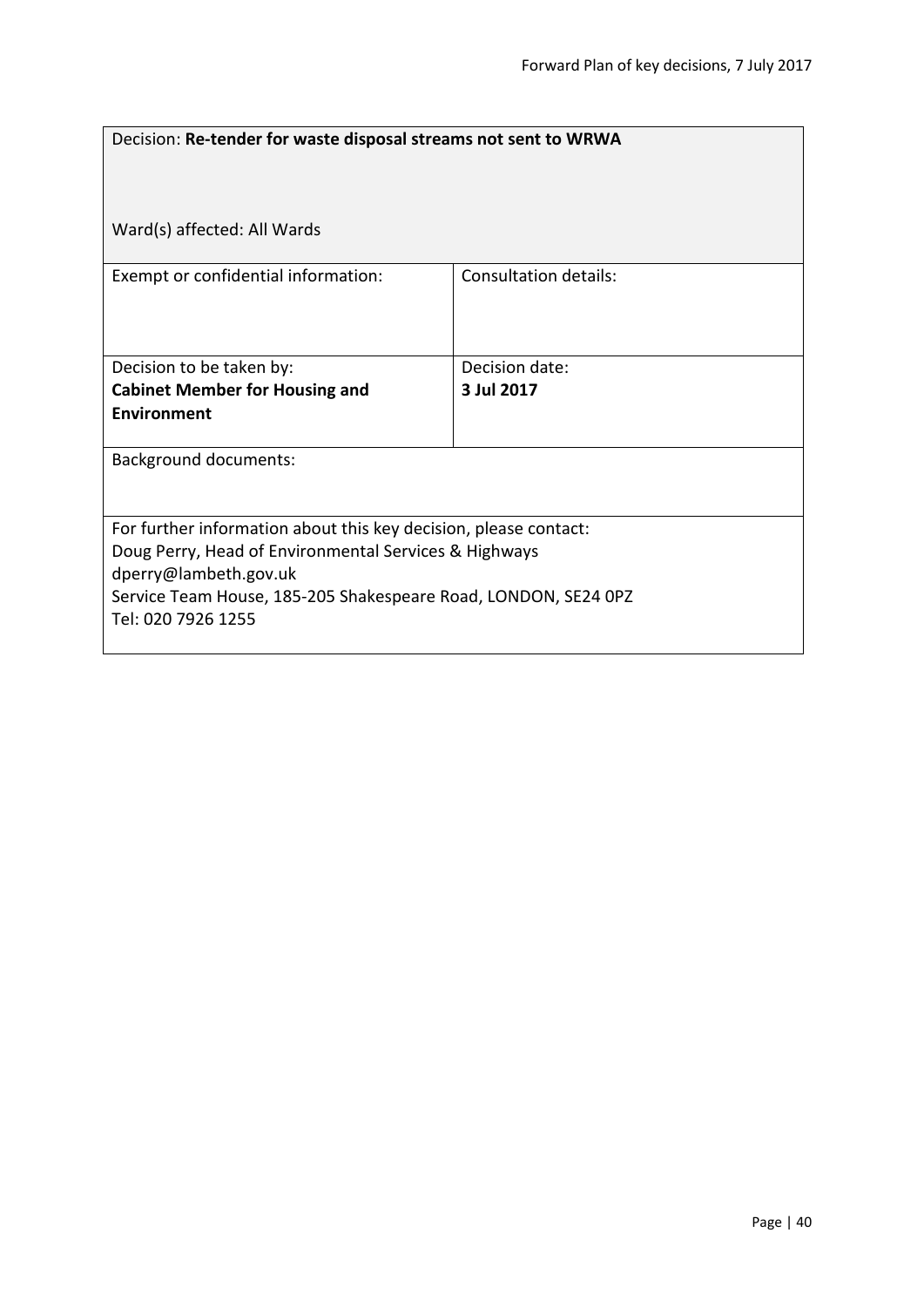| Decision: Mental Health Accommodation and Community Support contract.                                                                                 |                                                                              |  |
|-------------------------------------------------------------------------------------------------------------------------------------------------------|------------------------------------------------------------------------------|--|
|                                                                                                                                                       | Extension of the Mental Health Accommodation and Community Support contract. |  |
| Ward(s) affected: All Wards                                                                                                                           |                                                                              |  |
| Exempt or confidential information:                                                                                                                   | Consultation details:                                                        |  |
|                                                                                                                                                       |                                                                              |  |
| Decision to be taken by:                                                                                                                              | Decision date:                                                               |  |
| <b>Cabinet Member for Healthier and</b>                                                                                                               | Not before 26 Jun 2015                                                       |  |
| <b>Stronger Communities (job-share)</b>                                                                                                               |                                                                              |  |
| <b>Background documents:</b>                                                                                                                          |                                                                              |  |
|                                                                                                                                                       |                                                                              |  |
|                                                                                                                                                       |                                                                              |  |
| For further information about this key decision, please contact:<br>Denis O'Rourke, Assistant Director Integrated Commissioning - Adult Mental Health |                                                                              |  |
| denisorourke@nhs.net                                                                                                                                  |                                                                              |  |
|                                                                                                                                                       |                                                                              |  |
|                                                                                                                                                       |                                                                              |  |
|                                                                                                                                                       |                                                                              |  |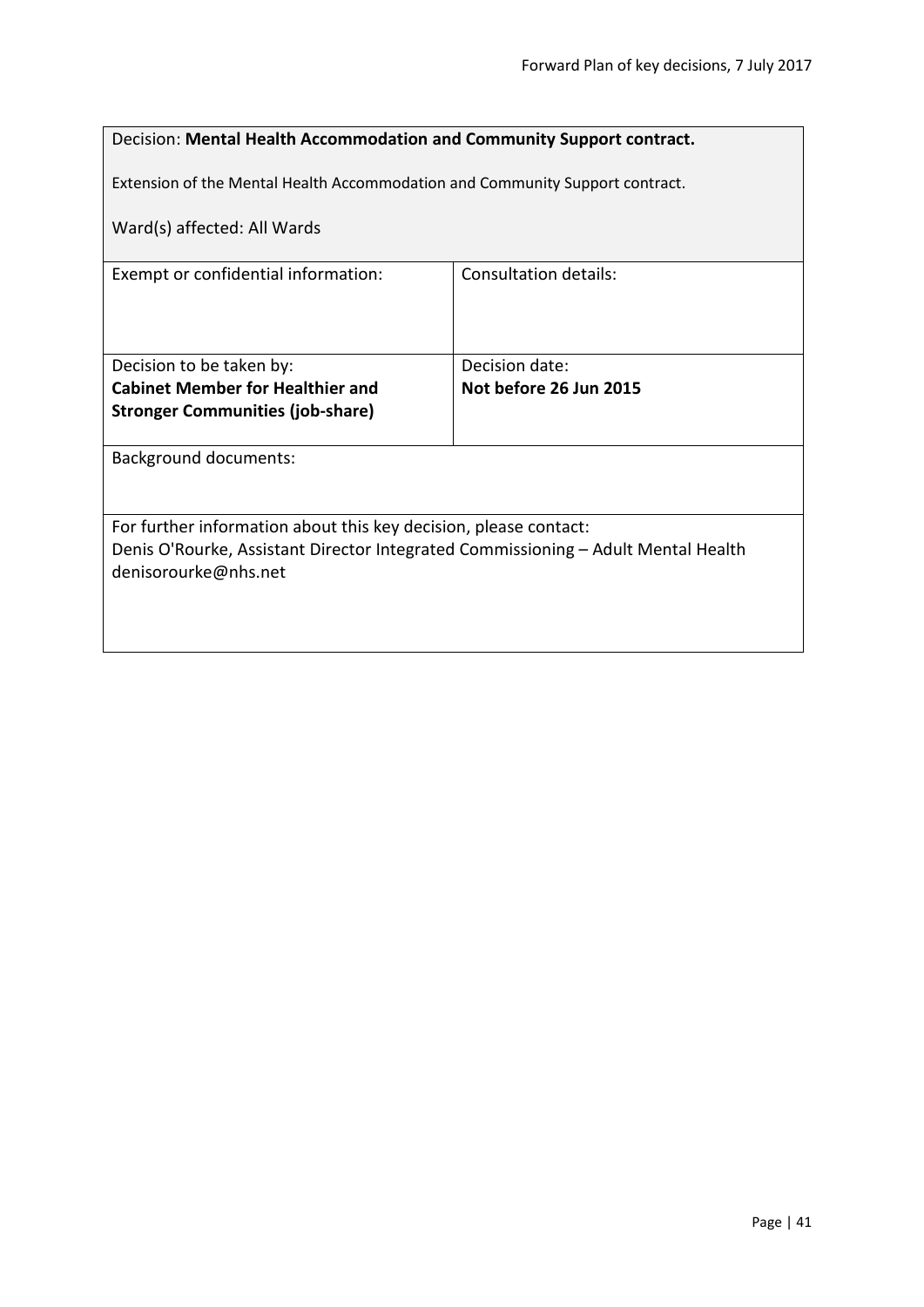#### Decision: **Extension to pilot level 3 specialist weight management service for children**

Decision to extend the above contract for 2 years. This contract is part of a healthy weight programme that was set up as a pilot following a tender that was carried out in 2011. The pilot will be evaluated over the next year and a tender will be carried out again in 2016 (for the full healthy weight programme) following analysis of the findings from the evaluation.

| Exempt or confidential information:                                                                              | Consultation details:<br>Qualitative data is being captured through the<br>evaluation. Programme participants provide<br>feedback following their involvement. Relevant<br>professionals and stakeholders will be<br>consulted during the evaluation and during the<br>tender process which will be carried out in<br>2016. |
|------------------------------------------------------------------------------------------------------------------|-----------------------------------------------------------------------------------------------------------------------------------------------------------------------------------------------------------------------------------------------------------------------------------------------------------------------------|
| Decision to be taken by:<br><b>Cabinet Member for Healthier and</b><br><b>Stronger Communities (job-share)</b>   | Decision date:<br>Not before 26 Jun 2015                                                                                                                                                                                                                                                                                    |
| <b>Background documents:</b>                                                                                     |                                                                                                                                                                                                                                                                                                                             |
| For further information about this key decision, please contact:<br><b>Candice Clark</b><br>candiceclark@nhs.net |                                                                                                                                                                                                                                                                                                                             |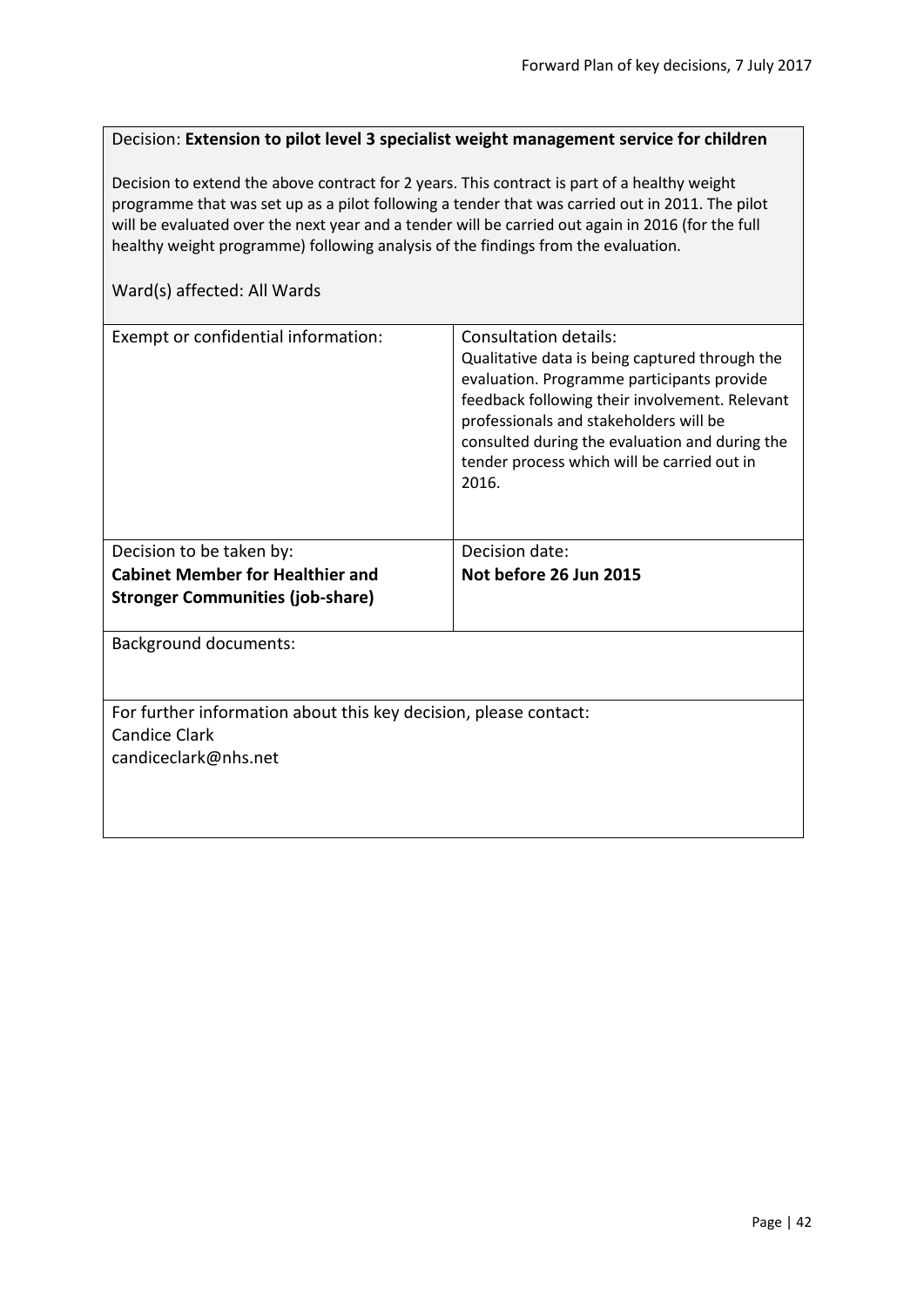#### Decision: **Recommissioning Healthchecks**

Healthchecks is a health screening initiative for people aged 45-74 who are not already diagnosed with a cardio-vascular disease or diabetes. Currently GPs and pharmacies offer the service, and GSTT are commissioned to provide a specialist service to hard to reach communities.

The proposed decision is – in partnership with Southwark - to recommission the healthchecks provided by community services into a cluster configuration, and to retender the specialist service. Southwark will lead the procurement process.

Ward(s) affected:

| Exempt or confidential information:                               | Consultation details:                  |
|-------------------------------------------------------------------|----------------------------------------|
|                                                                   | Via Community Wellbeing Outcomes panel |
|                                                                   |                                        |
|                                                                   | Decision date:                         |
| Decision to be taken by:                                          |                                        |
| <b>Cabinet Member for Healthier and</b>                           | Not before 26 Jun 2015                 |
| <b>Stronger Communities (job-share)</b>                           |                                        |
|                                                                   |                                        |
| Background documents:                                             |                                        |
|                                                                   |                                        |
|                                                                   |                                        |
| For further information about this key decision, please contact:  |                                        |
| Elizabeth Clowes, Assistant Director for Strategy & Commissioning |                                        |
| eclowes@lambeth.gov.uk                                            |                                        |
| 3rd Floor, Phoenix House                                          |                                        |
| Tel: 020 7926 4781                                                |                                        |
|                                                                   |                                        |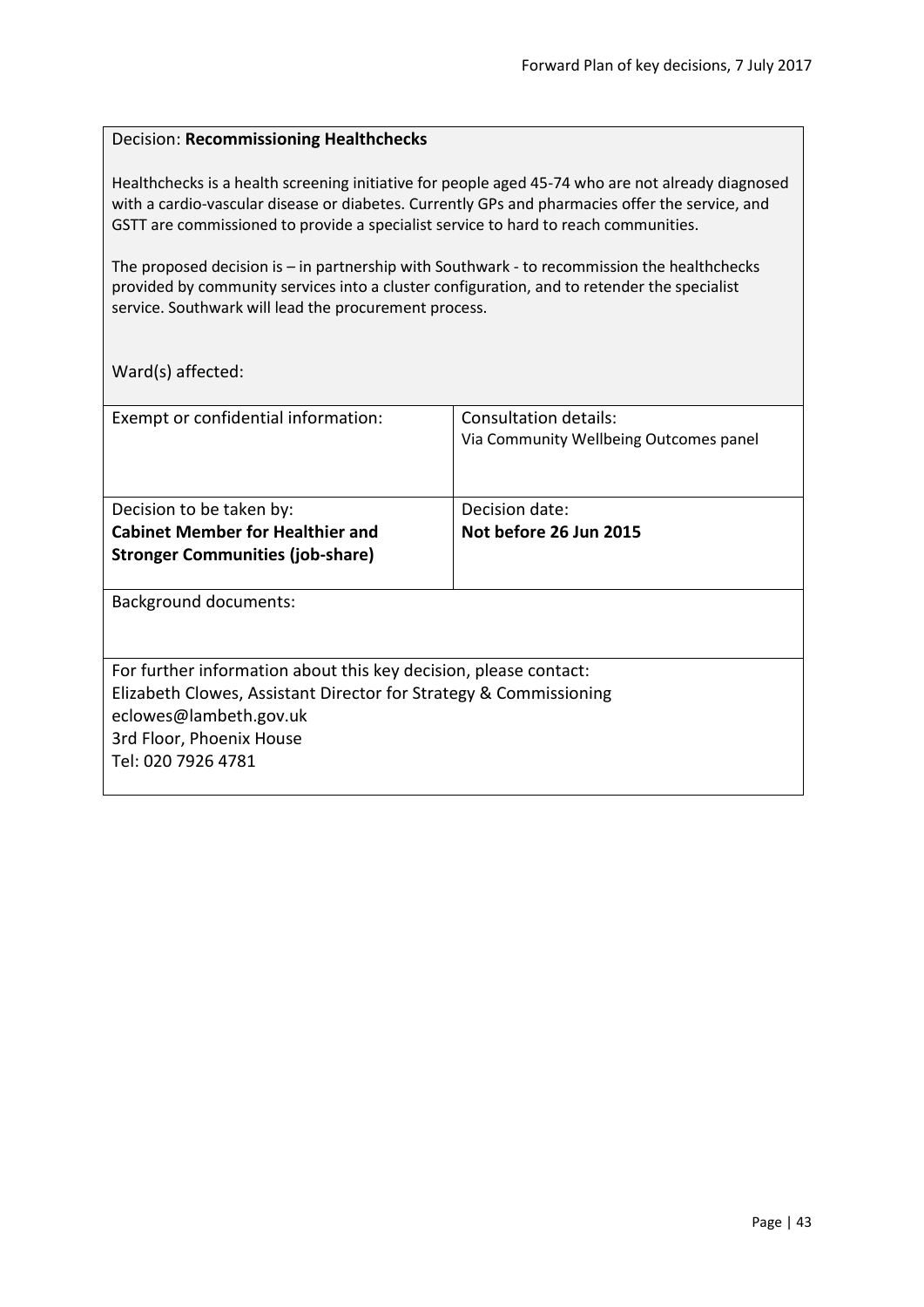#### Decision: **Gateway Mental Health Support Service**

This proposed decision is for a one-year block contract with one-year extension option to be awarded to Look Ahead Housing and Support Ltd. The contract award will be made under waiver. Look Ahead have submitted proposals to develop a mental health supported housing service which will offer support to people with complex needs.

This provision will be developed to support move on from Lambeth rehabilitation wards and residential care homes as part of the Integrated Personalised Support Alliance (IPSA) initiative

| Exempt or confidential information:                              | Consultation details:  |
|------------------------------------------------------------------|------------------------|
|                                                                  |                        |
| Decision to be taken by:                                         | Decision date:         |
| <b>Cabinet Member for Healthier and</b>                          | Not before 22 Aug 2016 |
| <b>Stronger Communities (job-share)</b>                          |                        |
|                                                                  |                        |
| <b>Background documents:</b>                                     |                        |
|                                                                  |                        |
|                                                                  |                        |
| For further information about this key decision, please contact: |                        |
| Karen Clarke                                                     |                        |
| KClarke1@lambeth.gov.uk                                          |                        |
|                                                                  |                        |
|                                                                  |                        |
|                                                                  |                        |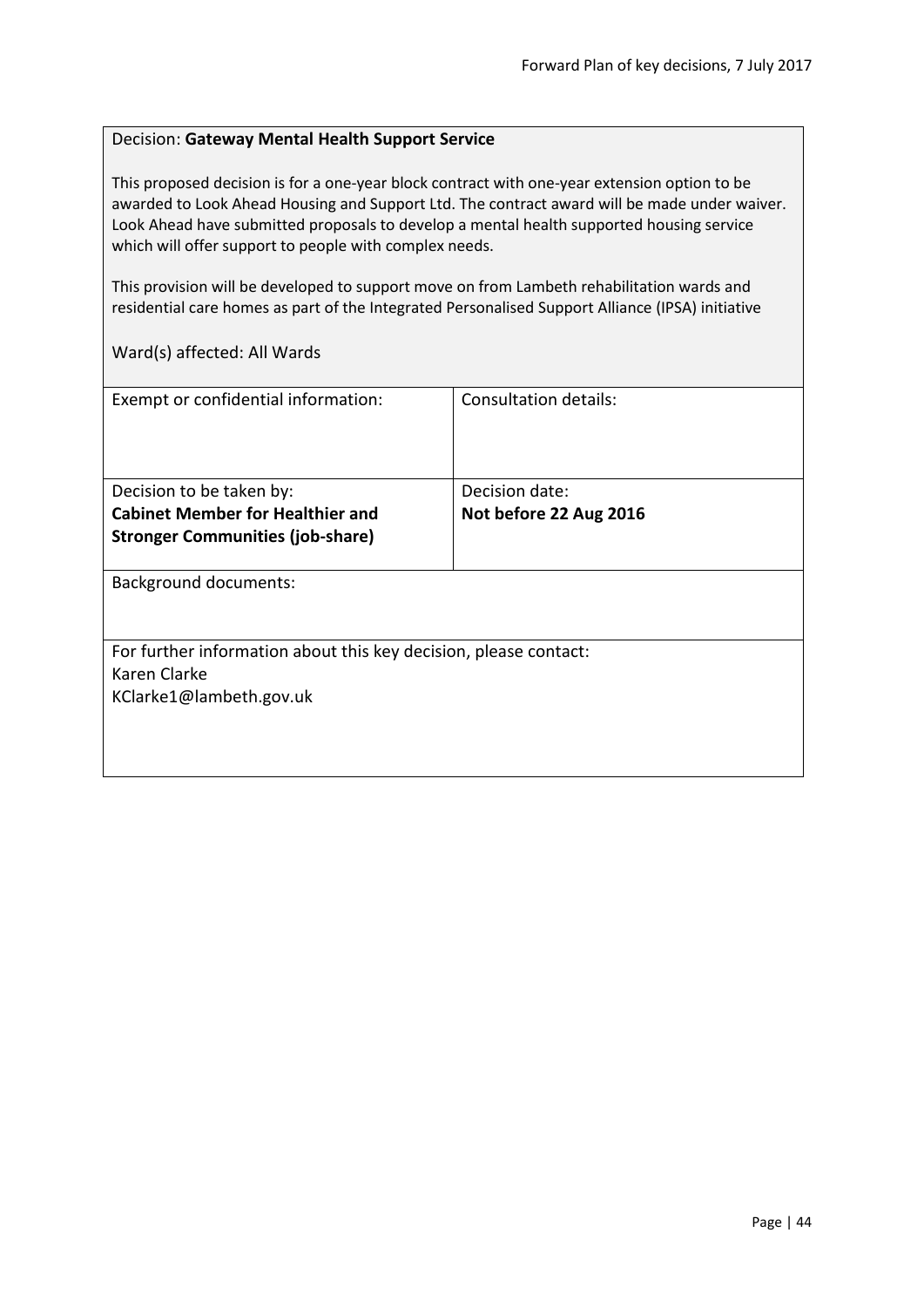## Decision: **Young people's integrated sexual health and substance misuse service: Lambeth**

This report seeks approval for the award of a contract in Lambeth for the young people's integrated sexual health and substance misuse service. Approval is sought to award the contract for this new service to incumbent young people's sexual health service provider, Brook. Brook will deliver a completely level 2 sexual health and targeted outreach clinic to vulnerable young people. They will subcontract to social care and health charity Change Grow Live (CGL) to provide substance misuse expertise and provision. However, the service will be fully integrated, with all staff trained to deliver advice and information around both sexual health and substance misuse. Additionally, a new staff role is being created to work across these areas – Wellbeing Support Worker. A new identity for the integrated service will be created in collaboration with young people.

| Exempt or confidential information:                              | Consultation details: |
|------------------------------------------------------------------|-----------------------|
| Part exempt                                                      |                       |
| Information relating to the financial or                         |                       |
| business affairs of any particular person                        |                       |
| (including the authority holding that                            |                       |
| information)                                                     |                       |
|                                                                  |                       |
| Decision to be taken by:                                         | Decision date:        |
| <b>Cabinet Member for Healthier and</b>                          | 26 Jun 2017           |
| <b>Stronger Communities (job-share)</b>                          |                       |
|                                                                  |                       |
|                                                                  |                       |
| Background documents:                                            |                       |
|                                                                  |                       |
|                                                                  |                       |
| For further information about this key decision, please contact: |                       |
| Jennifer Reiter, Senior Commissioning Officer, Sexual Health     |                       |
| jreiter@lambeth.gov.uk                                           |                       |
| 3rd Floor, Phoenix House, 10 Wandsworth Road, London, SW8 2LL    |                       |
| Tel: 020 7926 2587                                               |                       |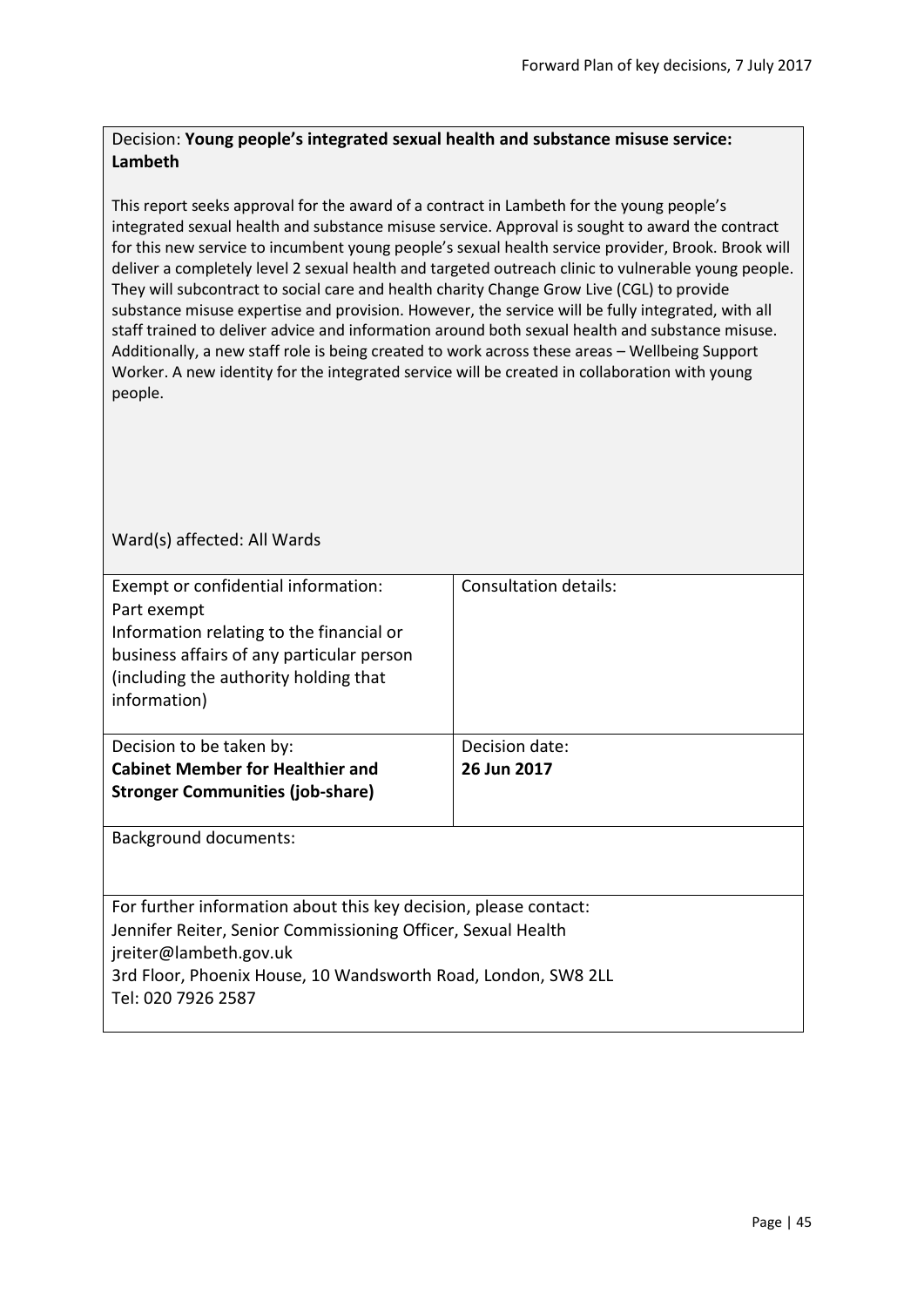| <b>Decision: Public Health Services</b>                                                                                                                                                                                                                                |                              |  |
|------------------------------------------------------------------------------------------------------------------------------------------------------------------------------------------------------------------------------------------------------------------------|------------------------------|--|
| Approval of a waiver to award 2 x (up to) five year contracts to Guy's and St Thomas's Hospital<br>Trust and King's College Hospital for the provision of GUM and community sexual health services<br>in Lambeth, Southwark and Bromley<br>Ward(s) affected: All Wards |                              |  |
| Exempt or confidential information:                                                                                                                                                                                                                                    | <b>Consultation details:</b> |  |
|                                                                                                                                                                                                                                                                        |                              |  |
| Decision to be taken by:                                                                                                                                                                                                                                               | Decision date:               |  |
| <b>Cabinet Member for Healthier and</b>                                                                                                                                                                                                                                | Not before 29 May 2017       |  |
| <b>Stronger Communities (job-share)</b>                                                                                                                                                                                                                                |                              |  |
| <b>Background documents:</b>                                                                                                                                                                                                                                           |                              |  |
|                                                                                                                                                                                                                                                                        |                              |  |
| For further information about this key decision, please contact:                                                                                                                                                                                                       |                              |  |
| Michelle Binfield, Associate Director, Public Health Commissioning                                                                                                                                                                                                     |                              |  |
| mbinfield@lambeth.gov.uk<br><b>Phoenix House</b>                                                                                                                                                                                                                       |                              |  |
| Tel: 020 7926 4610                                                                                                                                                                                                                                                     |                              |  |
|                                                                                                                                                                                                                                                                        |                              |  |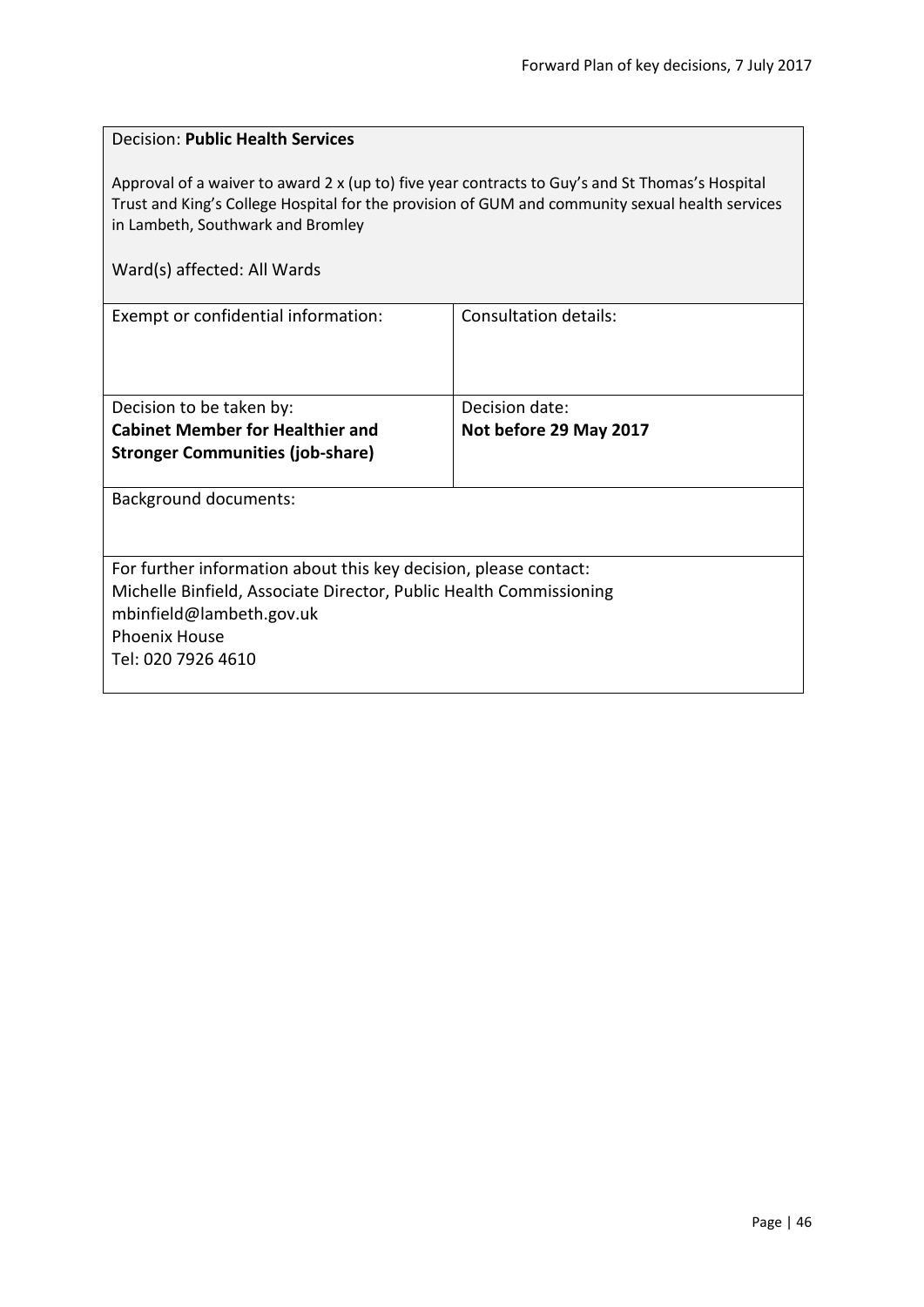#### Decision: **Transforming Vauxhall Funding Agreement**

To formalise the actual funding amount and funding profiling agreement in regard to the Council's £12.8m contribution towards the project. The Cabinet decision is also required to formally allocate £12.8m to the Capital Investment Programme (CIP) and Capital Pipeline.

This follows a Cabinet Member delegated decision taken on 7 April 2015, whereby the Council's financial contribution of £12.8m towards the project was agreed in principle.

Ward(s) affected: Oval; Prince's

| Exempt or confidential information:                              | Consultation details: |
|------------------------------------------------------------------|-----------------------|
|                                                                  |                       |
| Decision to be taken by:                                         | Decision date:        |
| <b>Cabinet Member for Planning,</b>                              | Not before 1 Feb 2016 |
| <b>Regeneration &amp; Jobs</b>                                   |                       |
|                                                                  |                       |
| <b>Background documents:</b>                                     |                       |
| <b>Transforming Vauxhall Funding Agreement</b>                   |                       |
|                                                                  |                       |
| For further information about this key decision, please contact: |                       |
| Conor McDonagh, Delivery Lead - Regeneration                     |                       |
| cmcdonagh@lambeth.gov.uk                                         |                       |
| 1st Floor, Phoenix House, 10 Wandsworth Road, London, SW8 2LL    |                       |
| Tel: 020 7926 5980                                               |                       |
|                                                                  |                       |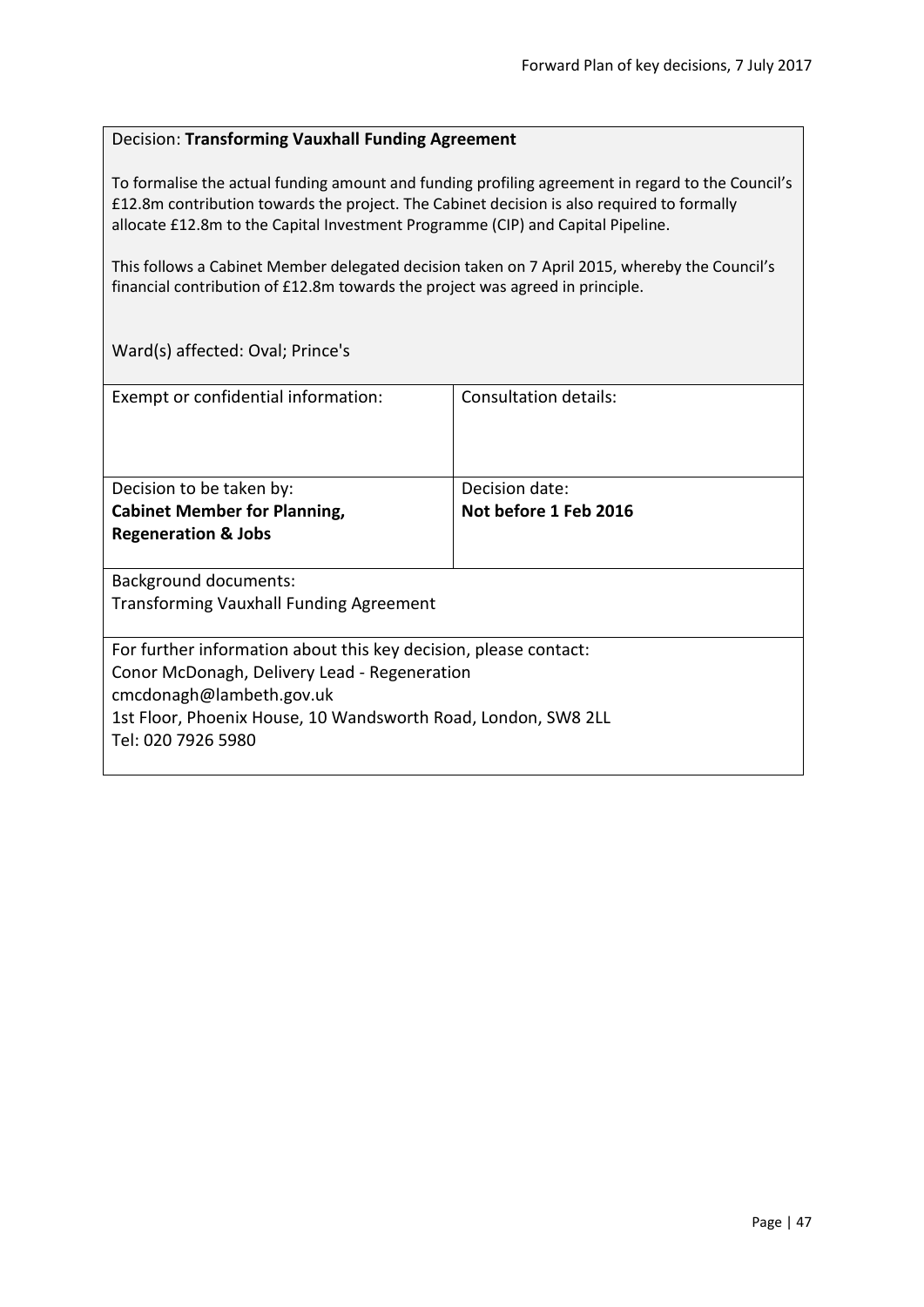| Decision: Welfare, Employment and Skills - S106 Budget Commitment 2017-20                                                                                             |                              |  |
|-----------------------------------------------------------------------------------------------------------------------------------------------------------------------|------------------------------|--|
| To approve the allocation of employment and training and construction S106 funding to the<br>Welfare, Employment and Skills budget for the next three financial years |                              |  |
| Ward(s) affected: All Wards                                                                                                                                           |                              |  |
| Exempt or confidential information:                                                                                                                                   | <b>Consultation details:</b> |  |
| Decision to be taken by:                                                                                                                                              | Decision date:               |  |
| <b>Cabinet Member for Planning,</b>                                                                                                                                   | Not before 21 Nov 2016       |  |
| <b>Regeneration &amp; Jobs</b>                                                                                                                                        |                              |  |
| <b>Background documents:</b>                                                                                                                                          |                              |  |
| For further information about this key decision, please contact:<br>Helen Payne<br>hpayne@lambeth.gov.uk                                                              |                              |  |
|                                                                                                                                                                       |                              |  |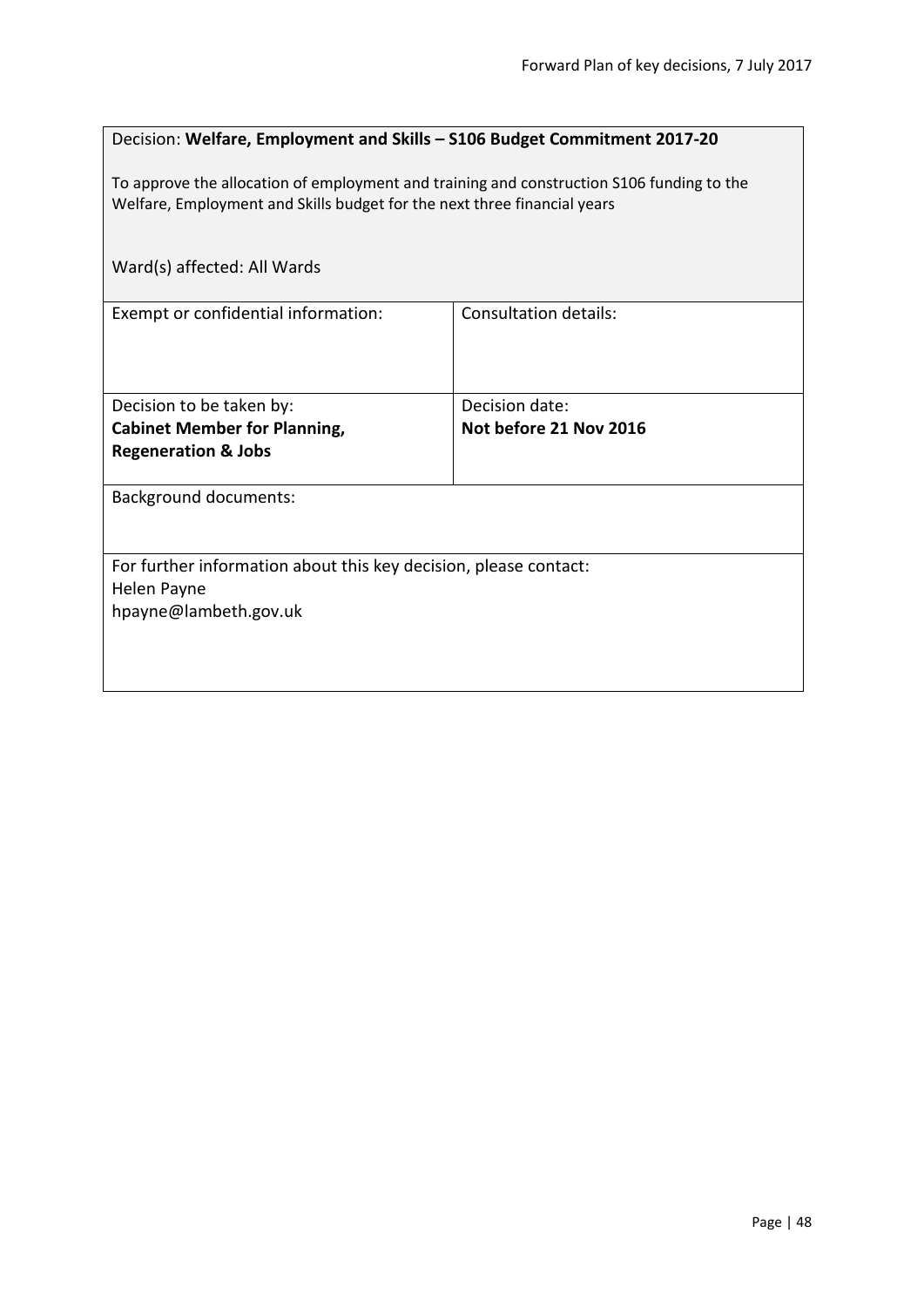Decision: **Recommended CIL Allocation for the Stockwell, Vassall, Larkhall Co-operative Local Investment Plan (CLIP)**

To agree allocation of the Community Infrastructure Levy (CIL) to support the delivery of priorities identified in the Co-operative Local Investment Plan (CLIP) for Stockwell, Vassall and Larkhall (SVL).

Priorities in the plan will delivered by relevant services leads subject to project and funding approval through the Council's usual decision making processes and schemes of delegation.

Ward(s) affected: Larkhall; Stockwell; Vassall

| Exempt or confidential information:                              | Consultation details:  |  |
|------------------------------------------------------------------|------------------------|--|
| Decision to be taken by:                                         | Decision date:         |  |
| <b>Cabinet Member for Planning,</b>                              | Not before 22 May 2017 |  |
| <b>Regeneration &amp; Jobs</b>                                   |                        |  |
| <b>Background documents:</b>                                     |                        |  |
| For further information about this key decision, please contact: |                        |  |
| Trisha Boland, Co-operative Council Implementation Lead          |                        |  |
| TBoland@lambeth.gov.uk                                           |                        |  |
| Hambrook House                                                   |                        |  |
| Tel: 020 7926 3481                                               |                        |  |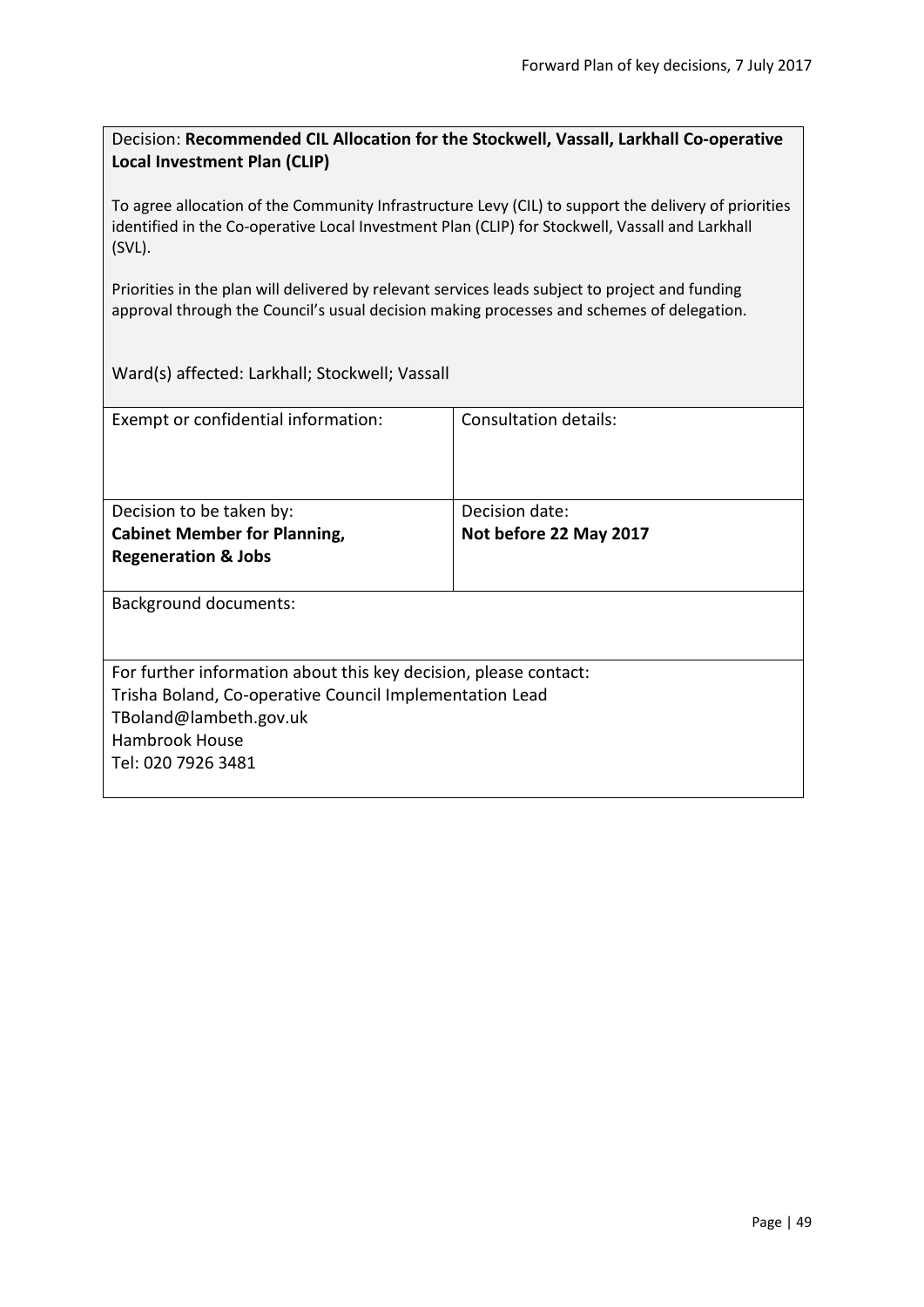| Decision: Procurement of building contractor for LJ Works             |                                                                               |  |
|-----------------------------------------------------------------------|-------------------------------------------------------------------------------|--|
|                                                                       | to enter into a contract with a building contractor for the LJ Works project. |  |
| Ward(s) affected: Coldharbour                                         |                                                                               |  |
| Exempt or confidential information:                                   | <b>Consultation details:</b>                                                  |  |
|                                                                       |                                                                               |  |
| Decision to be taken by:                                              | Decision date:<br>Not before 5 Jun 2017                                       |  |
| <b>Cabinet Member for Planning,</b><br><b>Regeneration &amp; Jobs</b> |                                                                               |  |
|                                                                       |                                                                               |  |
| <b>Background documents:</b>                                          |                                                                               |  |
|                                                                       |                                                                               |  |
| For further information about this key decision, please contact:      |                                                                               |  |
| Tom Rumble, Neighbourhood Delivery Lead                               |                                                                               |  |
| trumble@lambeth.gov.uk                                                |                                                                               |  |
|                                                                       |                                                                               |  |
|                                                                       |                                                                               |  |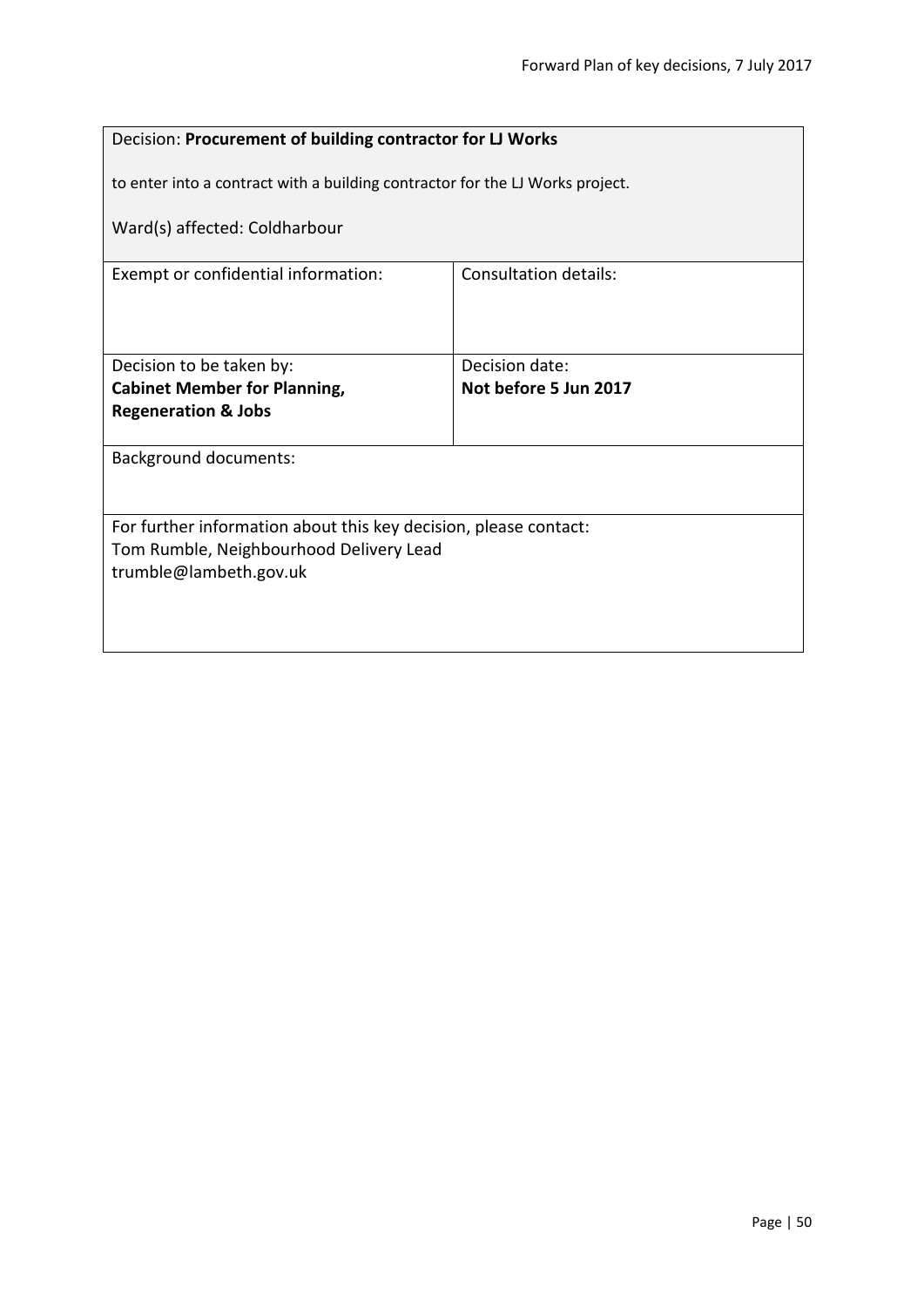| Decision: Securing additional benefits from the "LJ Works" affordable workspace |  |
|---------------------------------------------------------------------------------|--|
| project.                                                                        |  |

To seek approval for capital funds (comprising a mix of CIL, Section 106, capital receipts, capital reserve and New Homes Bonus funding) to support the LJ Works project in the delivery of affordable workspace in Loughborough Junction.

Ward(s) affected: Coldharbour; Herne Hill

| Exempt or confidential information:                              | Consultation details: |
|------------------------------------------------------------------|-----------------------|
| Decision to be taken by:                                         | Decision date:        |
| <b>Cabinet Member for Planning,</b>                              | Not before 5 Jun 2017 |
| <b>Regeneration &amp; Jobs</b>                                   |                       |
| <b>Background documents:</b>                                     |                       |
| For further information about this key decision, please contact: |                       |
| Tom Rumble, Neighbourhood Delivery Lead                          |                       |
| trumble@lambeth.gov.uk                                           |                       |
|                                                                  |                       |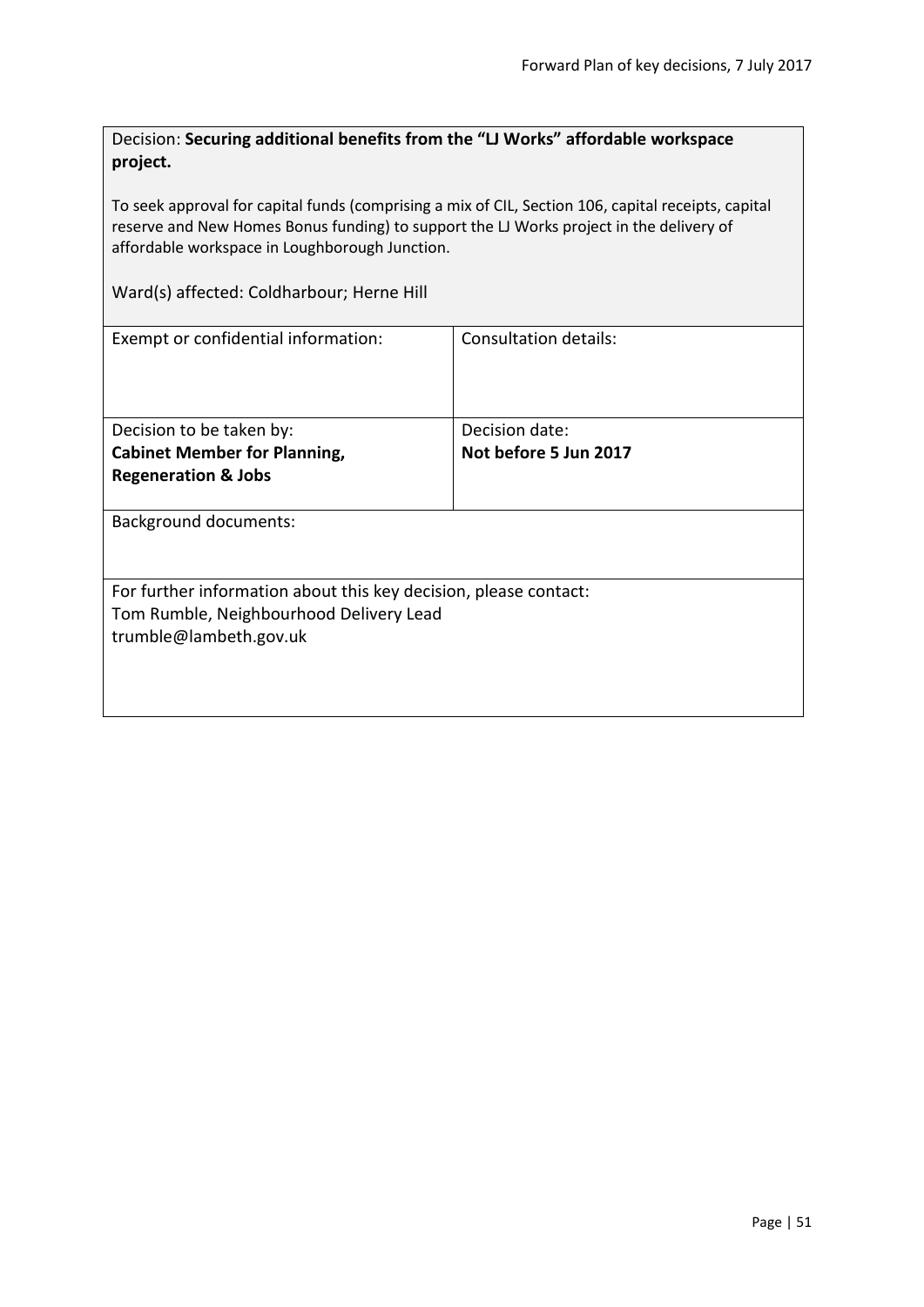| Decision: Draft Basement Supplementary Planning Document                                                                     |                              |  |
|------------------------------------------------------------------------------------------------------------------------------|------------------------------|--|
| To agree an eight week public consultation on the draft Basement Supplementary Planning<br>Document from July to August 2017 |                              |  |
| Ward(s) affected: All Wards                                                                                                  |                              |  |
| Exempt or confidential information:                                                                                          | <b>Consultation details:</b> |  |
|                                                                                                                              |                              |  |
| Decision to be taken by:                                                                                                     | Decision date:               |  |
| <b>Cabinet Member for Planning,</b>                                                                                          | Not before 3 Jul 2017        |  |
| <b>Regeneration &amp; Jobs</b>                                                                                               |                              |  |
| <b>Background documents:</b>                                                                                                 |                              |  |
|                                                                                                                              |                              |  |
| For further information about this key decision, please contact:                                                             |                              |  |
| Catherine Carpenter, Principal Planning Policy Officer                                                                       |                              |  |
| ccarpenter@lambeth.gov.uk                                                                                                    |                              |  |
| 1st Floor, Phoenix House, 10 Wandsworth Road                                                                                 |                              |  |
| Tel: 020 7926 1251                                                                                                           |                              |  |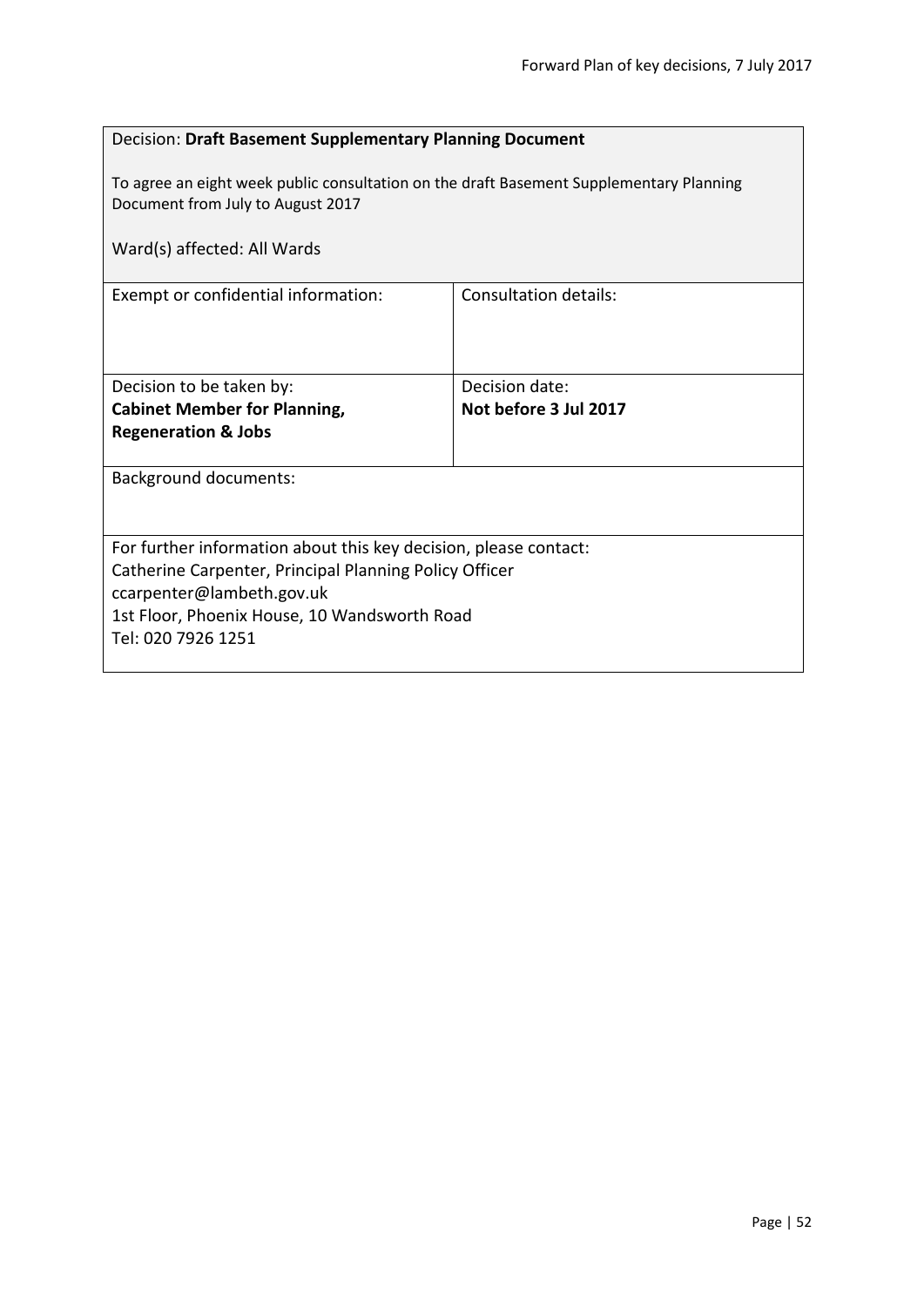Decision: **Work and Health Programme – Agreement to sign the Memorandum of Understanding for the Joint Venture Agreement on behalf of London Borough of Lambeth**

To sign a Memorandum of Understanding (MOU) / Joint Venture Agreement (JVA) in order to formally work with Central London Forward through the Corporation of the City of London as Lead Accountable Body on a sub-regional basis on a devolved Work and Health Programme.

The Work and Health Programme will run for five years and is due to start delivery by March 2018.

| Exempt or confidential information:                                                 | Consultation details: |
|-------------------------------------------------------------------------------------|-----------------------|
| Decision to be taken by:                                                            | Decision date:        |
| <b>Cabinet Member for Planning,</b>                                                 | Not before 3 Jul 2017 |
| <b>Regeneration &amp; Jobs</b>                                                      |                       |
| <b>Background documents:</b>                                                        |                       |
| For further information about this key decision, please contact:                    |                       |
| Dawn Redpath, Head of Employment and Enterprise, Business, Growth, and Regeneration |                       |
| dredpath@lambeth.gov.uk                                                             |                       |
| Phoenix House, 10 Wandsworth Road, London, SW8 2LL                                  |                       |
| Tel: 0207 926 0298                                                                  |                       |
|                                                                                     |                       |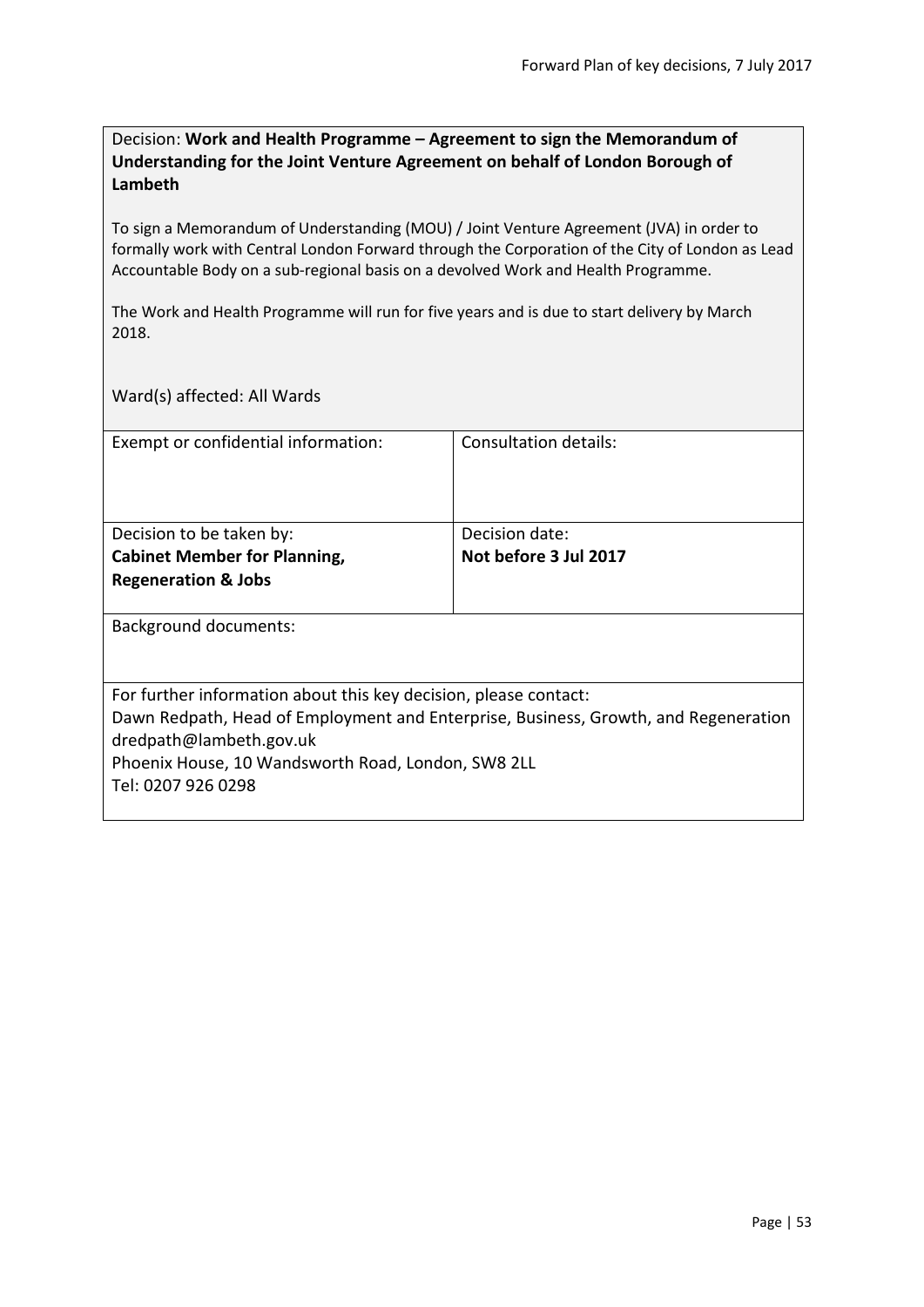#### Decision: **Larkhall Park Opportunity Sites – Park Commitment and delivery route**

There are three decisions that will be set out in the forthcoming report:

1) For the council to package together three council owned land assets known as the Larkhall Park Opportunity Sites in order to procure a delivery partner to build approximately 100 homes along with employment and community space. This is considered the most expedient and best value delivery approach for the council in meeting priorities in the Borough Plan (2016-21).

2) For the delivery partner to be procured through an existing framework and that partnership being formalised through a Development Agreement. Using an existing framework is considered to be the most expedient way in which the council can achieve best outcome. Use of a Development Agreement will ensure that the council can maintain control over the site outcomes, specifically income (capital and revenue), the affordable housing offer and timelines of delivery.

3) For the income generation to be used, in whole or part, to support improved investment in Larkhall Park and other community services in the borough.

| Ward(s) affected: Larkhall                                                    |                        |  |
|-------------------------------------------------------------------------------|------------------------|--|
| Exempt or confidential information:                                           | Consultation details:  |  |
| Decision to be taken by:                                                      | Decision date:         |  |
| <b>Cabinet Member for Planning,</b>                                           | Not before 10 Jul 2017 |  |
| <b>Regeneration &amp; Jobs</b>                                                |                        |  |
| Background documents:                                                         |                        |  |
|                                                                               |                        |  |
| For further information about this key decision, please contact:              |                        |  |
| Adrian Bentley, Policy Officer - Adults and Health<br>ABentley@lambeth.gov.uk |                        |  |
| 3rd Floor Phoenix House, 10 Wandsworth Road                                   |                        |  |
| Tel: 020 7926 7162                                                            |                        |  |
|                                                                               |                        |  |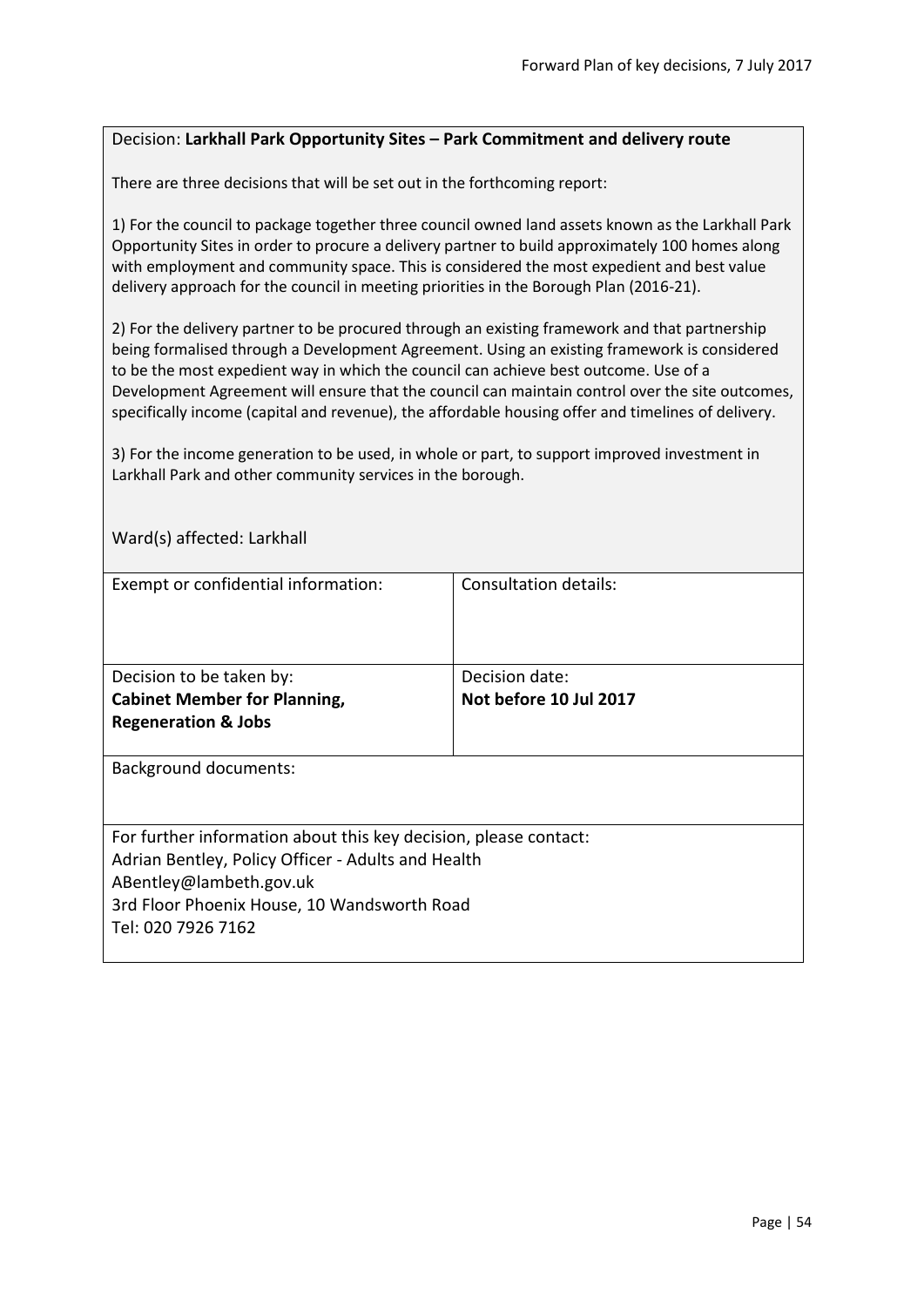$\overline{\phantom{a}}$ 

| Decision: Transforming Waterloo - The Waterloo City Hub                                                                                                                                                                     |                              |  |
|-----------------------------------------------------------------------------------------------------------------------------------------------------------------------------------------------------------------------------|------------------------------|--|
| Approval of a contribution from the Council of £2.5million from Section 106 and CIL collected in<br>Bishops Ward towards the Transforming Waterloo Project.                                                                 |                              |  |
| Ward(s) affected: Bishop's                                                                                                                                                                                                  |                              |  |
| Exempt or confidential information:                                                                                                                                                                                         | <b>Consultation details:</b> |  |
| Decision to be taken by:                                                                                                                                                                                                    | Decision date:               |  |
| <b>Cabinet Member for Planning,</b><br><b>Regeneration &amp; Jobs</b>                                                                                                                                                       | Not before 17 Jul 2017       |  |
|                                                                                                                                                                                                                             |                              |  |
| <b>Background documents:</b>                                                                                                                                                                                                |                              |  |
| For further information about this key decision, please contact:<br>Sandra Roebuck, Assistant Director - Investment and Growth<br>SRoebuck@lambeth.gov.uk<br>Physical Regeneration, Lambeth Town Hall<br>Tel: 020 7926 2594 |                              |  |
|                                                                                                                                                                                                                             |                              |  |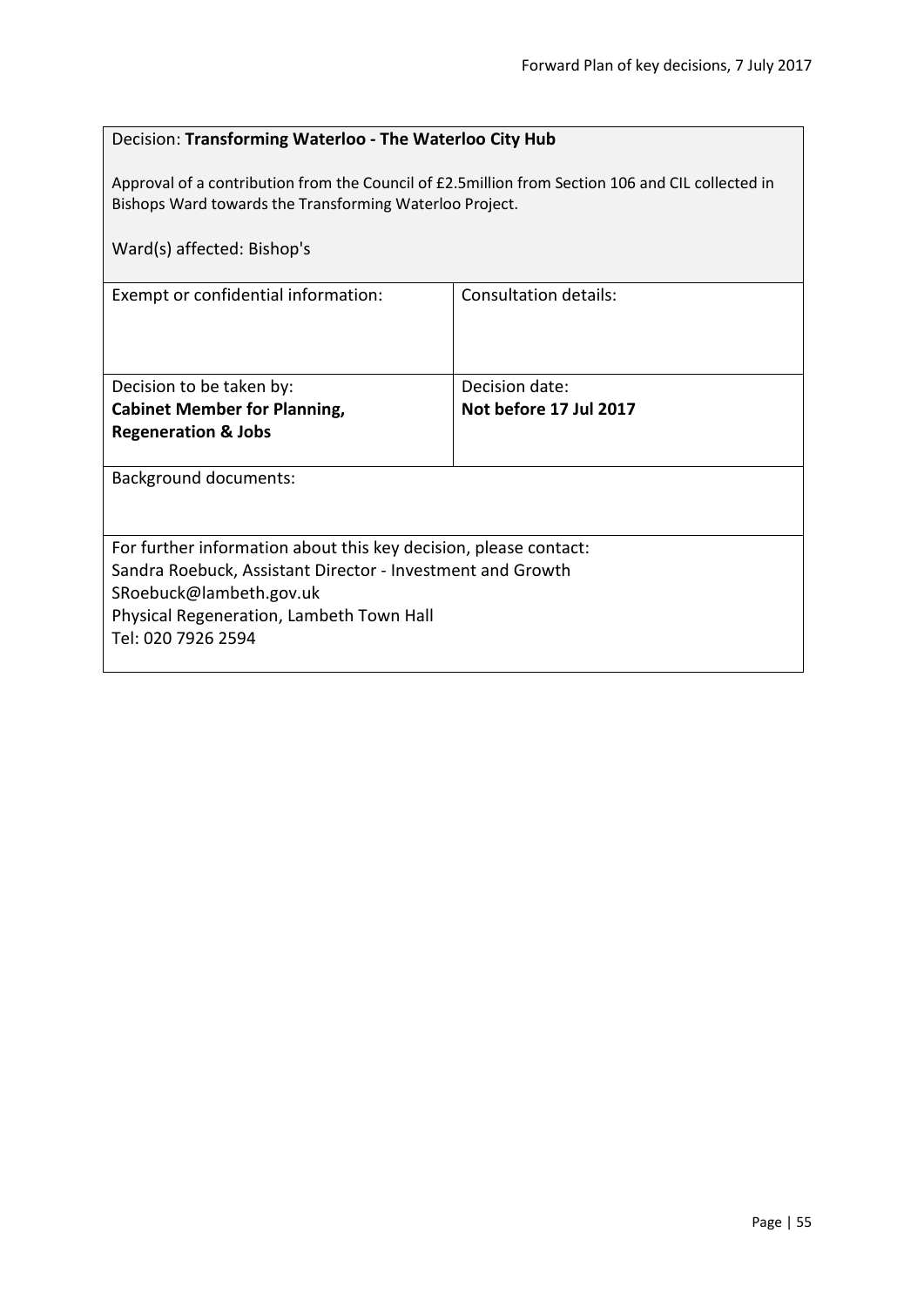#### Decision: **Larkhall Park Opportunity Sites – Park Commitment and delivery route**

1) For the council to package together three council owned land assets known as the Larkhall Park Opportunity Sites in order to procure a delivery partner to build approximately 100 homes along with employment and community space.

2) For the delivery partner to be procured through an existing framework and that partnership being formalised through a Development Agreement.

3) For the income generation to be used, in whole or part, to support improved investment in Larkhall Park and other community services in the borough.

Ward(s) affected: Larkhall

| Exempt or confidential information:                              | Consultation details:  |
|------------------------------------------------------------------|------------------------|
| Decision to be taken by:                                         | Decision date:         |
|                                                                  |                        |
| <b>Cabinet Member for Planning,</b>                              | Not before 17 Jul 2017 |
| <b>Regeneration &amp; Jobs</b>                                   |                        |
| <b>Background documents:</b>                                     |                        |
| For further information about this key decision, please contact: |                        |
| Sandra Roebuck, Assistant Director - Investment and Growth       |                        |
| SRoebuck@lambeth.gov.uk                                          |                        |
| Physical Regeneration, Lambeth Town Hall                         |                        |
| Tel: 020 7926 2594                                               |                        |
|                                                                  |                        |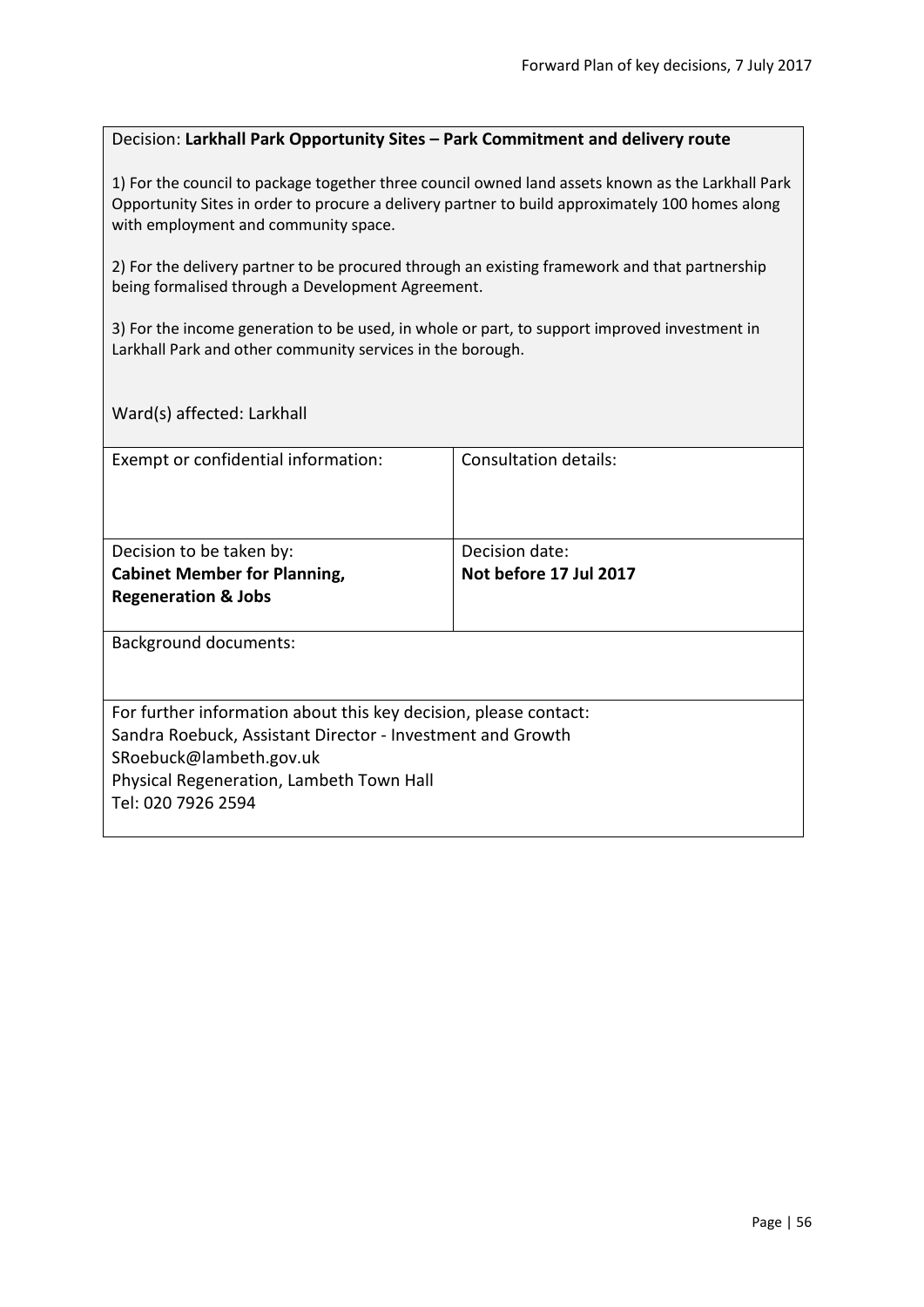| Decision: Streatham Common Playground Refurbishment                                         |                                         |  |
|---------------------------------------------------------------------------------------------|-----------------------------------------|--|
| to award a contract to refurbish the Playground at Streatham Common                         |                                         |  |
| Ward(s) affected: Streatham South                                                           |                                         |  |
| Exempt or confidential information:                                                         | Consultation details:                   |  |
|                                                                                             |                                         |  |
| Decision to be taken by:<br><b>Cabinet Member for Equalities and Culture</b>                | Decision date:<br>Not before 9 Jan 2017 |  |
|                                                                                             |                                         |  |
| <b>Background documents:</b>                                                                |                                         |  |
|                                                                                             |                                         |  |
| For further information about this key decision, please contact:<br><b>Caroline Streeks</b> |                                         |  |
| cstreeks@lambeth.gov.uk                                                                     |                                         |  |
| 4th Floor, Blue Star House                                                                  |                                         |  |
|                                                                                             |                                         |  |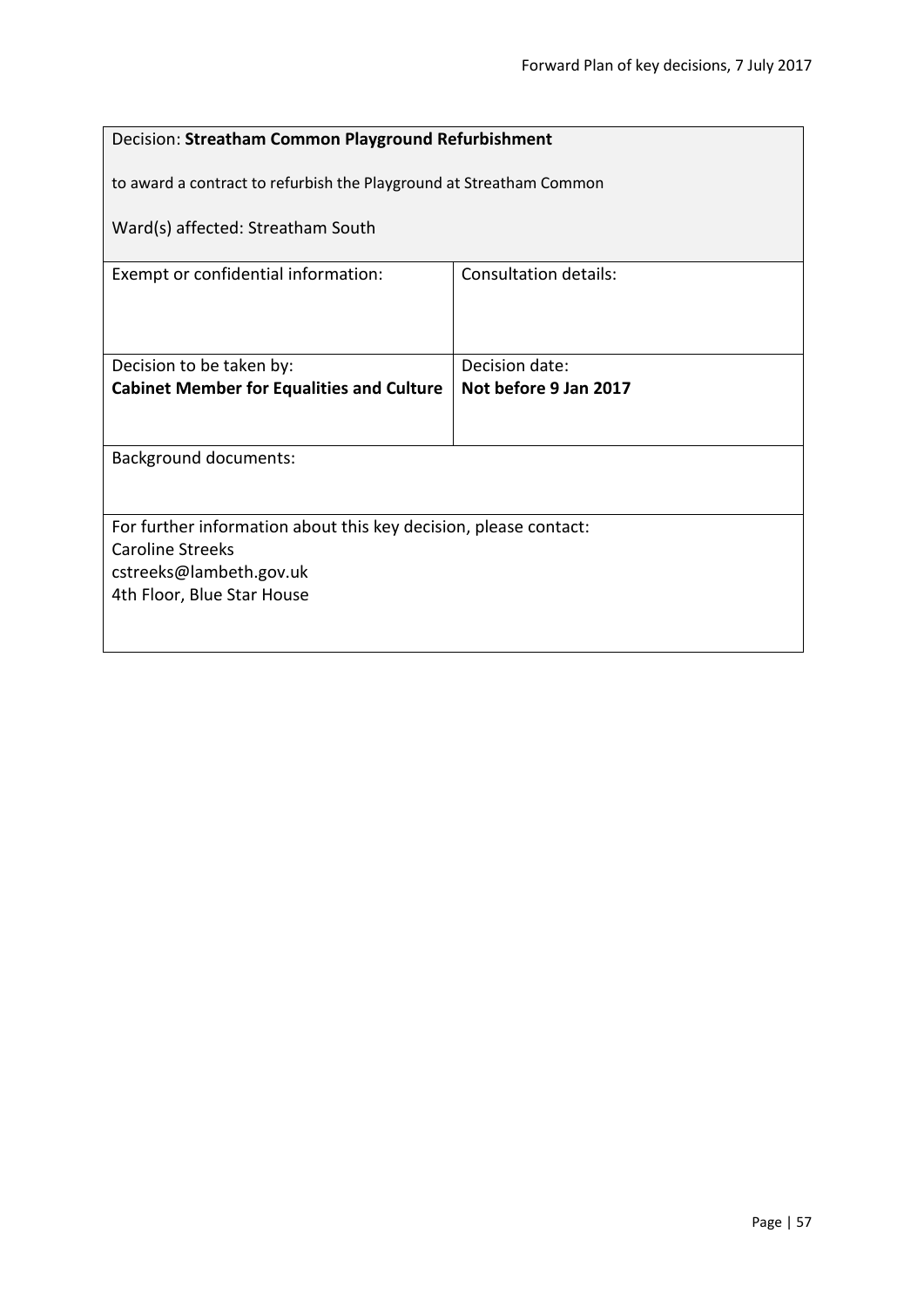# Decision: **Advertising/ Sponsorship Trial** This report seeks approval for the Council to allow Community Partners to develop a concession agreement to explore income generation opportunities for the council from sponsorship of sites and structures in the borough. Ward(s) affected: All Wards Exempt or confidential information: Consultation details: Decision to be taken by: **Cabinet Member for Equalities and Culture** Decision date: **Not before 16 Jan 2017** Background documents: For further information about this key decision, please contact: Jo Phillips, Head of Strategic Business Development JPhillips@lambeth.gov.uk Olive Morris House Tel: 020 7926 0473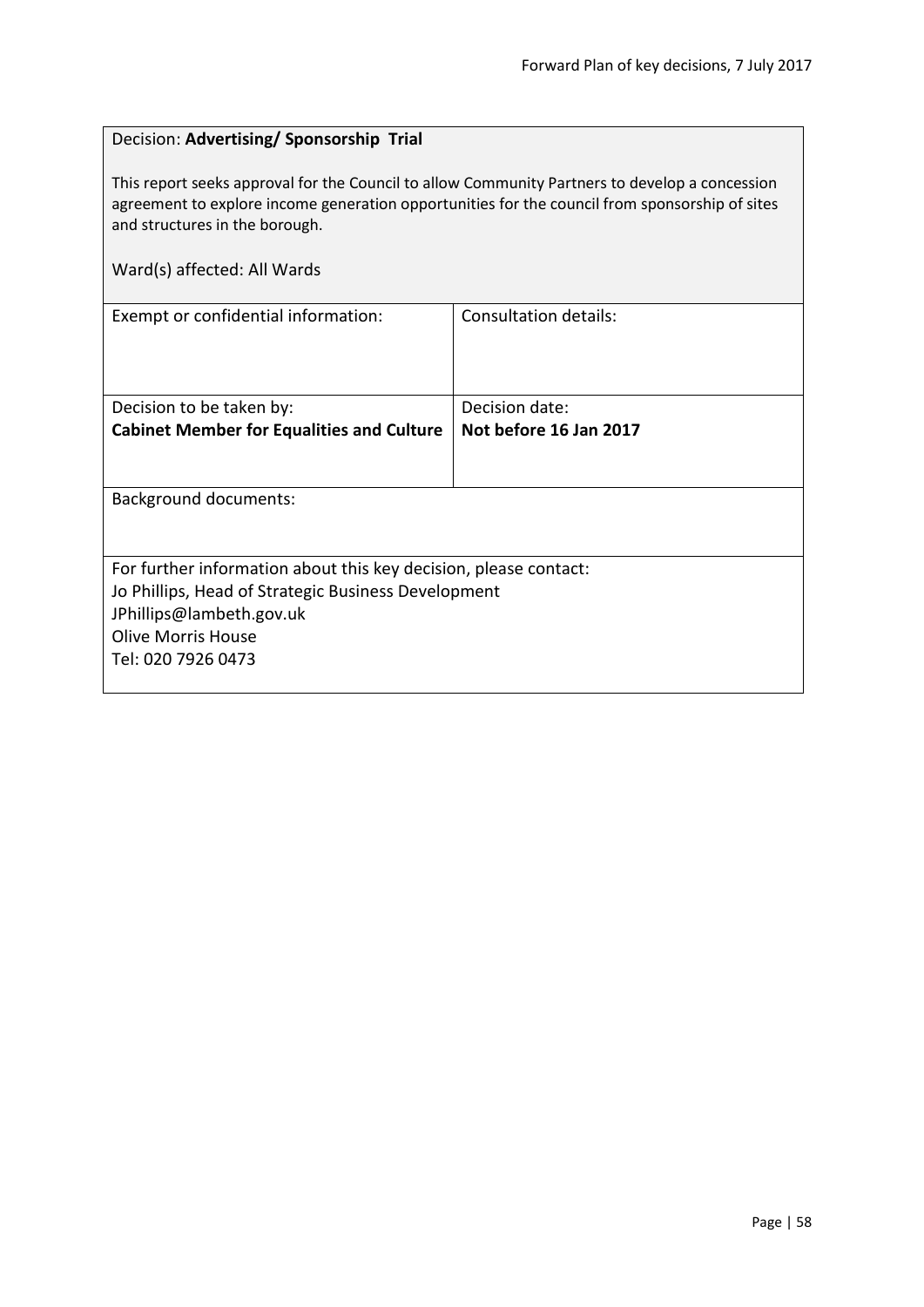| Decision: Contract Award - provision of basement excavation and underpinning works |
|------------------------------------------------------------------------------------|
| at Carnegie Library                                                                |

Procurement of a contractor to deliver RIBA stages 4-7 for the redevelopment of Carnegie Library to a Healthy Living Centre

# Ward(s) affected: Herne Hill

| Exempt or confidential information:                              | Consultation details: |  |
|------------------------------------------------------------------|-----------------------|--|
| Decision to be taken by:                                         | Decision date:        |  |
| <b>Cabinet Member for Equalities and Culture</b>                 | 11 Jul 2017           |  |
|                                                                  |                       |  |
| <b>Background documents:</b>                                     |                       |  |
| For further information about this key decision, please contact: |                       |  |
| Sandra Roebuck, Assistant Director - Investment and Growth       |                       |  |
| SRoebuck@lambeth.gov.uk                                          |                       |  |
| Physical Regeneration, Lambeth Town Hall                         |                       |  |
| Tel: 020 7926 2594                                               |                       |  |
|                                                                  |                       |  |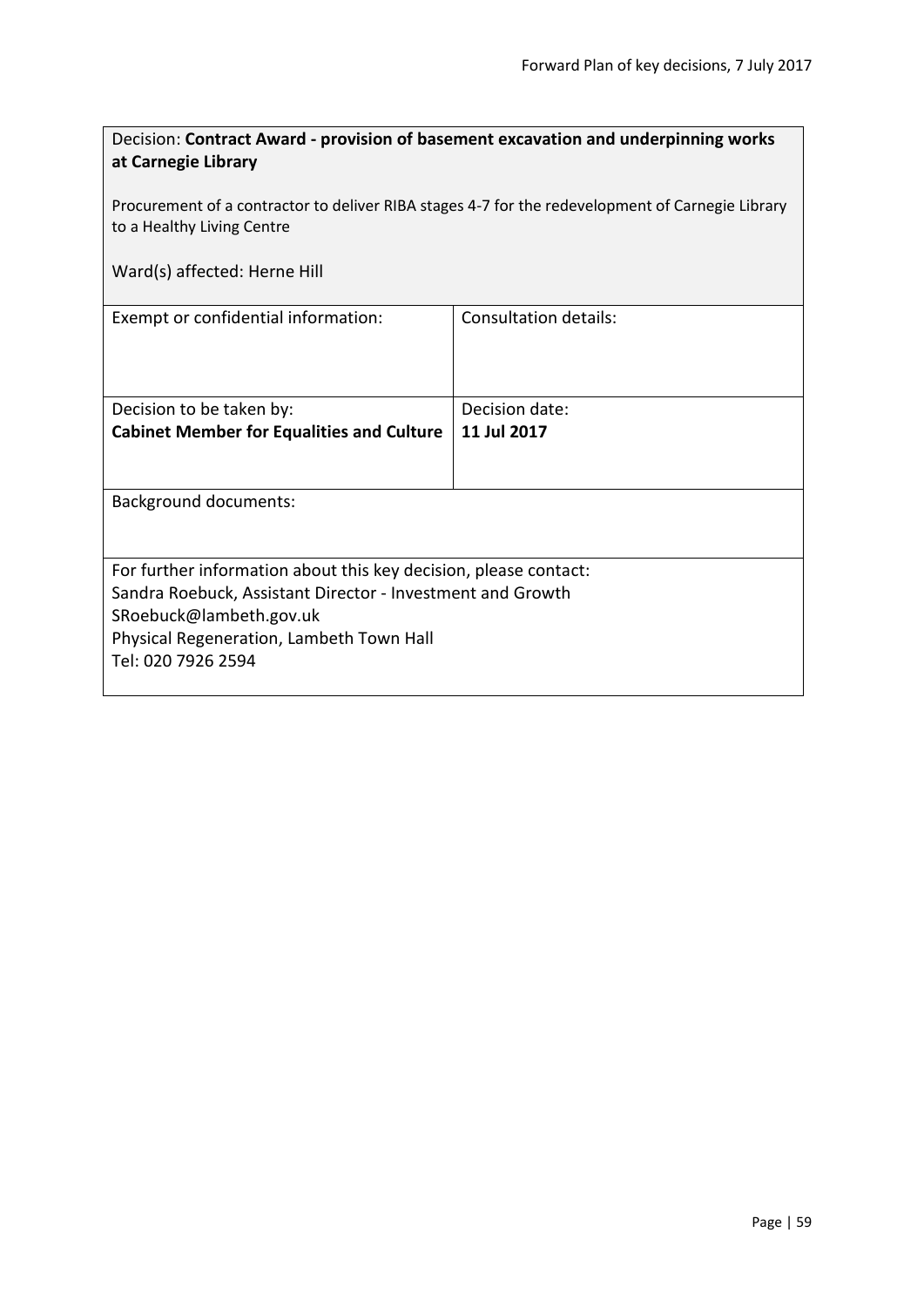#### Decision: **Contract for Mortuary Provision**

To approve the commencement of a full OJEU tender process for Lambeth's mortuary provision.

Local authorities are required to make provision for post-mortems and mortuary storage for bodies subject to investigation by the Coroner. On average 270 deaths in Lambeth per year are referred to the Coroner, at a cost of approximately £245,000.

Lambeth has used the Royal Borough of Greenwich's mortuary for several years, however there is no contract in place and a formal tendering exercise is necessary to ensure compliance with financial regulations and that best value is being obtained.

| Exempt or confidential information:                                                                     | Consultation details:  |
|---------------------------------------------------------------------------------------------------------|------------------------|
| Decision to be taken by:                                                                                | Decision date:         |
| <b>Cabinet Member for Equalities and Culture</b>                                                        | Not before 19 Jun 2017 |
|                                                                                                         |                        |
| <b>Background documents:</b>                                                                            |                        |
| For further information about this key decision, please contact:<br>Kevin Crook, Head of Neighbourhoods |                        |
| kcrook@lambeth.gov.uk                                                                                   |                        |
| Blue Star House - 4th Floor                                                                             |                        |
| Tel: 020 7926 8973                                                                                      |                        |
|                                                                                                         |                        |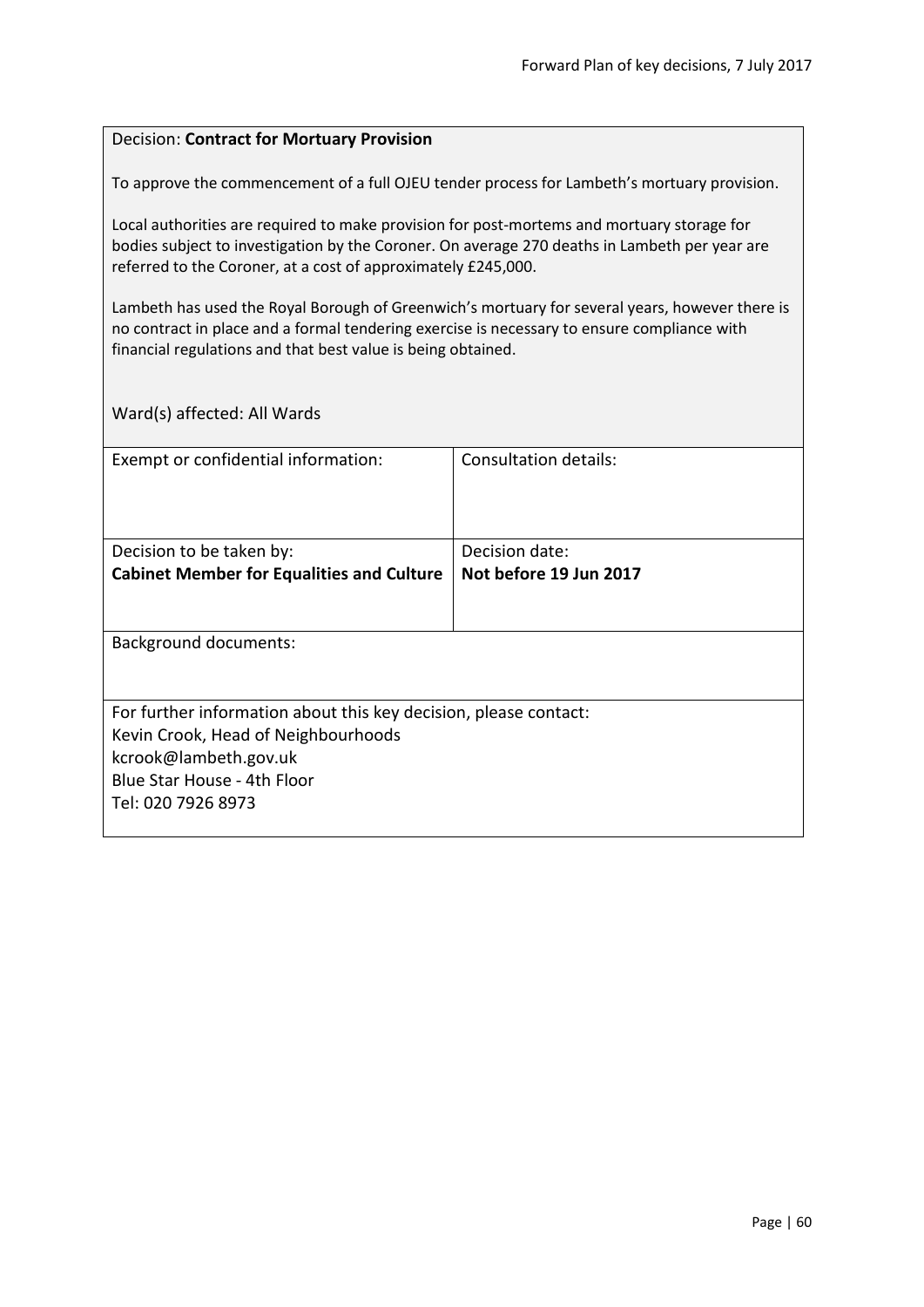#### Decision: **Establishing an integrated gateway for homeless 16-21 year-olds**

This decision will enable the Council to implement an integrated gateway and assessment process for all young people aged 16-21 that are homeless or at risk of homelessness, run jointly by Housing and Children's Services.

| Exempt or confidential information:                                                  | Consultation details:  |
|--------------------------------------------------------------------------------------|------------------------|
|                                                                                      |                        |
|                                                                                      |                        |
|                                                                                      |                        |
| Decision to be taken by:                                                             | Decision date:         |
| <b>Cabinet Member for Children and Schools</b>                                       | Not before 10 Jul 2016 |
|                                                                                      |                        |
|                                                                                      |                        |
| Background documents:                                                                |                        |
|                                                                                      |                        |
|                                                                                      |                        |
| For further information about this key decision, please contact:                     |                        |
| Emily Newell, Commissioning Officer, Strategy & Commissioning: Housing & Communities |                        |
| ENewell@lambeth.gov.uk                                                               |                        |
| <b>Phoenix House</b>                                                                 |                        |
| Tel: 0207 926 0973                                                                   |                        |
|                                                                                      |                        |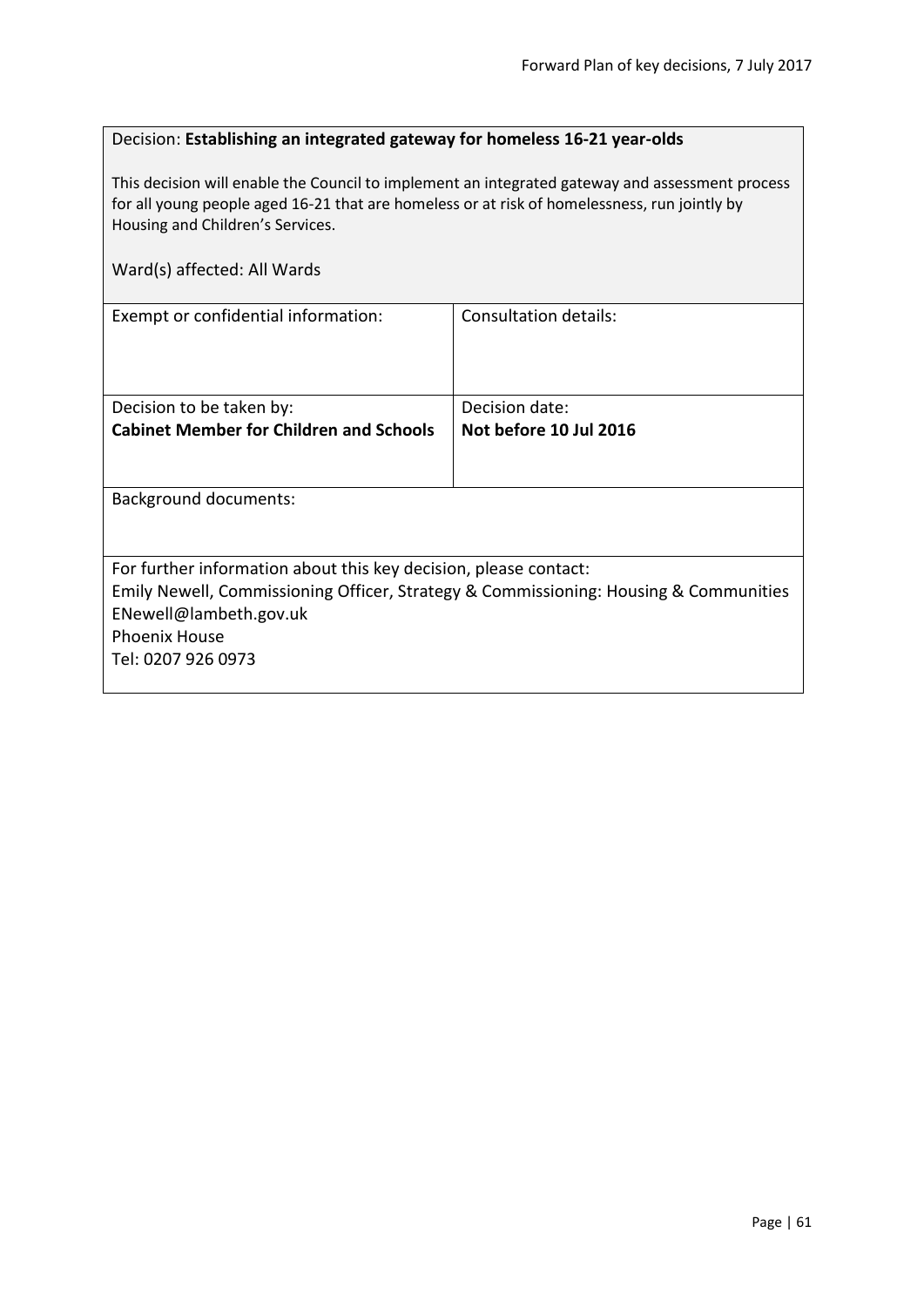| Decision: Supported housing for young people aged 16-21                                                                                                                       |                       |  |
|-------------------------------------------------------------------------------------------------------------------------------------------------------------------------------|-----------------------|--|
| To negotiate contracts with existing providers of supported housing for young people aged 16-21<br>for 1 year, under waiver. This includes accommodation for teenage parents. |                       |  |
| Ward(s) affected: All Wards                                                                                                                                                   |                       |  |
| Exempt or confidential information:                                                                                                                                           | Consultation details: |  |
|                                                                                                                                                                               |                       |  |
| Decision to be taken by:                                                                                                                                                      | Decision date:        |  |
| <b>Cabinet Member for Children and Schools</b>                                                                                                                                | Not before 5 Dec 2016 |  |
|                                                                                                                                                                               |                       |  |
| <b>Background documents:</b>                                                                                                                                                  |                       |  |
|                                                                                                                                                                               |                       |  |
| For further information about this key decision, please contact:                                                                                                              |                       |  |
| Emily Newell, Commissioning Officer, Strategy & Commissioning: Housing & Communities<br>ENewell@lambeth.gov.uk                                                                |                       |  |
| <b>Phoenix House</b>                                                                                                                                                          |                       |  |
| Tel: 0207 926 0973                                                                                                                                                            |                       |  |
|                                                                                                                                                                               |                       |  |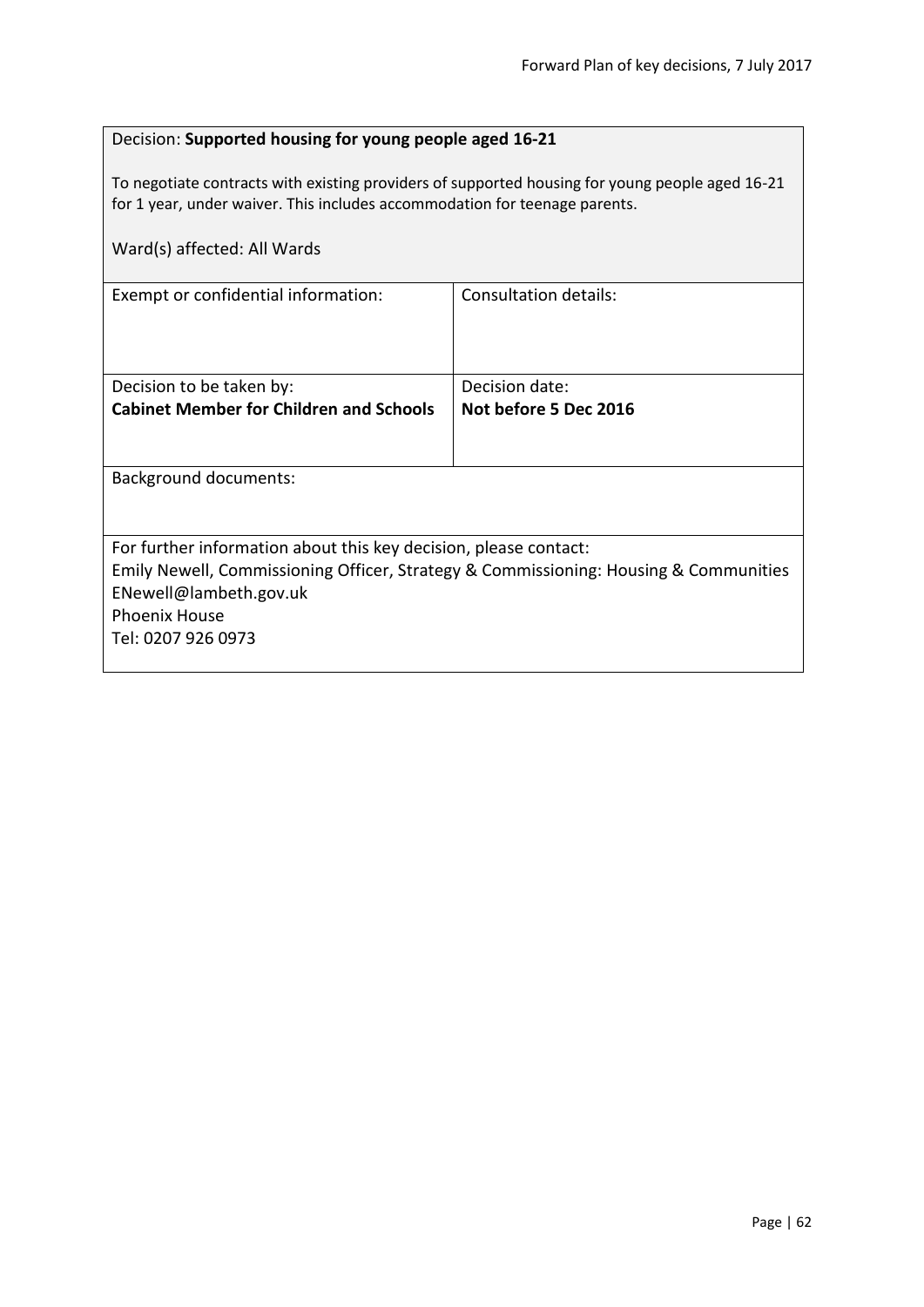#### Decision: **Schools Broadband 1st Sept 2017 – 31st August 2020**

As part of Education, Learning and Skills traded services, the schools broadband and a range of online services are aggregated on behalf of schools and this has provided an annual income stream to Lambeth. The current agreement with the service provider London Grid for Learning (LGfL) and Lambeth expires on 31st August 2017.

| Exempt or confidential information:                                  | Consultation details:  |
|----------------------------------------------------------------------|------------------------|
| Decision to be taken by:                                             | Decision date:         |
| <b>Cabinet Member for Children and Schools</b>                       | Not before 23 Jan 2017 |
| <b>Background documents:</b>                                         |                        |
|                                                                      |                        |
| For further information about this key decision, please contact:     |                        |
| Richard Charlton, Technical Manager, Building Schools for the Future |                        |
| rcharlton@lambeth.gov.uk                                             |                        |
| <b>International House</b>                                           |                        |
| Tel: 020 7926 9543                                                   |                        |
|                                                                      |                        |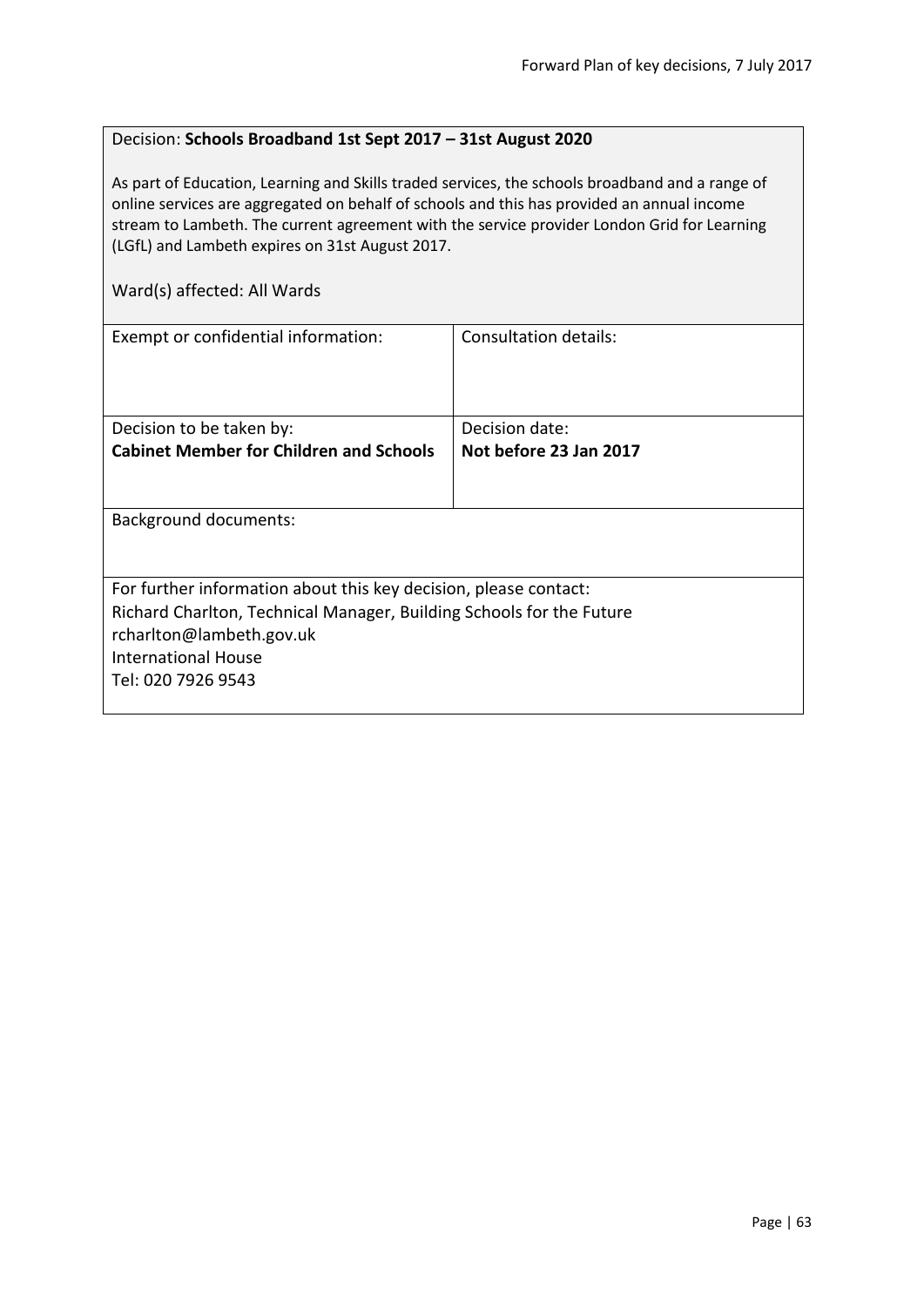| Decision: Construction of a SEND resource base at Archbishop Sumner Primary School                                                                                              |
|---------------------------------------------------------------------------------------------------------------------------------------------------------------------------------|
| To award the sum of £800,000 to the Southwark Diocese Board of Education so that a SEND<br>resource base can be constructed for the benefit of the school and support 30 pupils |
| Construction of the SEND resource base was originally part of a four school package procured                                                                                    |

through the SCAPE framework and award to Kier Construction Limited – Kier have since withdrawn from the delivery of the package stating insufficient resources

Ward(s) affected: Prince's

| Exempt or confidential information:                              | <b>Consultation details:</b> |
|------------------------------------------------------------------|------------------------------|
|                                                                  |                              |
|                                                                  |                              |
|                                                                  |                              |
| Decision to be taken by:                                         | Decision date:               |
| <b>Cabinet Member for Children and Schools</b>                   | Not before 20 Mar 2017       |
|                                                                  |                              |
|                                                                  |                              |
| <b>Background documents:</b>                                     |                              |
|                                                                  |                              |
|                                                                  |                              |
|                                                                  |                              |
| For further information about this key decision, please contact: |                              |
| Alan Westlake                                                    |                              |
| AWestlake@lambeth.gov.uk                                         |                              |
|                                                                  |                              |
|                                                                  |                              |
|                                                                  |                              |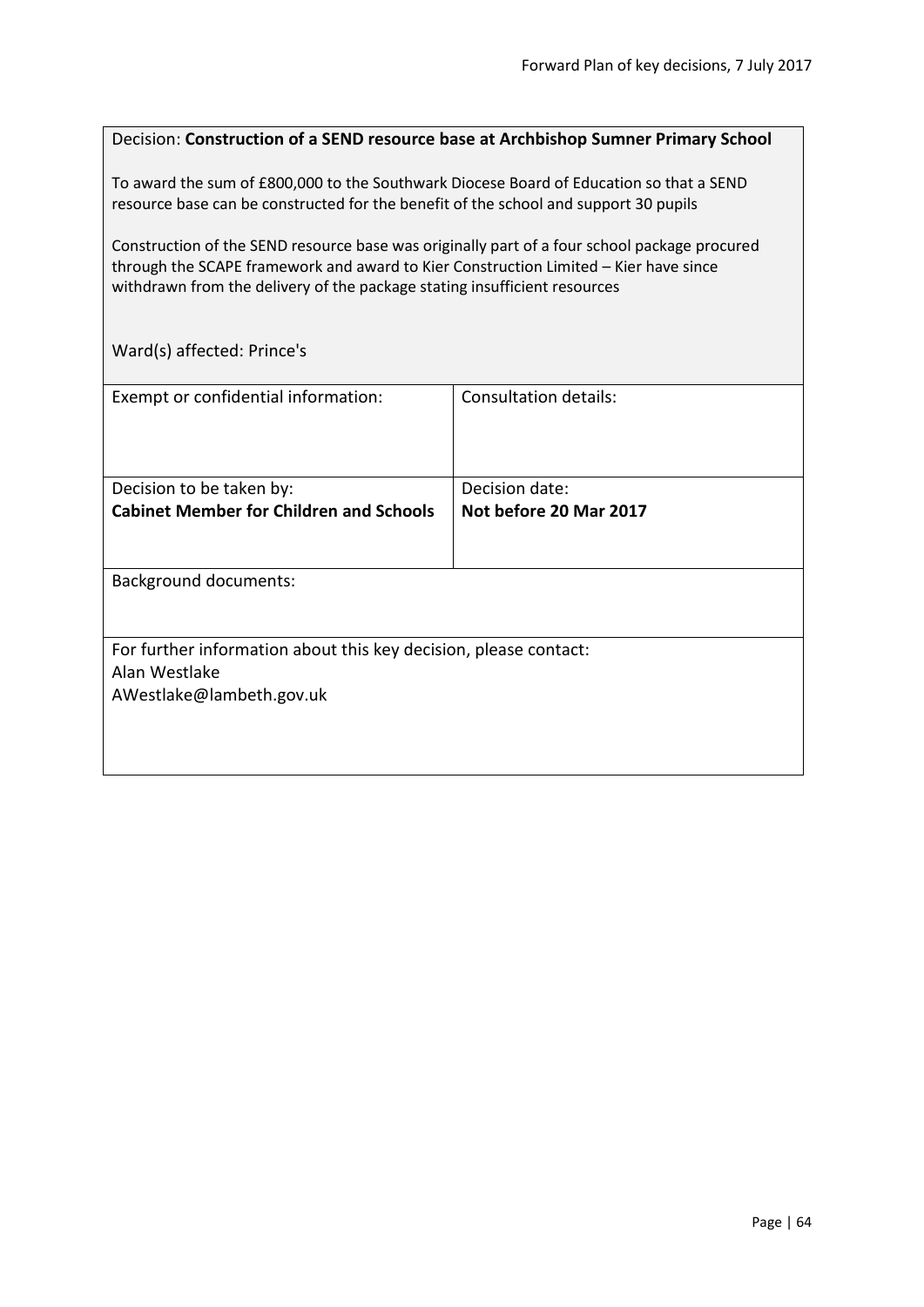#### Decision: **Woodmansterne Secondary Enabling Works and Minor Modifications to the Primary School.**

Willmott Dixon has been procured as the preferred bidder for the delivery of the new 5FE Secondary Department and 150 place Sixth From at Woodmansterne School.

The programme to deliver the new school is very challenging and in order to mitigate some of the delay, it is proposed to engage Willmott Dixon early in the process to undertake some enabling works, works deferred from the primary school project and to complete some of the external works and drainage.

Its also proposed to engage with Willmott Dixon earlier in the design process including progressing with surveys and detailed design development. This will enable an early start of the construction works in parallel with the Pre-Contract Agreement being signed and the award of the main contract to Willmott Dixon.

Willmott Dixon will be asked to provide 3 quotes for each package of works to be awarded (as per the terms of the SCF Framework Agreement).

Ward(s) affected: Streatham South

| Exempt or confidential information:                                                                      | <b>Consultation details:</b>             |
|----------------------------------------------------------------------------------------------------------|------------------------------------------|
| Decision to be taken by:<br><b>Cabinet Member for Children and Schools</b>                               | Decision date:<br>Not before 20 Mar 2017 |
| <b>Background documents:</b>                                                                             |                                          |
| For further information about this key decision, please contact:<br>Peter Dawes<br>PDawes@lambeth.gov.uk |                                          |
|                                                                                                          |                                          |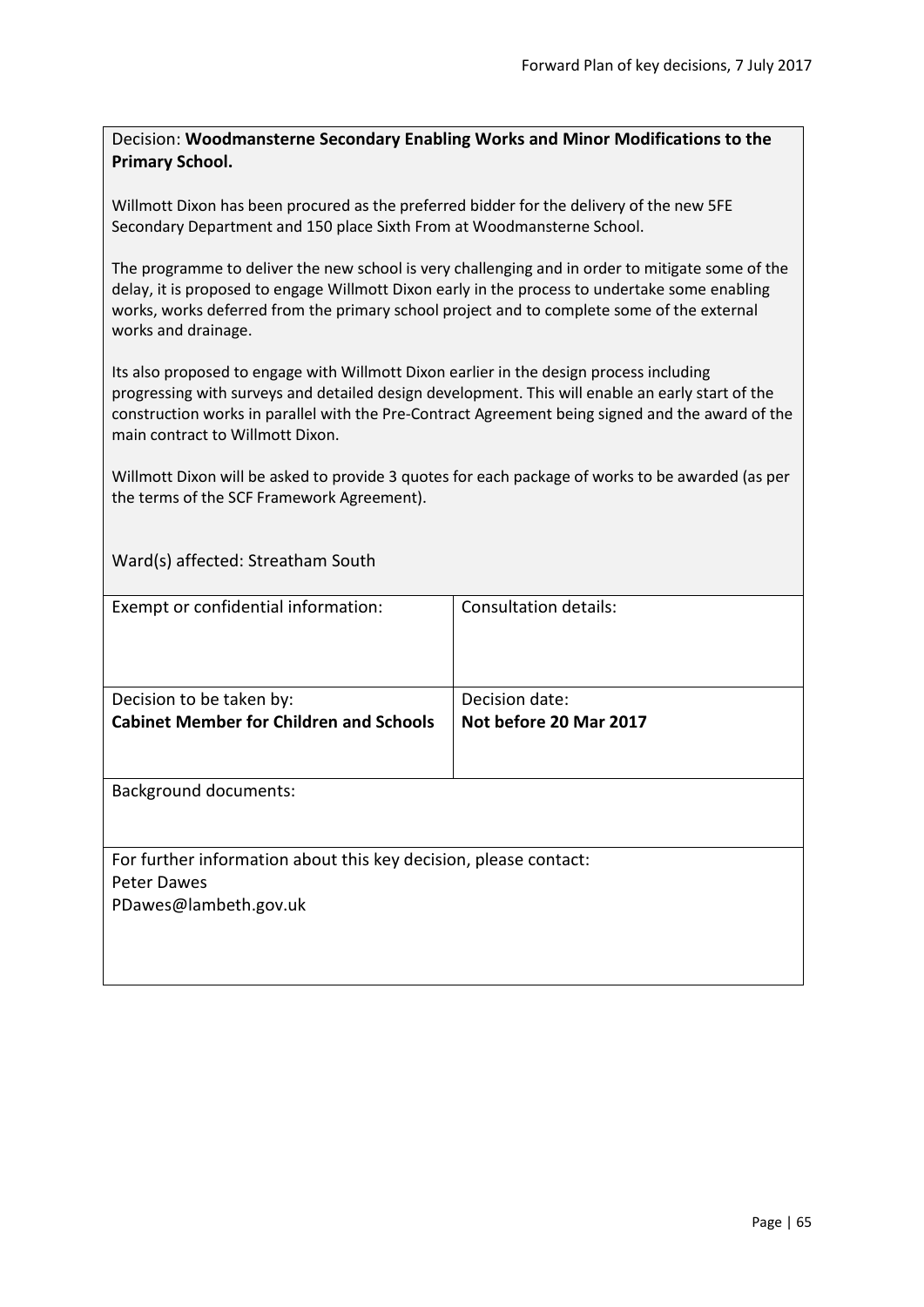| Decision: Telferscot SEN Resource Base works                                                                        |                              |  |
|---------------------------------------------------------------------------------------------------------------------|------------------------------|--|
| To appoint a construction contractor to undertake construction work on the for the Telferscot SEN<br>Resource base. |                              |  |
| Ward(s) affected: Thornton                                                                                          |                              |  |
| Exempt or confidential information:                                                                                 | <b>Consultation details:</b> |  |
| Decision to be taken by:                                                                                            | Decision date:               |  |
| <b>Cabinet Member for Children and Schools</b>                                                                      | Not before 13 Mar 2017       |  |
|                                                                                                                     |                              |  |
| <b>Background documents:</b>                                                                                        |                              |  |
|                                                                                                                     |                              |  |
| For further information about this key decision, please contact:                                                    |                              |  |
| <b>Rosemary Mann</b>                                                                                                |                              |  |
| rmann1@lambeth.gov.uk                                                                                               |                              |  |
| 6th Floor International House                                                                                       |                              |  |
| Tel: 020 7926 3221                                                                                                  |                              |  |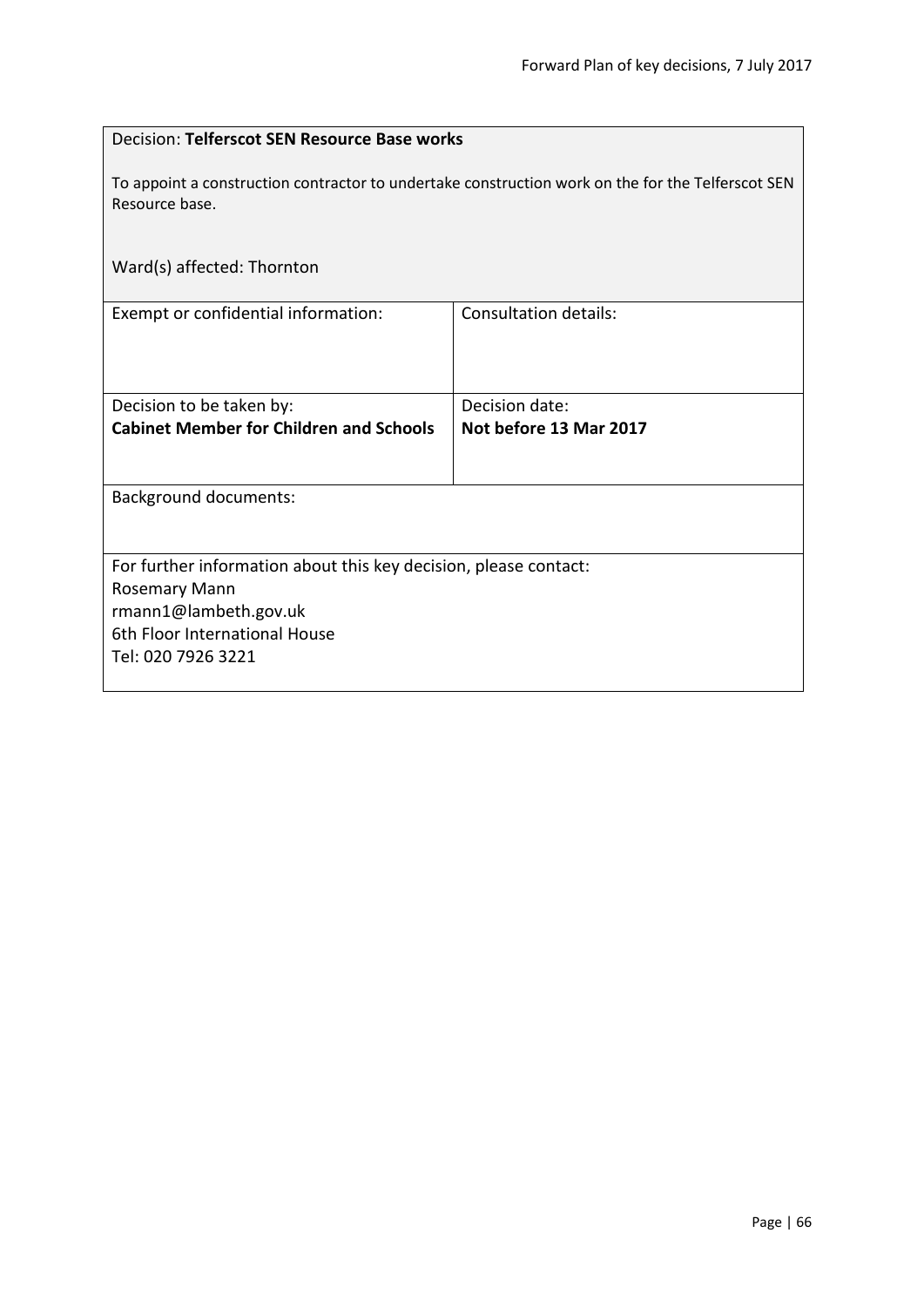| Decision: Buses Tender for Children with Special Educational Needs and Disabilities                                                    |                              |  |
|----------------------------------------------------------------------------------------------------------------------------------------|------------------------------|--|
| The decision is to tender for buses for children with SEND. This is necessary as the current<br>contract comes to an end in July 2017. |                              |  |
| Ward(s) affected: All Wards                                                                                                            |                              |  |
| Exempt or confidential information:                                                                                                    | <b>Consultation details:</b> |  |
|                                                                                                                                        |                              |  |
| Decision to be taken by:                                                                                                               | Decision date:               |  |
| <b>Cabinet Member for Children and Schools</b>                                                                                         | Not before 1 Jun 2017        |  |
| Background documents:                                                                                                                  |                              |  |
|                                                                                                                                        |                              |  |
| For further information about this key decision, please contact:                                                                       |                              |  |
| Katy Briggs, Procuremant Officer<br>Kbriggs@lambeth.gov.uk                                                                             |                              |  |
| <b>Phoenix House</b>                                                                                                                   |                              |  |
| Tel: 020 7926 5547                                                                                                                     |                              |  |